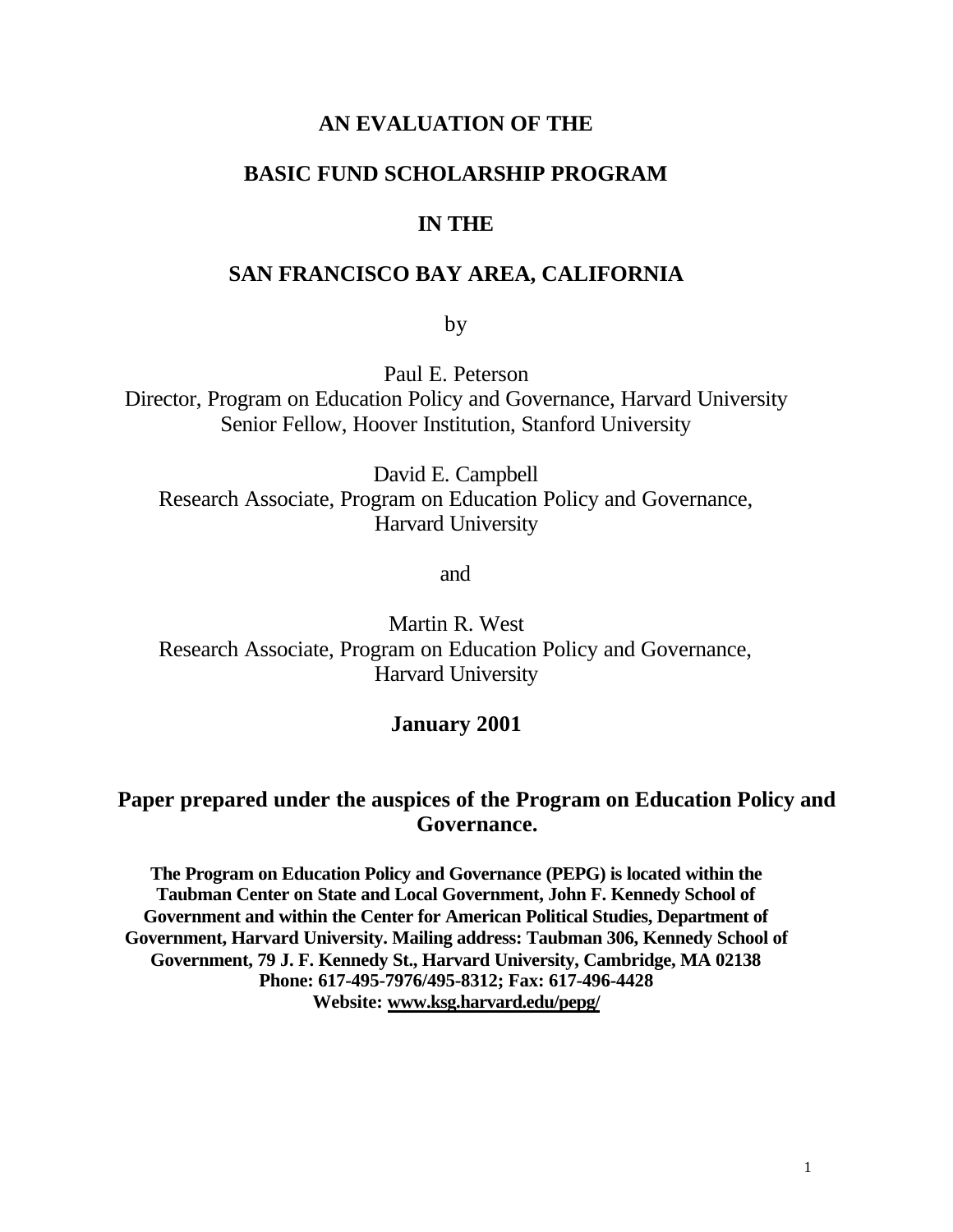### **An Evaluation of the Basic Fund Scholarship Program in the San Francisco Bay Area, California**

### **(Executive Summary)**

In 1998, the Bay Area Scholarships for Inner-city Children (BASIC) Fund was created to give low-income families scholarships to attend registered private schools in Marin, San Francisco, or San Mateo County. This evaluation presents the results of a survey of BASIC Fund scholarship parents and students who moved from public schools to private schools. Their responses to questions about their child's educational experiences are compared with the responses to similar questions of those who applied for a BASIC Fund scholarship but who for one reason or another remained in San Francisco public schools. The responses of BASIC Fund families are also compared with the responses given by a national sample of low-income families living in large central cities.

The main findings are as follows:

• Both parents and students in families receiving scholarships are more satisfied with their schools than are applicant parents and students who remained in San Francisco public schools and low-income parents and students in central-city public schools nationwide. For example, 58 percent of the parents of BASIC Fund scholarship recipients gave their school an "A", while only 16 percent of the parents remaining in San Francisco public schools gave their school this grade. Twenty-six percent of low-income parents nationwide gave their school an "A." Similarly, 66 percent of BASIC Fund parents say they are "very satisfied" with the academic quality of their school, as compared to 21 percent and 48 percent of the other two groups of parents, respectively.

• Fewer recipient parents than applicants who remained in San Francisco public schools report that fighting, cheating, stealing and racial conflict are very serious problems at their child's school. For example, 17 percent of BASIC Fund recipients say that "fighting" was a "very serious problem" at their school, as compared to 41 percent of the parents remaining in San Francisco public schools and 31 percent of low-income, inner-city parents nationwide.

• BASIC Fund recipients attend schools with more limited facilities and a smaller number of special programs than do either those remaining in San Francisco public schools or in inner-city schools nationwide. For example, only 44 percent of students using BASIC Fund scholarships attend schools with a nurse's office, whereas 71 percent and 95 percent of the other two groups of students, respectively, attend schools with this facility. Similarly, BASIC Fund recipients are less likely to attend schools that have a cafeteria, a guidance counselor, and special programs for students with learning problems.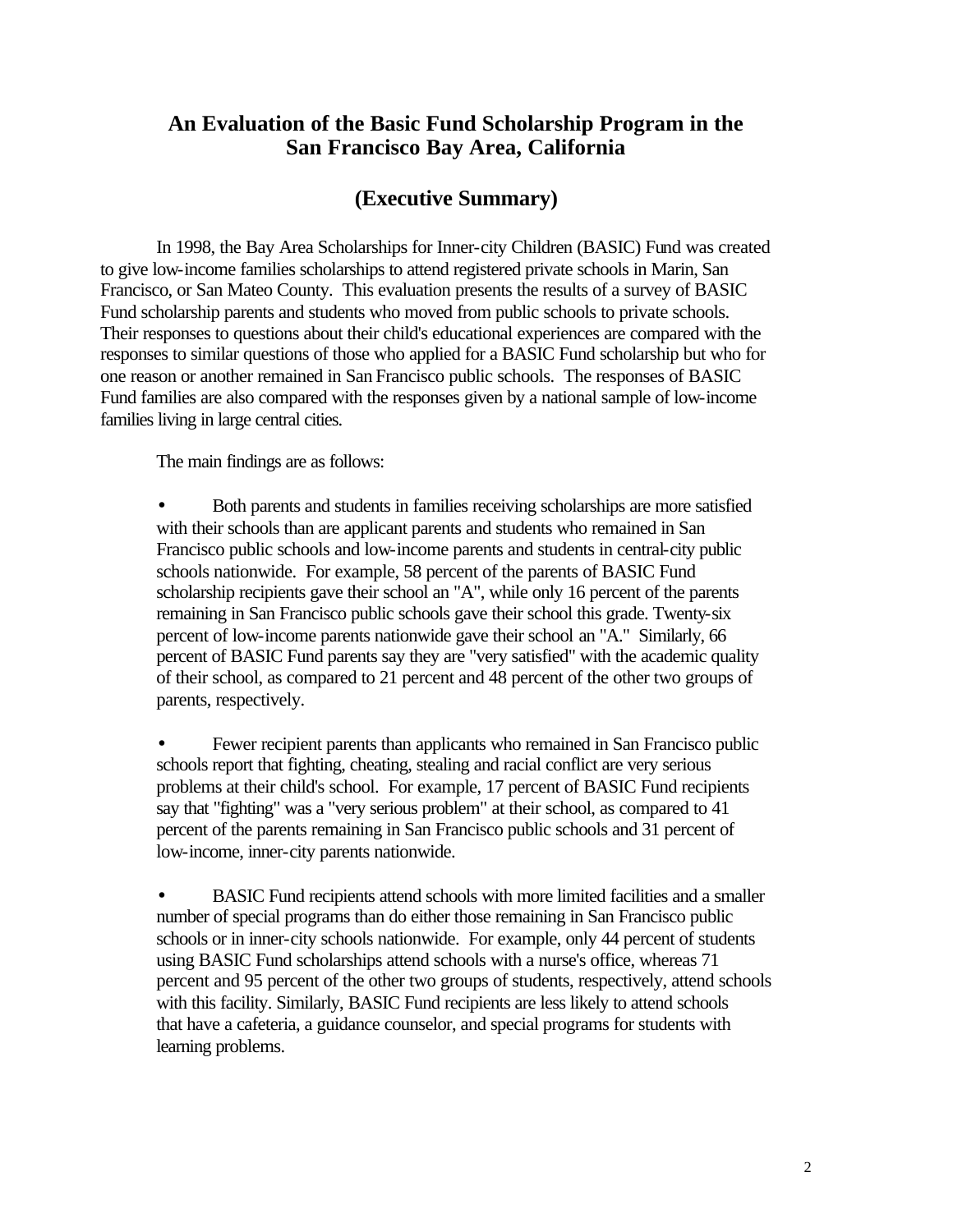• There are few demographic differences between scholarship recipients and those who applied to the program but remained in public schools. However, the mothers of BASIC Fund recipients have more education and attend church more frequently. More differences are found between BASIC Fund recipients and low-income families nationwide. When compared to inner-city families nationwide, mothers in homes receiving BASIC Fund scholarships are more educated, attend church more often, are more likely to work full time outside of the home, are more likely to be Catholic, and are more often "born again" Christians. They also have a higher income, are slightly older, and have lived longer in their current homes.

Scholarship recipients are more likely to cite academic quality as a primary reason for choosing their child's school (59%) than are both applicants who remained in public schools (26%) and a national sample of low-income families (17%). Nineteen percent of recipients indicate that religion is the most important reason for selecting their child's school.

• Almost all (92%) BASIC Fund scholarship recipients gained admission to their preferred school. Of those students who remained in San Francisco public schools, 61% of their parents say that they were in a preferred school.

• The private schools attended by BASIC Fund recipients have an average of 296 students, as compared to an average of 445 students in schools attended by those who remained in San Francisco public schools, and an average of 490 students in public schools attended by low-income, inner-city families nationwide. However, the size of the typical class attended by BASIC Fund students is only slightly smaller than the size of the classes attended by the other two groups of students.

• On the whole, recipients of BASIC Fund scholarships are marginally less likely to attend a school that is racially or ethnically integrated than public-school students either in the Bay Area or nationwide.

• Recipient students are given more homework than applicants remaining in San Francisco public schools and students in inner-city public schools nationwide, as reported by both parents and students.

• Recipient parents are very engaged in their children's schools, as measured by attendance at parent-teacher conferences, voluntarism in the school, talking with parents of children in the same school, and teacher-parent communication. For none of these measures, though, was there a significant difference between recipients and applicants who did not leave the San Francisco public schools. However, both groups in San Francisco reported more communication with their school than did low-income, inner-city parents nationally.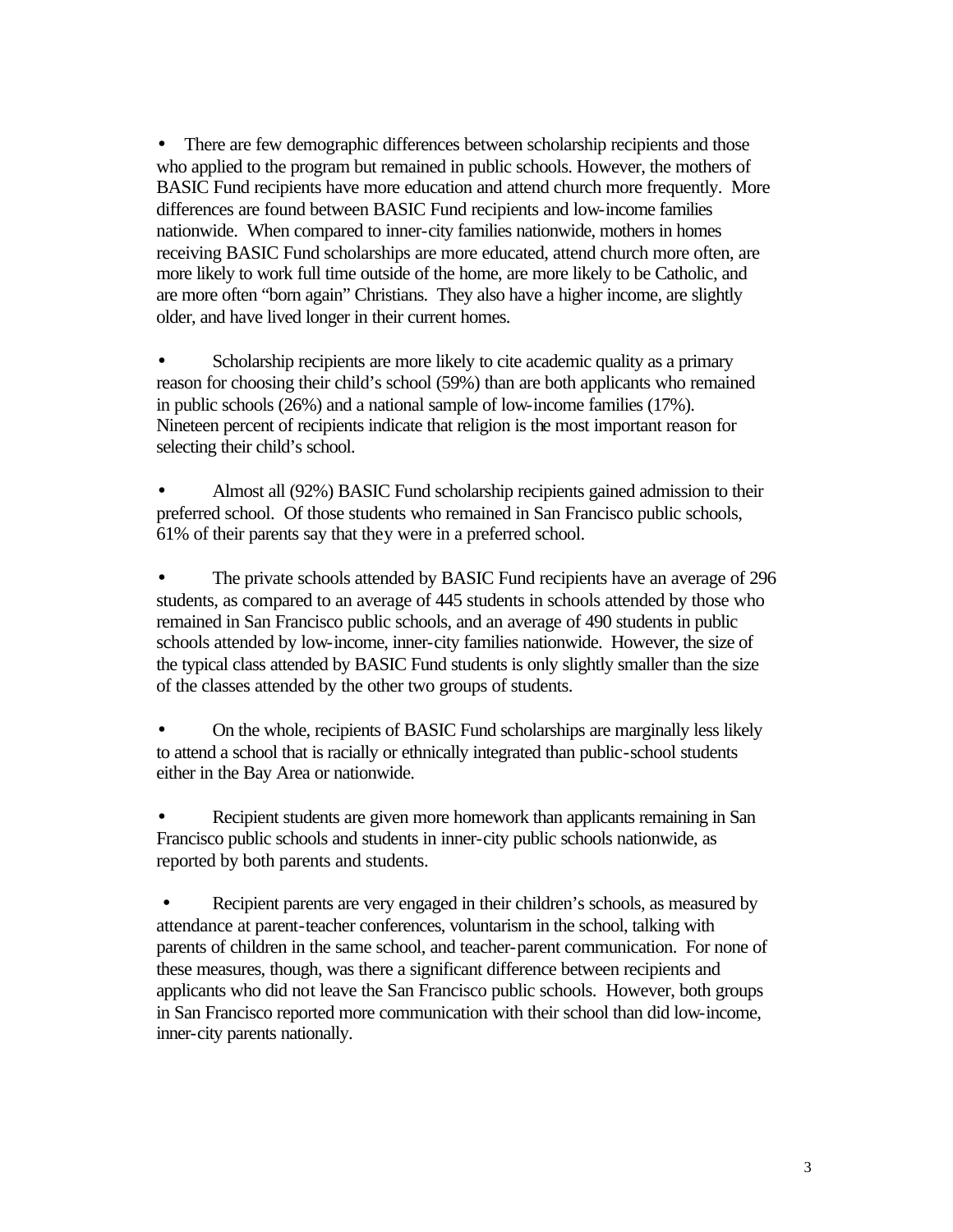• There is no statistically significant difference between recipients and applicants who remained in public schools in the percentage of students suspended by their schools (6% versus 11%), although almost the same gap is significant when the comparison is made with the larger national sample (6% versus 12%).

Recipient students are more likely to expect to attend more school after college than either comparison group, 40% versus 20%.

• Students in recipient households attend religious services and participate in religious youth groups more frequently than applicant students remaining in San Francisco public schools and students in the national sample. They are slightly less likely to be involved in scouting than students nationwide but more likely to participate in team sports.

• There are no significant differences in political tolerance between recipients and those remaining in San Francisco public schools. Nationwide, inner-city public-school students express slightly less political tolerance than BASIC Fund recipients.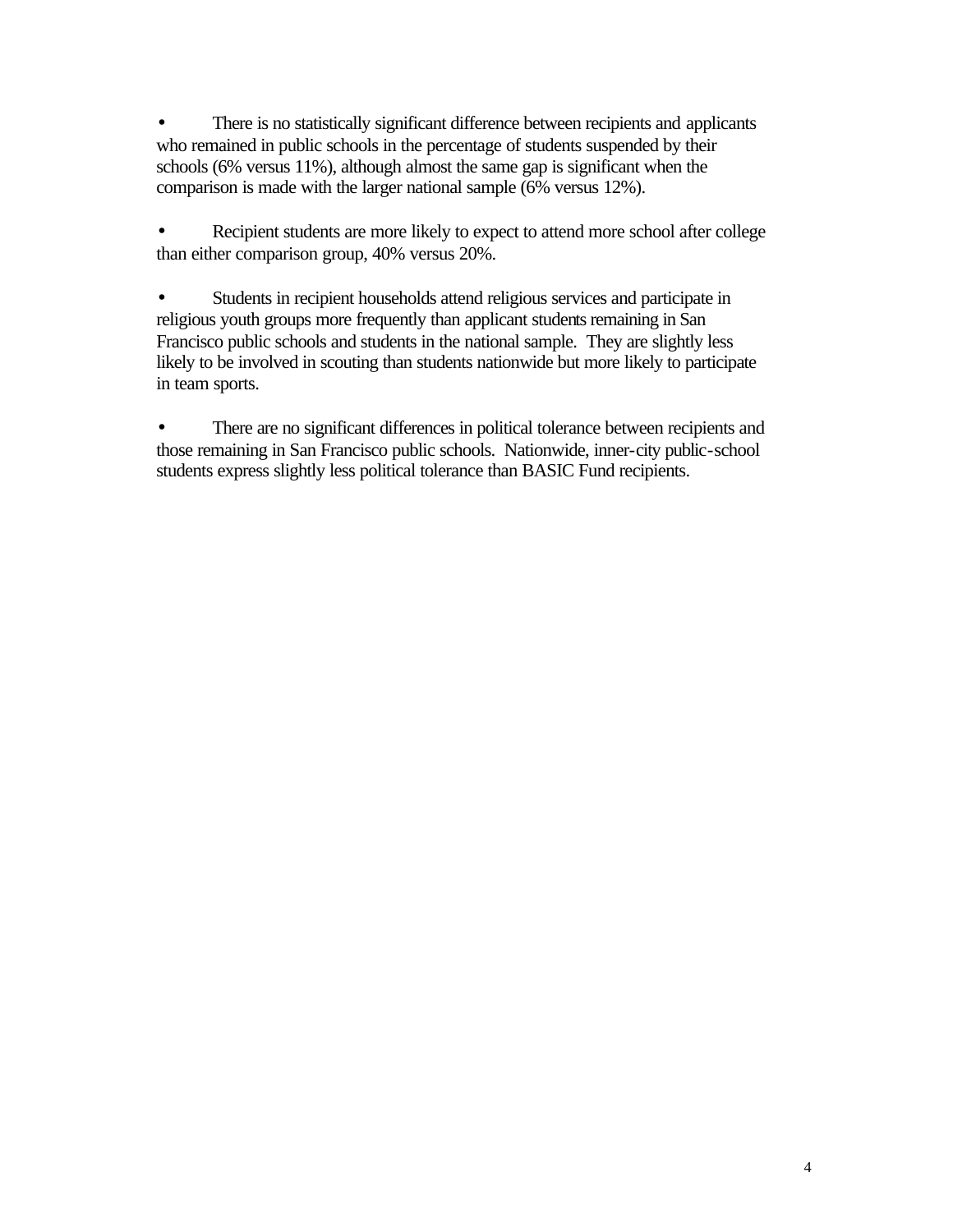#### **An Evaluation of the BASIC Fund Scholarship Program In the San Francisco Bay Area, California**

Paul E. Peterson, David E. Campbell, and Martin R. West

The Bay Area Scholarships for Inner-city Children (BASIC) Fund was established in 1998 on the principle that "if families are empowered with the ability to choose the best school for their children, then their children's education will improve.<sup>"</sup> Consistent with this principle, the BASIC Fund established a program that gave students from low-income families who were entering grades K through 8 scholarships to attend any registered private school located in Marin, San Francisco, or San Mateo County. To be eligible, families had to qualify for the Federal Free or Reduced Price Lunch Program. The vast majority of the students participating in the program live in San Francisco.

In the spring of 1999, 670 families and nearly one thousand students were offered scholarships of up to a maximum of \$1,500 annually. The scholarships generally cover anywhere from 25 to 75 percent of the cost of attending the schools families have selected, and are guaranteed for four years or until the students graduate from  $8<sup>th</sup>$  grade. Scholarships were offered without regard to religious or academic criteria. Initial recipients were selected from the pool of applicants by lottery; eventually, sufficient funds became available so that all students who had initially applied were offered a scholarship. However, many of the students

<sup>&</sup>lt;sup>1</sup> The BASIC Fund, "Program Overview," Pamphlet, no date. Support for this evaluation was provided by a grant from the BASIC Fund to the Program on Education Policy and Governance (PEPG) at Harvard University prior to the beginning of the research. PEPG agreed to undertake the evaluation on the condition that it be given complete discretion in the collection, analysis, and reporting of the data. The findings and interpretations are the authors' own and not necessarily those of the BASIC Fund. The authors wish to thank Lavois Hooks of the BASIC Fund for providing contact information used to reach parents and students who had applied for a BASIC Fund scholarship. William Howell assisted with data collection and analysis. Jay Greene and Caroline Minter Hoxby helped design the survey instruments. Special thanks are also given to Mark Wescott of Knowledge Networks and Lisa Famularo of Taylor Nelson Sofres Intersearch.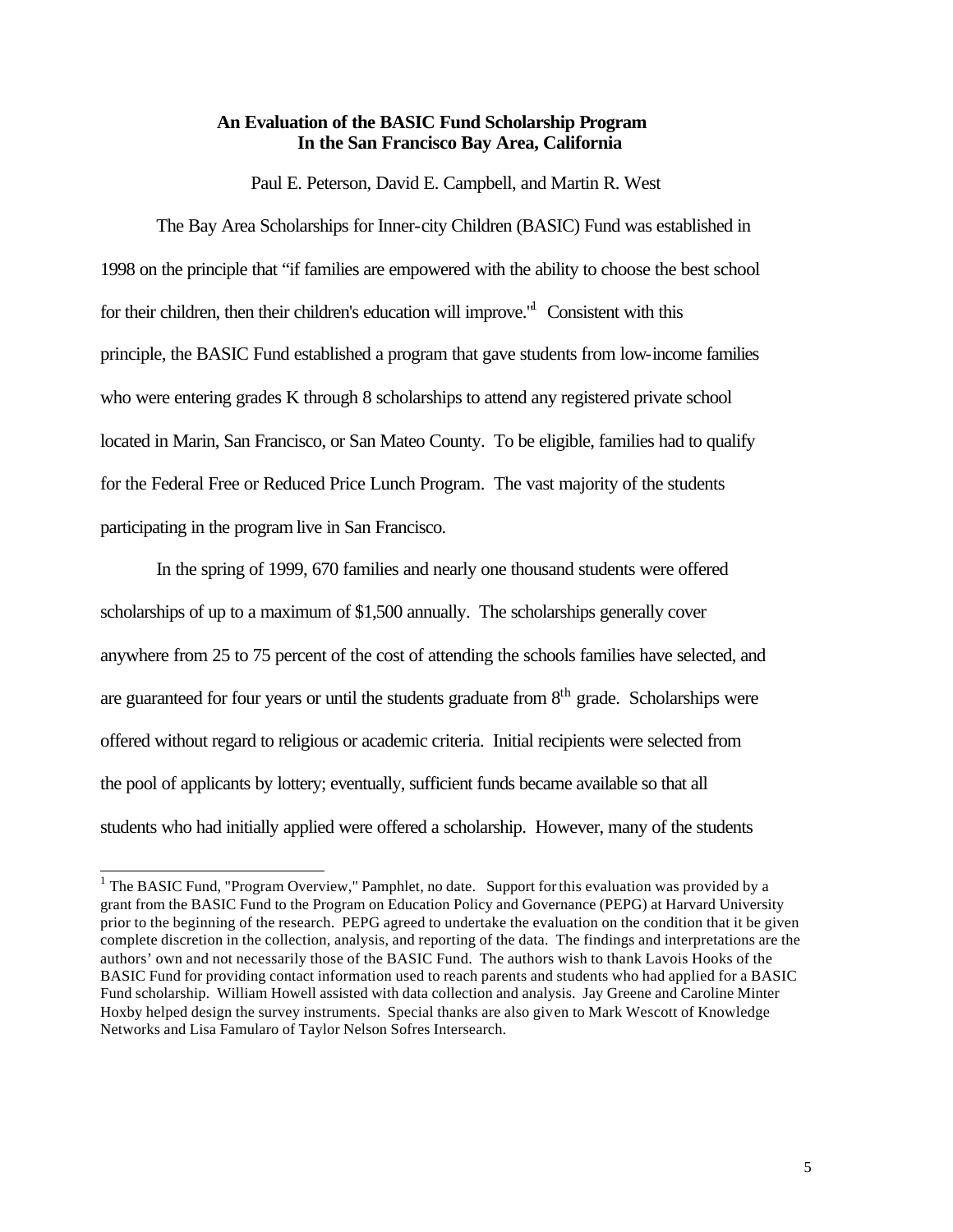offered the scholarship did not make use of it but remained in public schools, usually in San Francisco.<sup>2</sup>

This evaluation is based on a telephone survey of parents and students who had been offered the opportunity to move from public to private school beginning in the fall of 1999. The survey was conducted in the summer of 2000, one year after the switch from a public to a private school would have occurred. The evaluation compares the responses of families who made use of the scholarship to move from a public to a private school with those who applied for the program but ultimately remained in public schools. We also compare the responses of families who used a BASIC Fund scholarship to change to a private school with the responses of all low-income, public-school families living in central cities of 200,000 or more. Unless otherwise indicated, results for each of the groups are adjusted to control for differences in family income, mother's education, mother's religious affiliation, mother's religious practice, and mother's participation in the labor market.

Our findings indicate that BASIC Fund parents are similar in most respects to those who were offered the scholarship but remained in San Francisco public schools. However, mothers of BASIC Fund students were more likely to be college educated and religiously observant. When asked about their child's school, BASIC Fund parents report lower levels of conflict and disorder within the school, more homework, more extensive communication with the school, and smaller-sized schools. They consistently report higher levels of satisfaction with their school than do similar parents whose children remained in public schools. However, BASIC Fund parents do not report higher-quality physical facilities or smaller

<sup>&</sup>lt;sup>2</sup> To simplify the presentation of results we shall refer to these students as those remaining in San Francisco public schools.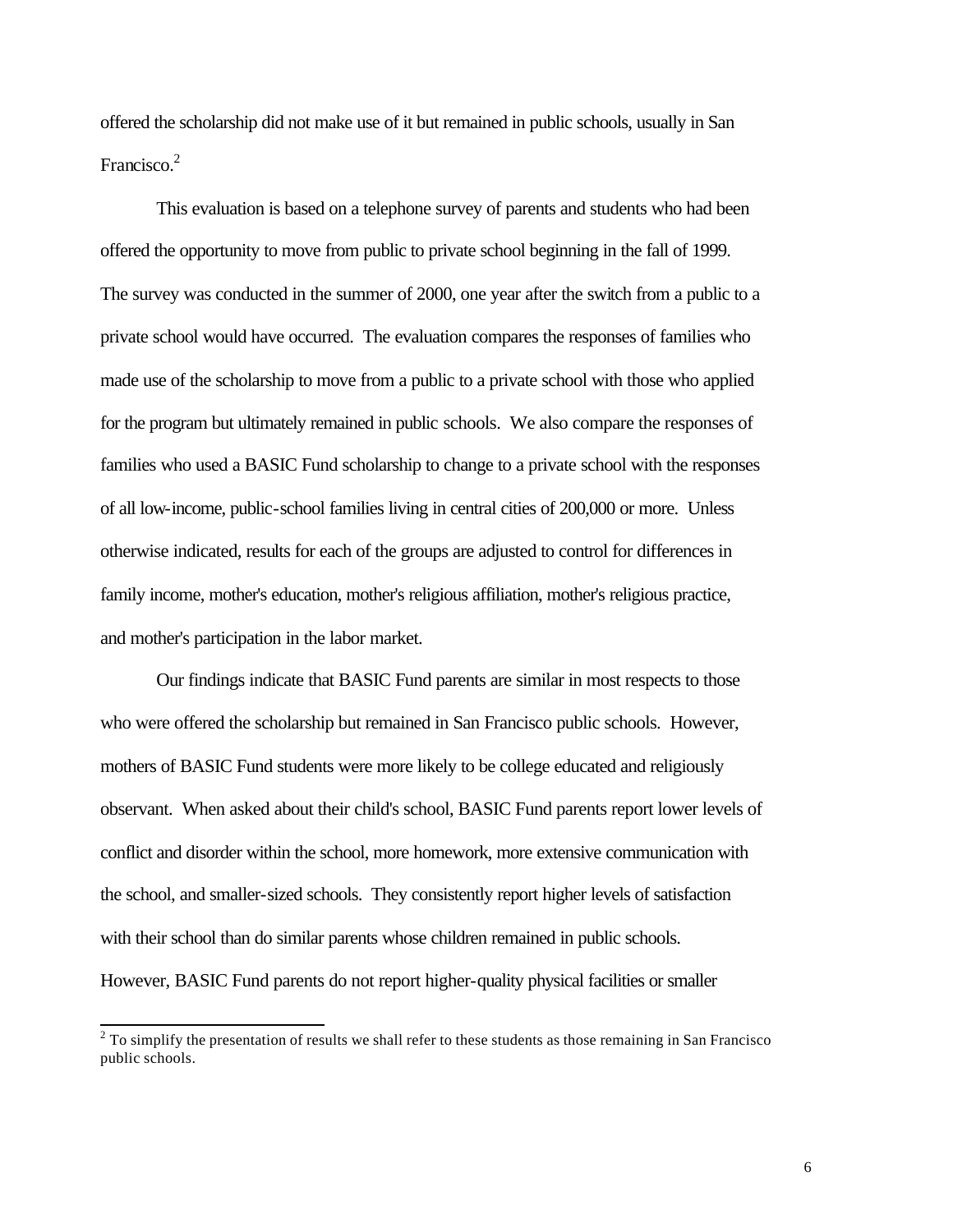classes. BASIC Fund students also report more satisfactory experiences in school than do similar students who remained in public schools in San Francisco and other large cities.

#### **Sample Design and Research Methodology**

Applicants for BASIC Fund scholarships—both parents and students—were surveyed by telephone during the summer following the 1999-2000 school year.<sup>3</sup> Interviews were conducted with both the families who made use of the scholarship to move to private schools and those who, for one reason or another, did not make use of the scholarship and remained in San Francisco public schools. By comparing the responses of the two groups, one can ascertain any differences in the perceptions of school life between those families who switched to a private school and those who remained in public school.

Parents were asked a number of questions concerning the school attended by one of their children. In families with more than one child in grades 1 through 8, the parent responding to the survey provided information about the child who was next to have a birthday. As a result, the child about whom questions were asked was chosen at random from within the family. If that child was in grades 4 through 8, the student was interviewed as well. Because this evaluation includes reports by students as well as by their parents, it offers an important but often-neglected perspective on education—young people with first-hand experience in the schools.

A similar questionnaire was administered over the Internet to a representative sample of all low income American families living in central cities.<sup>4</sup> This sample consisted of parents

 $3$  Taylor Nelson Sofres Intersearch, Inc. administered the telephone survey of parents and students in San Francisco.

<sup>&</sup>lt;sup>4</sup> Knowledge Networks, Inc. has constructed a representative sample of households nationwide that can be accessed over the internet by providing them with "Web TV" (a device that connects a television to the internet) and free access to the internet in exchange for participation in surveys. Because households are given a tangible reward for participating in surveys, response rates are much higher than those obtained by most telephone surveys. However, this technique can only be used for groups distributed across the United States as a whole,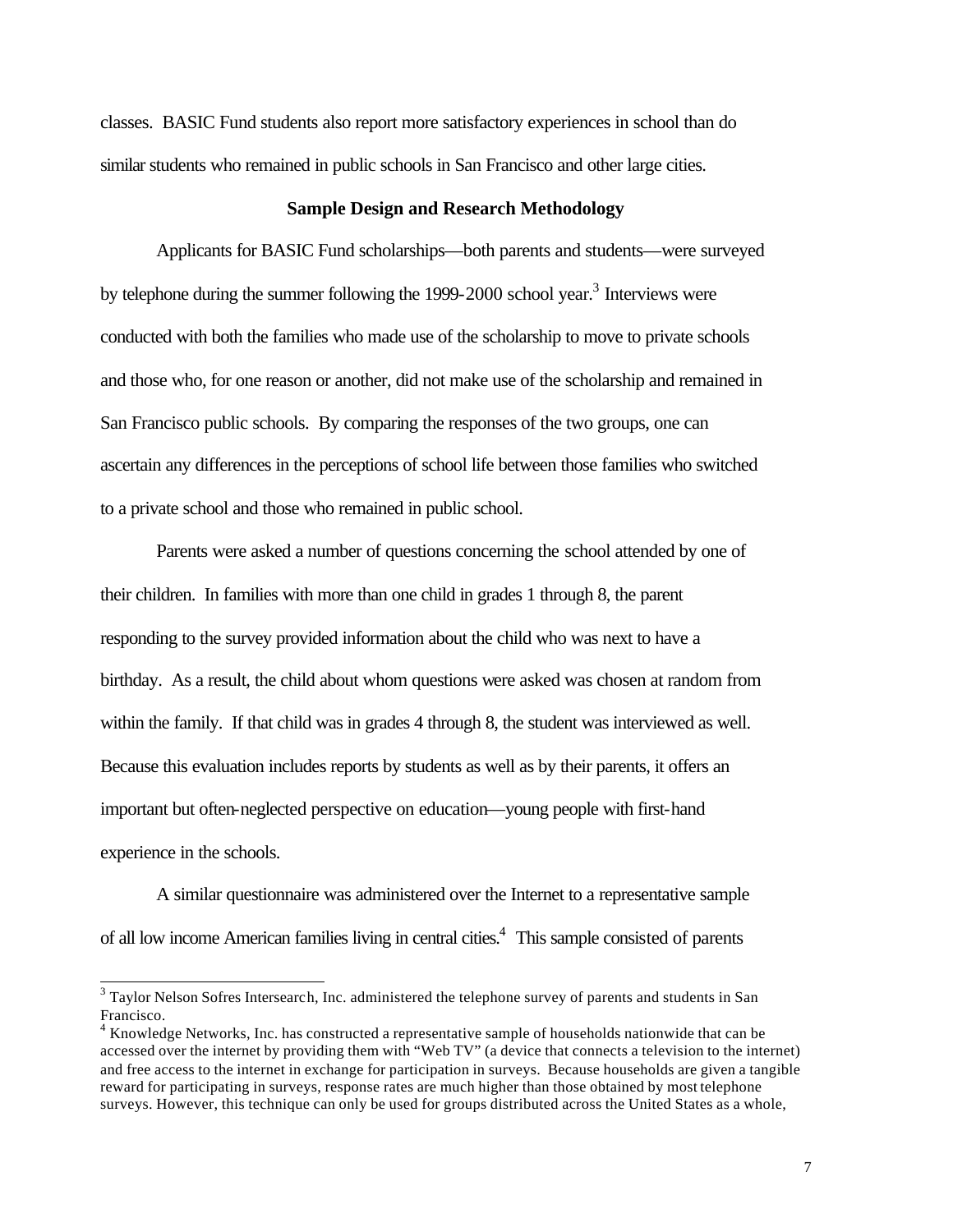of children attending public school in grades 1-8 who also (a) live in a city of 200,000 or more; and (b) have a household income of \$40,000 or less. If the child was in grades 4-8, the student was also asked to complete a separate survey. Information from this sample allows us to compare the experiences of BASIC Fund scholarship recipients with those of all low-income families living in central cities throughout the United States.<sup>5</sup>

In sum, the evaluation compares the responses of the following groups of parents and students:

- 1. BASIC Fund Scholarship Recipients: families who were offered a BASIC Fund scholarship and made use of it to attend a private school.<sup>6</sup>
- 2. BASIC Fund Applicants Who Remained in Public Schools: families who were offered a BASIC Fund scholarship, who did not use it, and who remained in public schools, almost always within San Francisco. $<sup>7</sup>$ </sup>
- 3. Low-income, Central City Families in Public Schools Nationwide: low-income families in central cities of 200,000 or more with children in public schools.

By comparing the responses of groups one and two, we can ascertain the extent to

which BASIC Fund scholarship recipients' experiences differ from those applicants who

such as all low-income families living in cities over 200,000, not a more delimited population, such as BASIC Fund applicants in San Francisco for which we used the standard telephone interview.

<sup>&</sup>lt;sup>5</sup> In addition, representative samples of two other populations were surveyed. The first population consists of all U. S. families with children in public school in grades 1-8, regardless of their income or their residential location. The second population consists of all families with children in private school in grades 1-8, regardless of their income or residential location. Results from these surveys will be reported separately.

 $6$  Occasionally, respondents did not answer a question, and so for some items the number of responses is less than the number of surveys received. BASIC Fund recipients are defined as everyone who said they were offered a scholarship and their child attended a private school last year. All families offered a scholarship were called but telephone changes, no-answers, and other communication problems precluded interviews with the others, despite repeated efforts to contact them.

 $7$  Those remaining in San Francisco public schools are defined as respondents who were recorded by BASIC Fund as having received a scholarship offer but whose child attended a public school last year. Because almost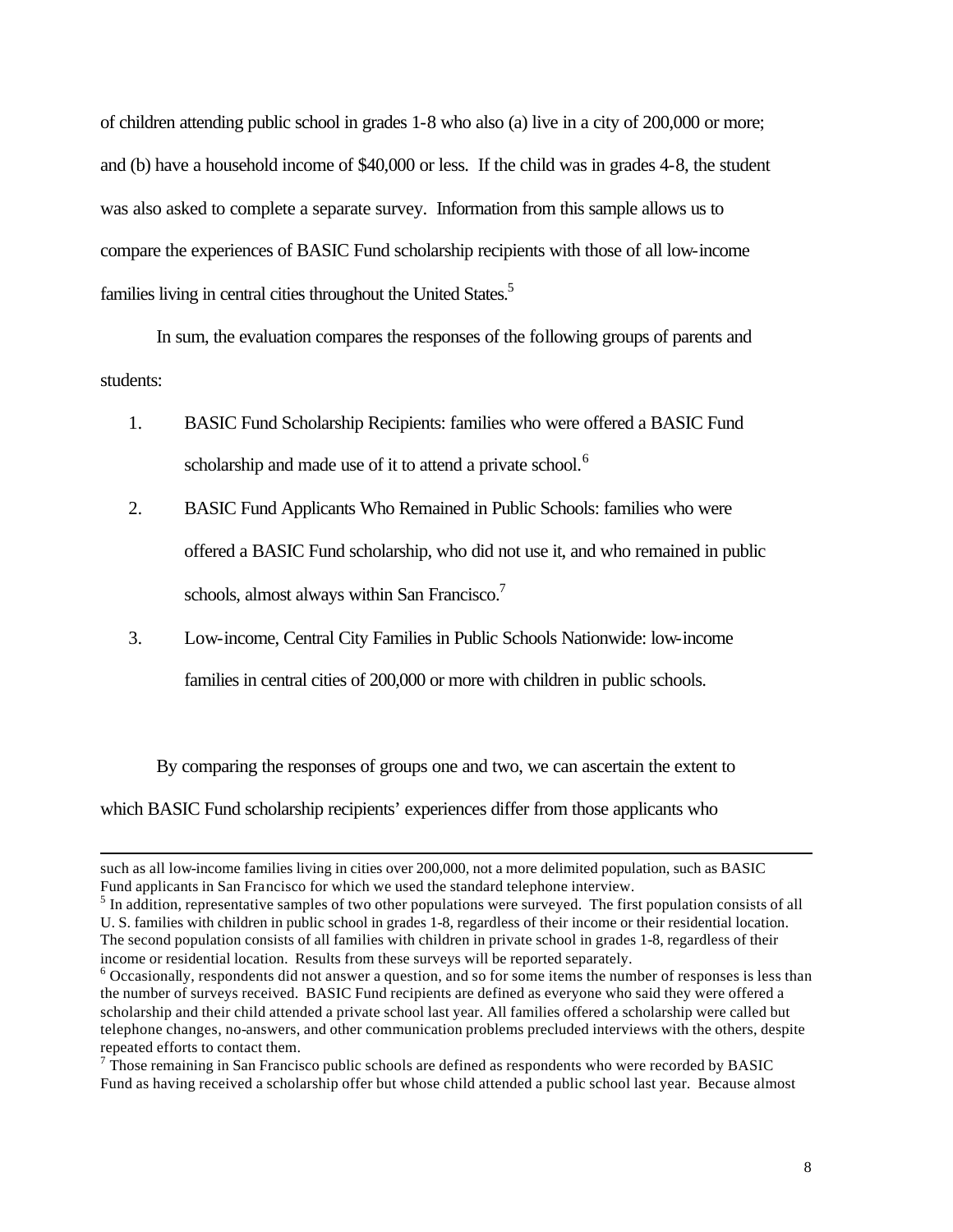remained in San Francisco public schools. By comparing the responses of groups one and three, we can determine the extent to which BASIC Fund scholarship recipients' experiences differ from those of low income families whose children attend public school in central cities throughout the United States. We can also ascertain the kinds of families who are likely to seek out school scholarships when they are offered.

The number of respondents to the phone survey in San Francisco is quite low. Even under the best of circumstances, it is difficult to reach a low-income population by phone, as families move frequently and may not have continuous telephone service. In our case, the list that was available was almost one year old, which compounded the difficulty in contacting respondents. Of the 670 families who were offered a BASIC Fund scholarship, 355 parents could not be reached or spoke a language other than English or Spanish.

Very few of those families asked to participate in the survey actually declined. Only 58 adult respondents who were contacted chose not to participate, and just 2 began but did not complete the survey. Seventy-four respondents reported that they did not have children in the appropriate age range. Thus, 181 parents completed the questionnaire. Only children in fourth grade and higher were asked to participate; no children were interviewed without their parents' permission. Seventy-four children from the two San Francisco groups completed the survey.

When samples are small, observed differences must be large before they become statistically significant. Unless a difference is statistically significant, we cannot reject the possibility that it was due simply to chance. As a result, any impact of the BASIC Fund program can be detected only if it is quite substantial. This high hurdle notwithstanding, many of the observed differences were sufficiently large that they survived conventional tests of

all of these families were attending public schools in San Francisco, we shall refer to them as those who remained in San Francisco public schools.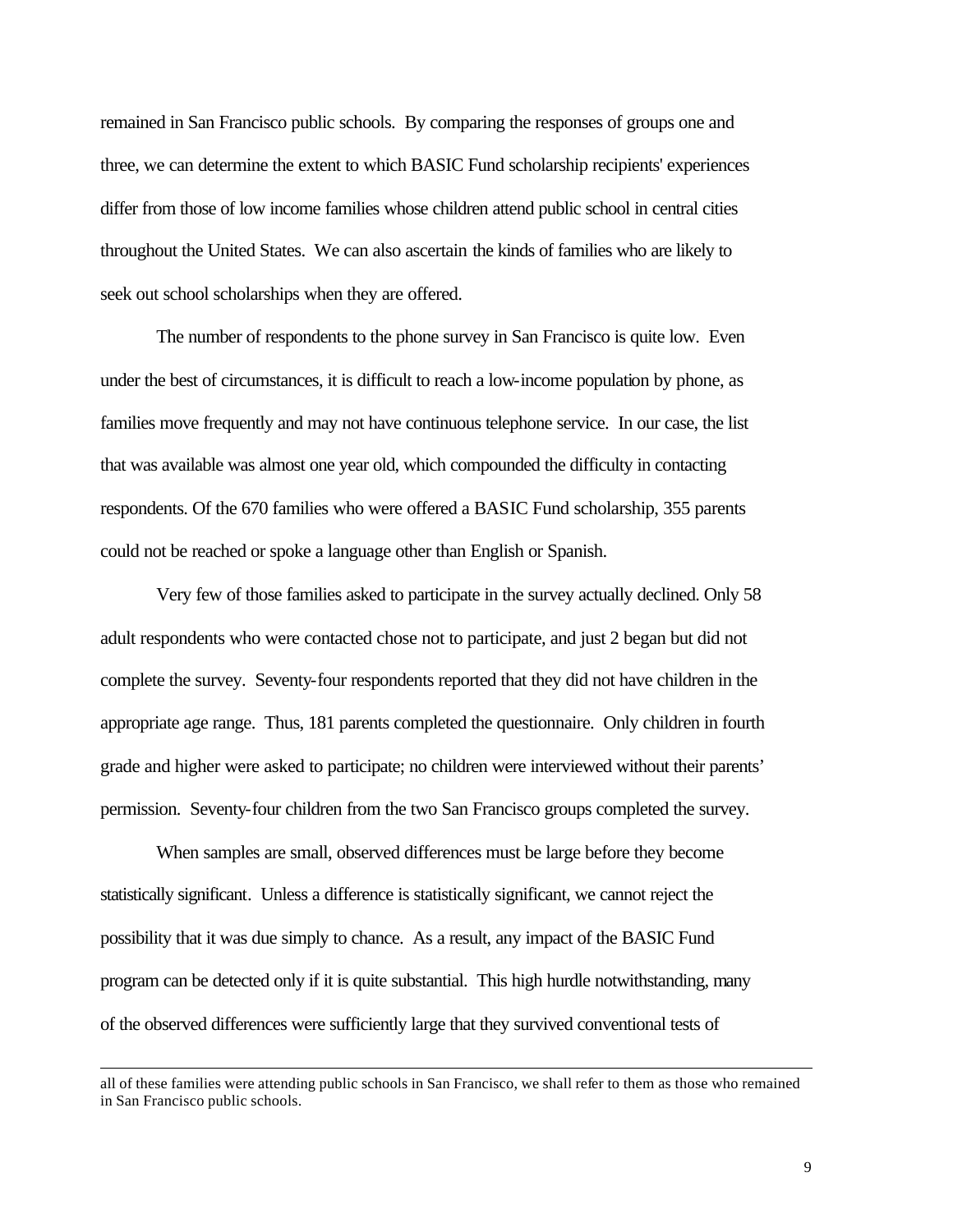statistical significance. In the tables, we give a difference between two groups one star if a difference of that magnitude would have occurred by chance only 1 time out of 10, two stars if it would have occurred by chance only one time out of 20, and three stars if it would have occurred by chance only one time out of 100.

Unless otherwise indicated, the responses of BASIC Fund scholarship users in private school are given in column one; the responses of those who remained in San Francisco public schools are presented in column 2. If the differences between columns one and two are statistically significant, this is indicated by the presence of one or more stars in column 2. Column 3 provides similar information from the survey of low-income families in all U. S. cities over 200,000. If the responses of this group differ significantly from those of BASIC Fund families, this fact is once again denoted through the use of one or more stars.

Because we had more than 420 parent respondents and 210 student respondents in the national sample of low-income families living in large central cities, smaller differences between the BASIC Fund recipients and this group are statistically significant. The reader is thus encouraged to consider both the size of the differences between groups as well as whether they are statistically significant. To put it another way, the casual reader of our tables who wants only to stargaze can quickly grasp the overall picture, but the reader who is interested in the nuances should take a look at specific percentages as well.

#### **Family Background Characteristics**

An important issue in the school-choice debate concerns the composition of those who would leave public schools if scholarships to attend private schools were made generally available. Critics of school choice have argued that choice programs would not offer lowincome families a viable choice of schools. In the words of educational sociologist Amy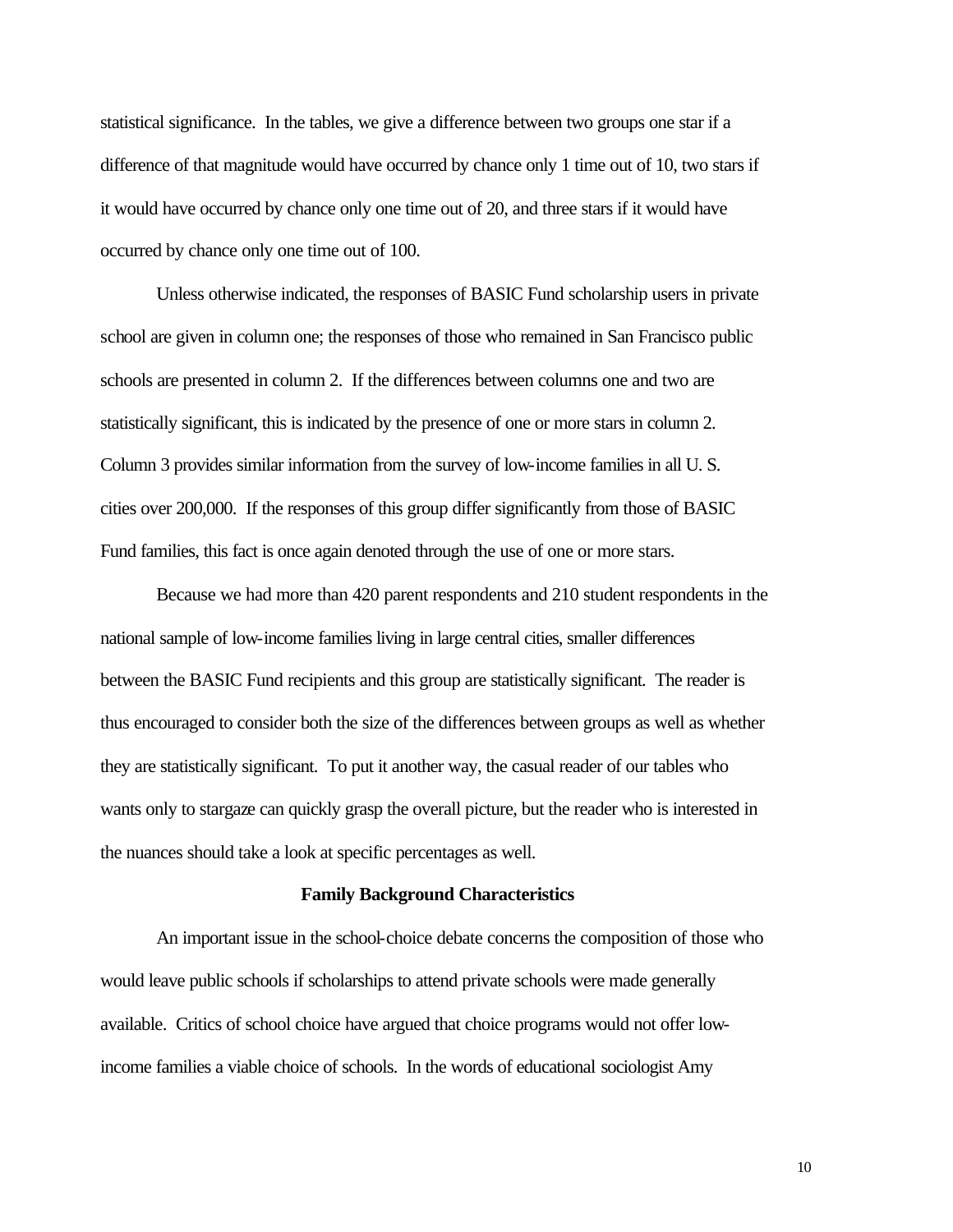Wells, "White and higher-SES [socioeconomic status] families will no doubt be in a position to take greater advantage of the educational market."<sup>8</sup> The president of the American Federation of Teachers (AFT), Sandra Feldman, has claimed that vouchers for private schools take "money away from inner city schools so a few selected children can get vouchers to attend private schools, while the majority of equally deserving kids, who remain in the public schools, are ignored.<sup>19</sup> But evaluations of a New York City scholarship program, as well as the evaluation of similar programs in Cleveland and San Antonio, indicated that those who made use of a scholarship did not differ sharply from those who were offered a scholarship but did not use it.<sup>10</sup>

The BASIC Fund scholarship program allows us to examine this issue in the California context. Table 1 shows how the family background characteristics of those students who used a BASIC Fund scholarship to attend a private school compare with the characteristics of those who were offered a scholarship but remained in San Francisco public schools.<sup>11</sup>

The family background characteristics of BASIC Fund private school families are quite similar in most respects to those applicants who remained in public schools. The two groups

<sup>&</sup>lt;sup>8</sup> Amy Stuart Wells, "African-American Students' View of School Choice," in Bruce Fuller, Richard F. Elmore, and Gary Orfield, eds., *Who Chooses? Who Loses? Culture, Institutions, and the Unequal Effects of School Choice* (New York: Teachers College Press, 1996), p. 47.

<sup>9</sup> Sandra Feldman, "Let's Tell the Truth," *New York Times*, November 2, 1997, p. 7 (Advertisement).

<sup>&</sup>lt;sup>10</sup> Paul E. Peterson, David Myers, Josh Haimson, and William G. Howell, "Initial Findings from the Evaluation of the New York School Choice Scholarships Program," Occasional Paper, Harvard University, Program on Education Policy and Governance, November 1997; Jay P. Greene, William G. Howell, and Paul E. Peterson, "Lessons from the Cleveland Scholarship Program," in Paul E. Peterson and Bryan C. Hassel., eds., *Learning from School Choice* (Washington, D. C.: Brookings,1998), pp. 357-94; Paul E. Peterson, David Myers and William G. Howell, "An Evaluation of the Horizon Scholarship Program in the Edgewood Independent School District, San Antonio, Texas: The First Year," Occasional Paper, Program on Education Policy and Governance, Harvard University, Cambridge MA, October, 1999.

 $11$  Because the existing literature suggests that the characteristics of the mother are most important in explaining educational performance, the survey inquired about the characteristics and, where appropriate, the behavior of the child's mother or female guardian—regardless of who responded to the questionnaire. In other words, a father responding to the survey was asked about the education of the child's mother. This technique allowed us to maximize both the number of completed surveys and the comparability across families. In those few cases where there was no mother or female guardian in the home, questions were asked about the male guardian. Since the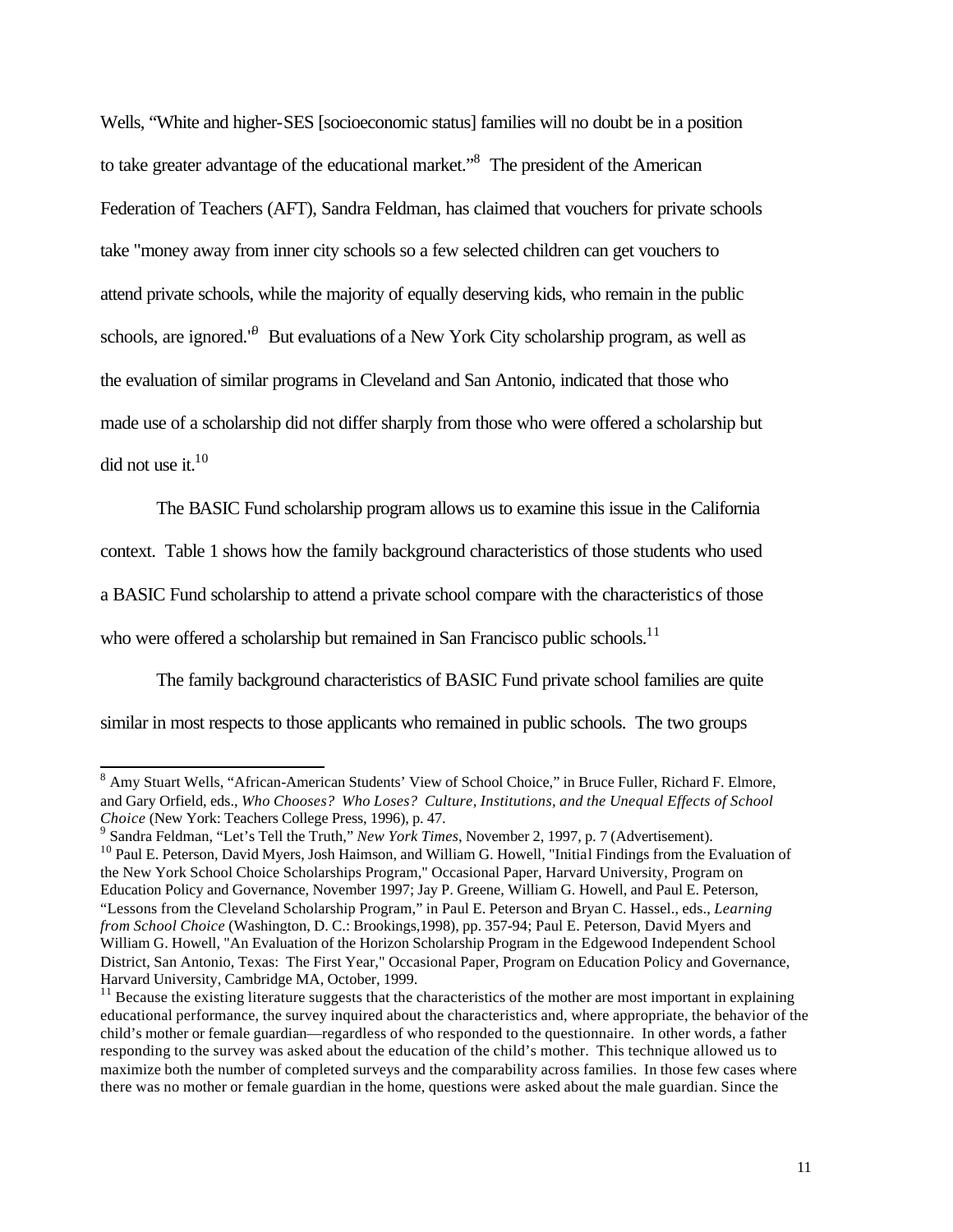do not differ significantly on any of the following measures: household income, the age of the mother, the length of the time the family had lived at their current residence, the percentage of mothers working full time, the percentage of mothers who were African American, the percentage of mothers who were Hispanic, the percentage living in two-parent households, the percentage saying they were Catholic, the percentage saying they were born again Christians, and the percentage of students with learning disabilities. In other words, with respect to each of these characteristics, the scholarships were used by a representative cross-section of the families who applied for them.

However, the two groups do differ in two relevant respects. Mothers of BASIC Fund scholarship recipients are more likely to be college educated. While 29 percent of BASIC Fund takers have a college degree or more, only 17 percent of those remaining in San Francisco public schools do. The second difference is in the frequency of attendance of religious services: 71 percent of BASIC Fund takers attend religious services at least once a week, compared to 44 percent of those remaining in San Francisco public schools.

In short, mothers with more education and those who were religiously observant were more likely to take advantage of the opportunity the scholarship offer provided. Otherwise, differences in the demographic profiles of the two groups were minor and statistically insignificant.

When comparing BASIC Fund takers to low-income families in central cities throughout the country, more statistically significant differences are observed. Mothers of scholarship recipients are once again more likely to be college educated and religiously observant. In addition, mothers of recipients are also more likely than a cross-section of low-

overwhelming number of responses to this item referred to the child's mother, the text, to simplify the presentation, discusses them as such.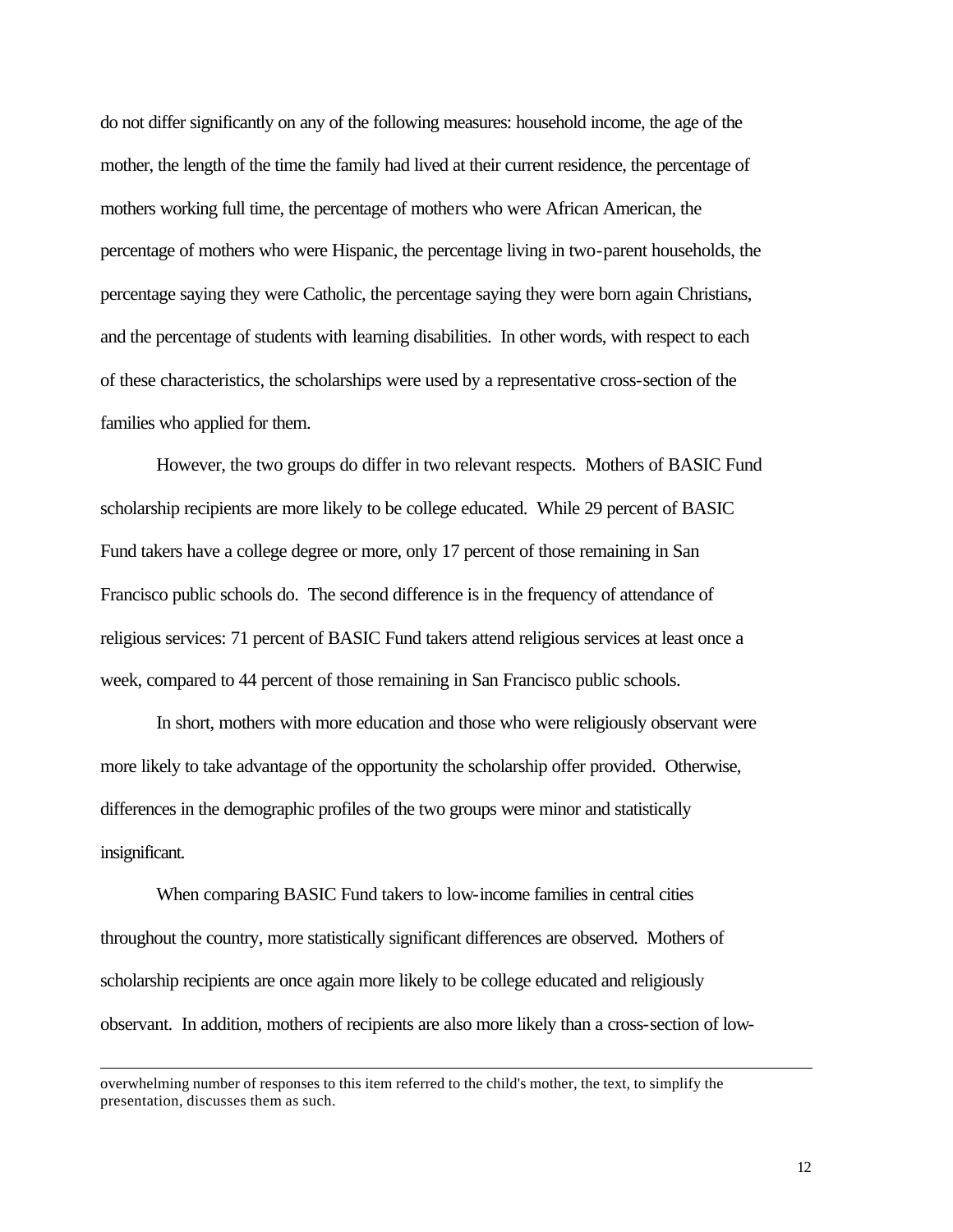income city dwellers to have a larger household income, to be older, to work full time, to have remained for a longer period of time in their current residence, to be Catholic, to say they have been born again, and to state their ethnic identification as Hispanic. However, BASIC Fund recipients are statistically no more likely than the national sample to be African American.

Some of these differences are probably a function of the special characteristics of the Bay area. For example, San Francisco is wealthier than most urban areas, which may account for the higher average income of both groups of San Francisco families than their counterparts in other cities. Also, the Bay area has a higher percentage of Hispanics than the country at large. But in other respects, these differences do suggest that the applicants to the BASIC Fund program are a somewhat selected population. They are more likely to be college educated, residentially stable, religiously observant, and members of denominations that offer private school alternatives (such as the Catholic church). Mothers are likely to be somewhat older and more likely to be part of the labor force.

Because of the various differences between the groups we adjust statistically for demographic characteristics when comparing the responses of BASIC Fund scholarship recipients to those of the other two groups of families.<sup>12</sup>

#### **Choosing a School**

The school selection process involves both the family and the school. Families have many different reasons for choosing a particular school for their child to attend. At the same time, the cost of tuition and the number of spaces available at different schools vary widely.

 $12$  Specifically, each item was regressed on variables for family income, mother's education, mother's religious affiliation (Catholic/non-Catholic), mother's frequency of church attendance, and whether the mother is employed full-time outside of the home. When comparing scholarship recipients and applicants who remained in the public schools, a dichotomous variable to distinguish them was included. The resulting coefficients were then set to the mean values for scholarship recipients to produce an estimated value of the dependent variable for someone with those characteristics. Monte Carlo simulation was used to generate estimates of the uncertainty of the predicted value for the dependent variable.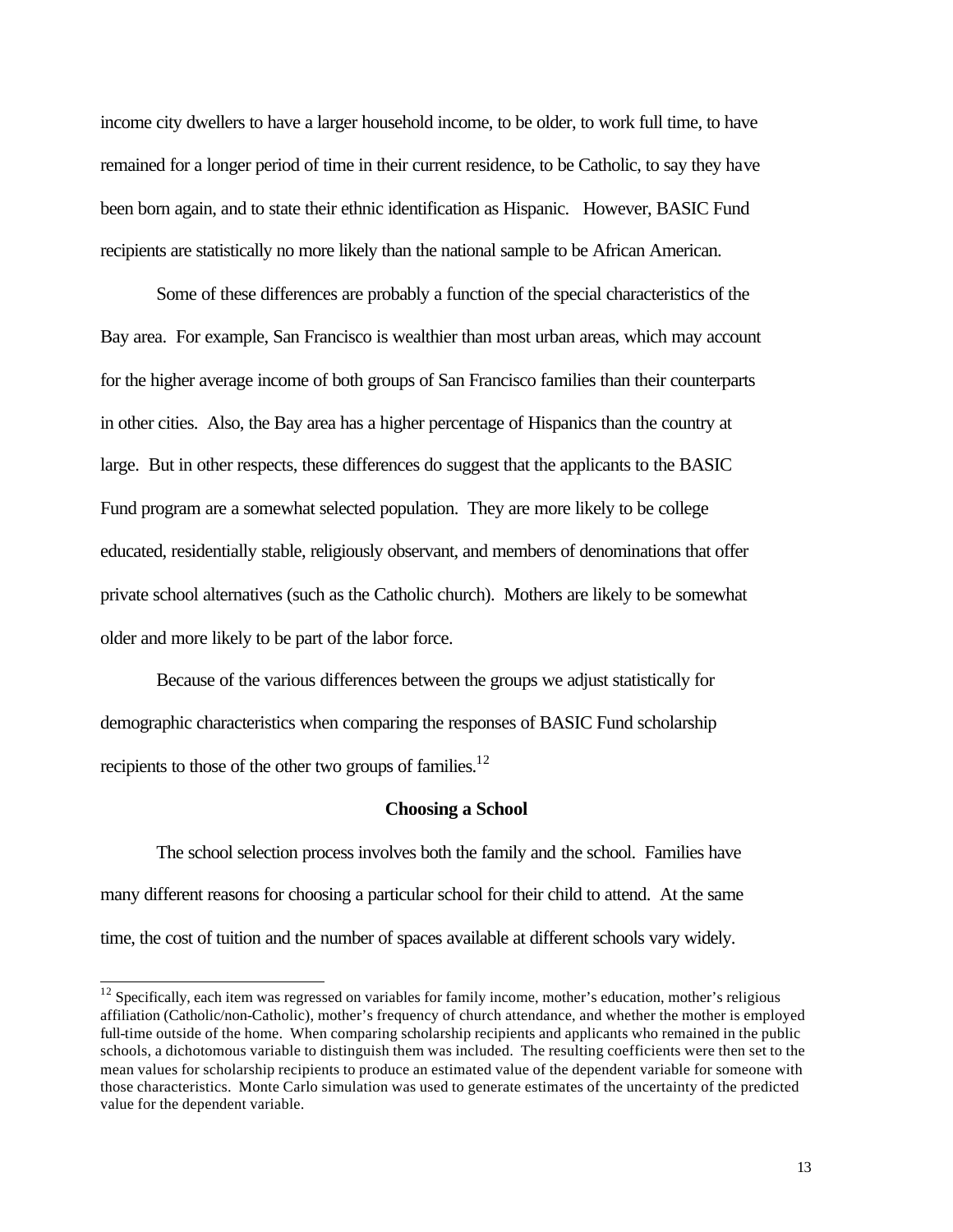Parental responses provide some insight into the way in which the two sides of this process interact to determine the school a child attends.

Some critics of school choice have expressed the concern that under a voucher system parents would choose schools for other than academic reasons. They argue that low-income families are more concerned about location, sports programs, or religious instruction than about academic quality per se.<sup>13</sup> For example, the Carnegie Foundation for the Advancement of Teaching has claimed that "when parents do select another school, academic concerns often are not central to the decision."<sup>14</sup> Similarly, an American Federation of Teachers' report on the Cleveland voucher program suggests that parents sought scholarships not because of "'failing' public schools" but "for religious reasons or because they already had a child attending the same school. $1^{15}$  Disputing these contentions, supporters of school choice claim that low-income parents, like other parents, place the highest priority on the educational quality of the school.

To examine this question, PEPG asked respondents to indicate the most important reason they chose the school their child attended in the 1999-2000 school year. Table 2 displays the results for the three groups of parents. When compared to those who remained in San Francisco public schools, BASIC Fund scholarship recipients are more likely to report that they chose their child's school on the basis of academic quality—59 percent, as compared to 26 percent of those remaining in San Francisco public schools and 17 percent of low-income, central-city, public-school parents nationwide.

<sup>&</sup>lt;sup>13</sup> Dan Murphy, F. Howard Nelson and Bella Rosenberg, "The Cleveland Voucher Program: Who Chooses? Who Gets Chosen? Who Pays?" (New York: American Federation of Teachers, 1997), p. 10.

<sup>14</sup> Carnegie Foundation for the Advancement of Teaching, *School Choice: A Special Report* Princeton, New Jersey: Carnegie Foundation for the Advancement of Teaching, 1992), p. 13.

<sup>15</sup> Nicholas Lemann, "A False Panacea," *Atlantic* (January 1991), p. 104, as quoted in Abigail Thernstrom, *School Choice in Massachusetts* (Boston: Pioneer Institute for Public Policy Research, 1991), p. 40.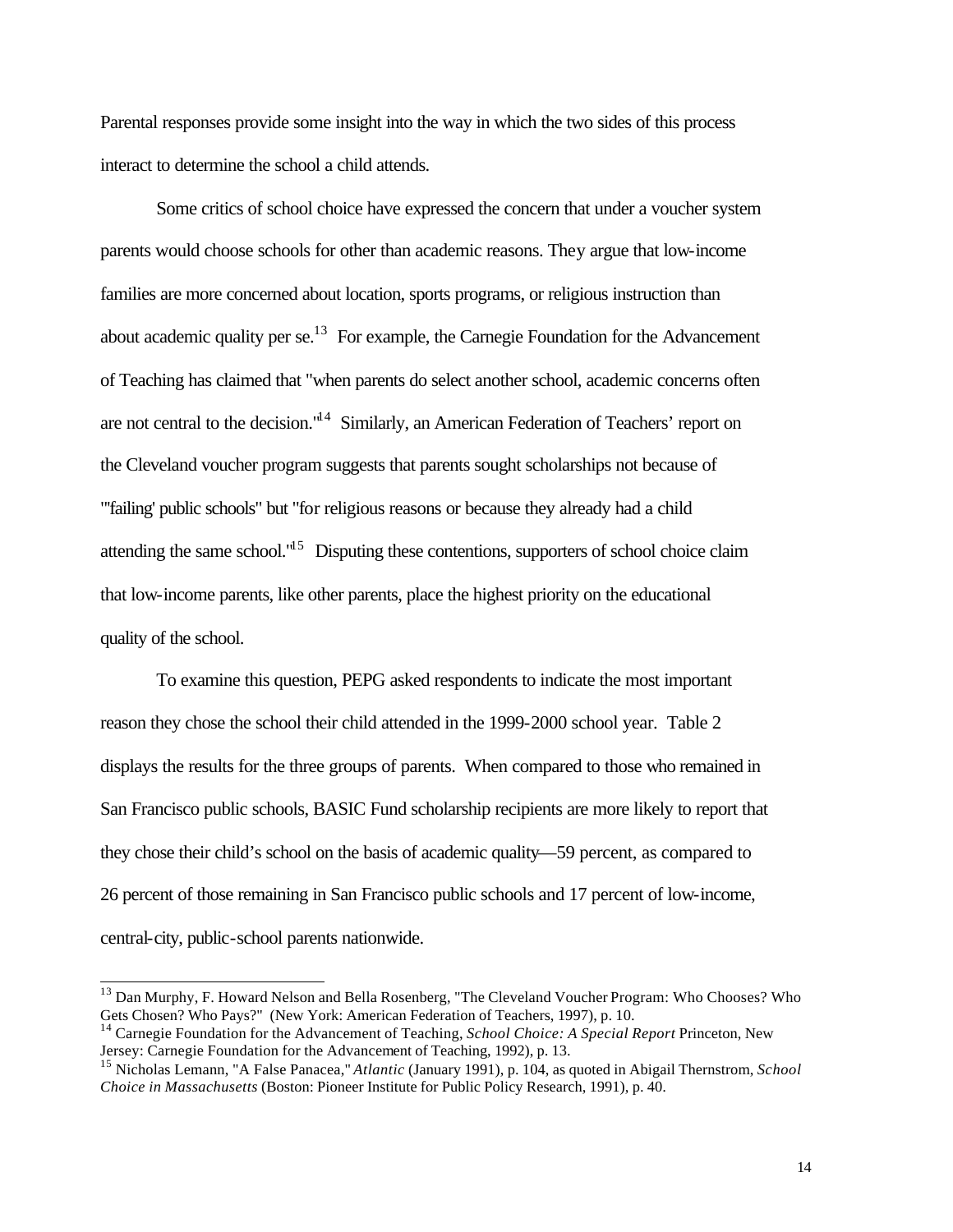For low-income, inner-city families with students in public school nationwide, location was the most important reason given for selecting a school. This reason was given as most important by no less than 55 percent of the national sample of low-income parents, perhaps because public school by-laws typically require attendance at the neighborhood school. Location was also the reason most frequently given by the low income families who remained in San Francisco public schools; 37 percent of these families said location was the primary basis for picking their child's school. By comparison, only 5 percent of the BASIC Fund parents gave this response.

Much the same pattern emerged when parents were given the option of saying they had only one choice of school. As can be seen in Table 2, 19 percent of the national low-income sample said they had only one choice of school, and 26 percent of the San Francisco parents in public school gave this response. Only 2 percent of the BASIC Fund scholarship recipients indicated that they felt similarly constrained.

Religion was the other respect in which the responses of the three groups differed sharply. As might be expected, none of the families whose children were attending public school gave this as a reason. But for 19 percent of the BASIC Fund scholarship recipients, religion was listed as the primary consideration. Given the religious affiliation of many private schools, the importance of religious considerations in the BASIC Fund recipients' choice of schools is hardly surprising. Table 3 shows that 66 per cent of the students receiving a Basic Fund scholarship attended a Catholic school, while another 19 percent attended a religious school affiliated with another religious tradition.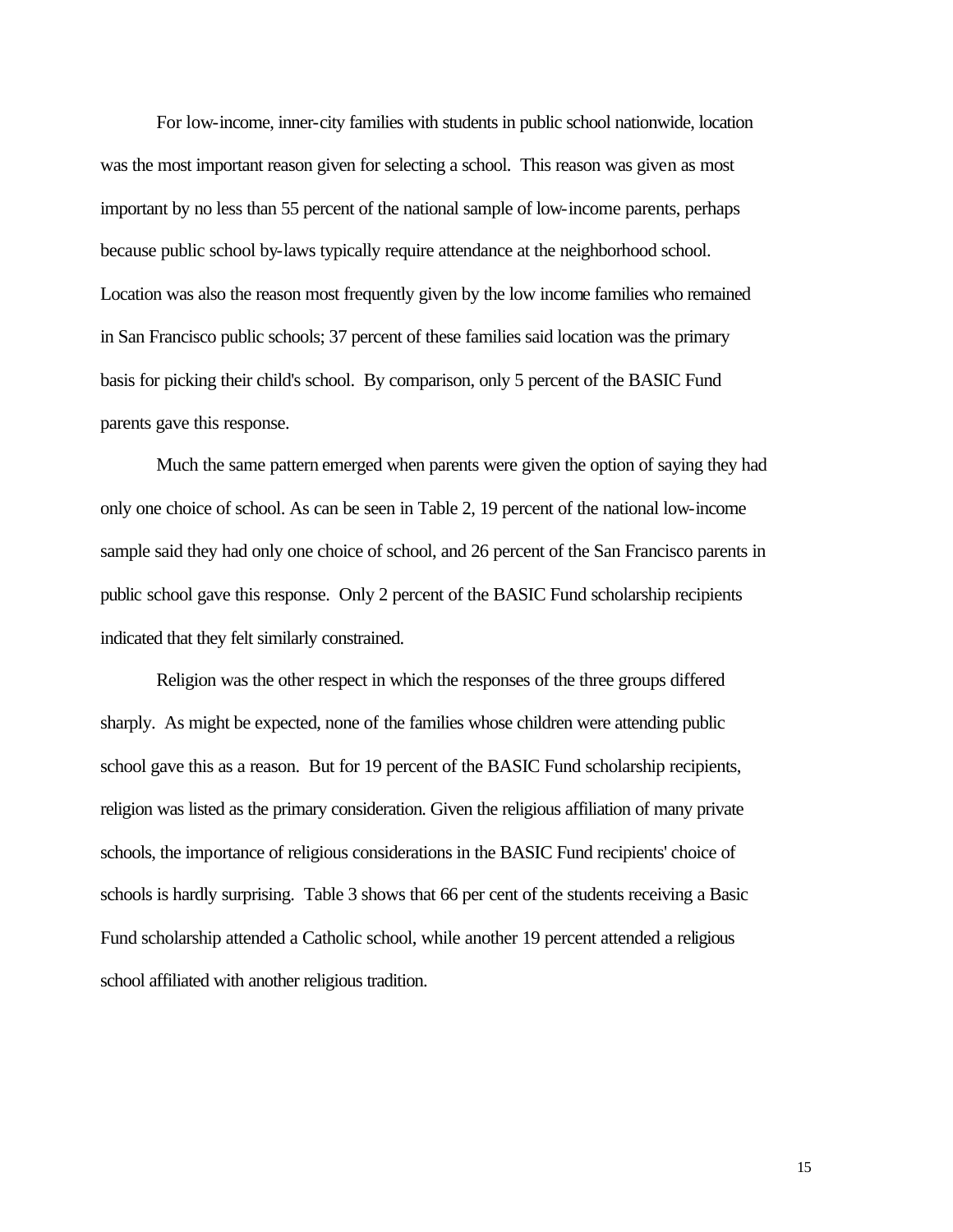#### **Obtaining One's Choice of School**

 Table 4 shows that 92 percent of BASIC Fund recipients were able to gain admission for their child at the school the family wanted their child to attend, compared to only 61 percent of those who remained in public school. Quite clearly, the BASIC Fund scholarship increased the chances that a low-income family would be able to send their child to their preferred school. Still, many of those remaining in public schools also said their child was attending the school the family preferred. Apparently, many of the families who declined a BASIC Fund scholarship and remained in public school did so in part because they decided that the school their child was attending was satisfactory.

For those San Francisco public-school families who said they were not attending the school of their choice, we asked them the reason. Thirty percent said they could not afford the cost, despite the availability of a BASIC Fund scholarship. Another 30 percent said it was because of an admissions test.<sup>16</sup> And 24 percent said no space was available. When asked the reason, 27 percent chose "other", so for a significant number of families, we are unable to identify the critical factor for their decision to decline a BASIC Fund scholarship and remain in public school.

#### **Parental and Student Satisfaction**

Many economists think that customer satisfaction is the best measure of the quality of any product, public and private schools quite included. Parents' satisfaction with their children's educational experiences represents, for some, strong evidence that schools are doing their job effectively. Most studies of scholarship programs for low-income minority families

 $16$  The wording of the question makes it impossible to determine whether the child took and failed a test, or did not take the test in anticipation of failing.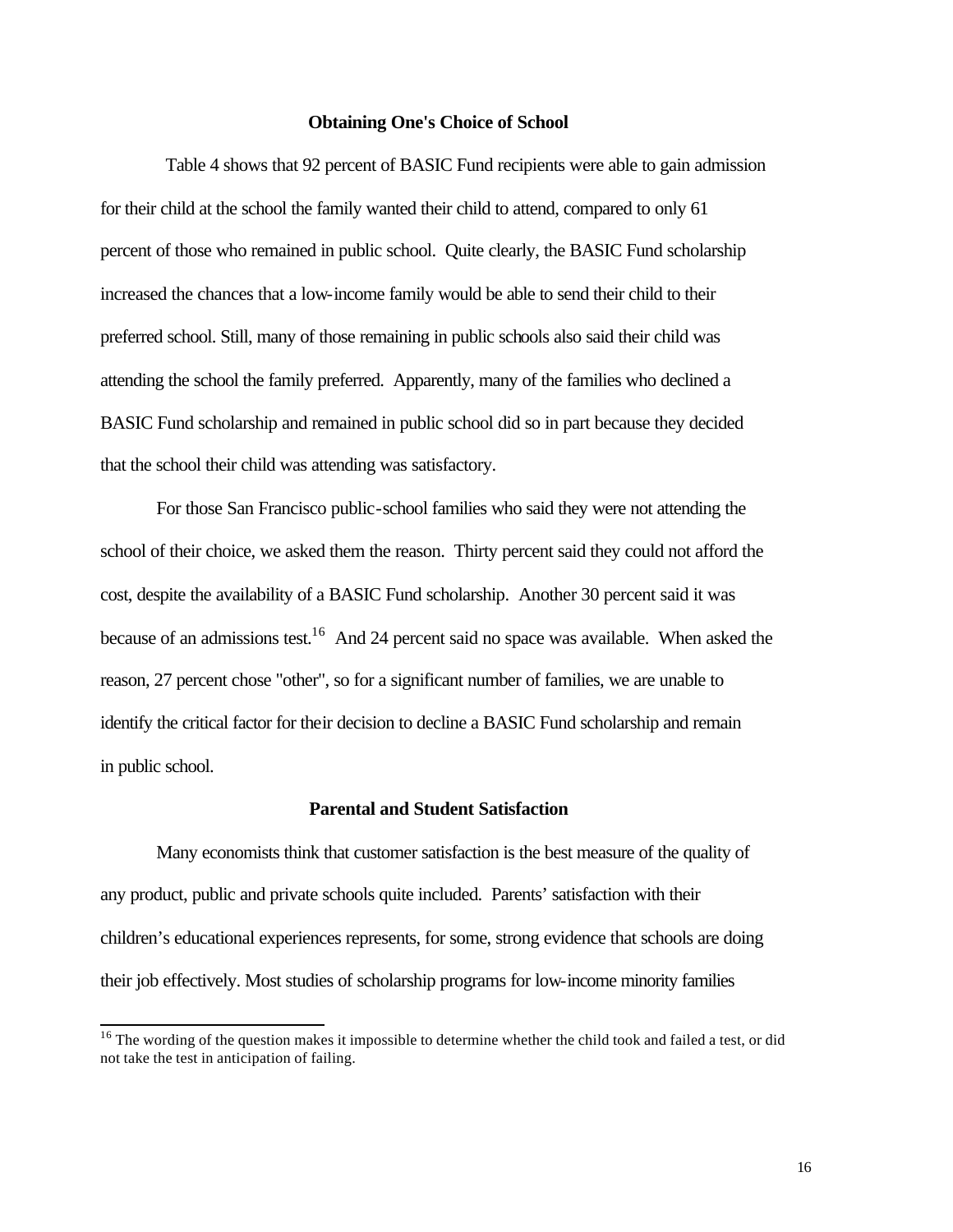have found that families using scholarships are much more satisfied with their schooling than are families who remain in public schools. $17$ 

The results from San Francisco regarding parental satisfaction are very similar to results from other cities. BASIC Fund parents were much more satisfied than were the parents in San Francisco who applied for a scholarship but who remained in public school. As can be seen in Table 5, 58 percent of the BASIC Fund parents gave their child's school an "A", while only 16 percent of the San Francisco public-school parents gave their child's school a grade this high. The average grade Basic Fund parents assigned their school, calculated on a standard GPA (Grade Point Average) scale (A=4.0), was a 3.4, as compared to 2.6 in the comparison group.

In general, student response to this question paralleled parental reports, with BASIC Fund students expressing high levels of satisfaction relative to their counterparts who remained in the public sector. As can be seen in Table 5, 62 percent of BASIC Fund students gave their school an "A", as compared to 37 percent of those who remained in San Francisco public schools, and just 12 percent of those in central-city public schools nationwide. Converted into a GPA, the average scores received by the three groups of schools were 3.5, 3.1, and 2.6, respectively. When asked if they liked school a lot, 58 percent of BASIC Fund students said they did, as compared to 22 percent of the national sample of inner-city students. Students remaining in San Francisco public schools, however, were almost equally likely to say they liked school a lot.

 $17$  A summary of findings from earlier studies is available in Paul E. Peterson, "School Choice: A Report Card," in Peterson and Hassel, *Learning from School Choice*, p. 18. Mark Schneider, Paul Teske, Melissa Marschall, and Christine Roch, "Tiebout, School Choice, Allocative and Productive Efficiency," paper prepared for annual meetings of the American Political Science Association, 1998, finds higher levels of parental satisfaction within New York City public schools, when parents are given a choice of school.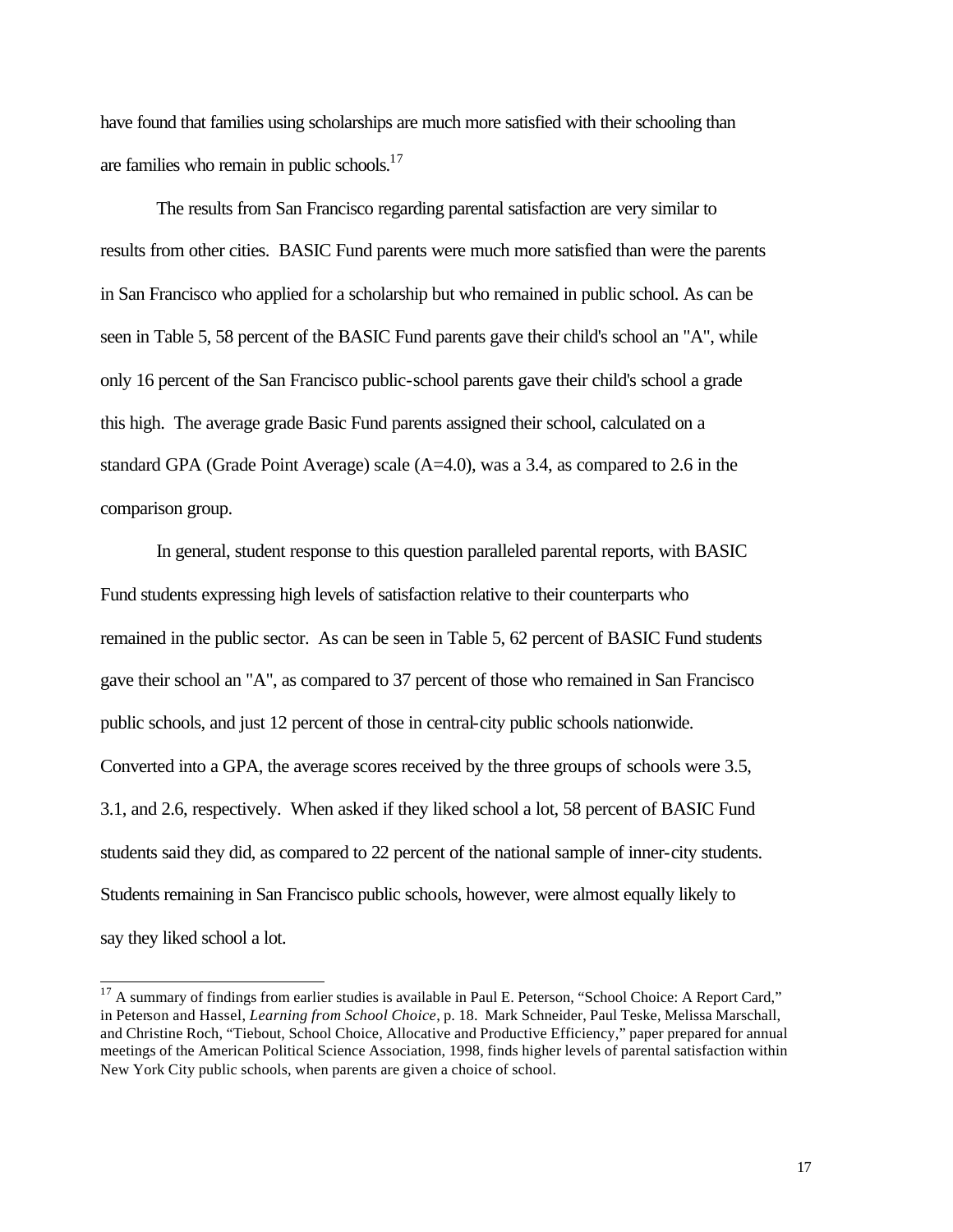Parents were also asked how satisfied they were with five aspects of their child's current school: academic quality, safety, discipline, teaching values, and location.<sup>18</sup> Parents could choose "very satisfied", "satisfied", "dissatisfied", or "very dissatisfied." Table 6 presents the percentage of parents choosing "very satisfied" for the first four of these items. When compared to parents of students who remained in San Francisco public schools, BASIC Fund takers were more satisfied with every aspect of their child's school about which they were asked. Sixty-six percent of the BASIC Fund recipients said they were "very satisfied" with the academic quality of their school, as compared to 25 percent of the San Francisco comparison group. Similar large differences in the level of satisfaction were observed for school safety, school discipline and the teaching of values.

BASIC Fund parents, like parents participating in other scholarship programs, thus express much higher levels of satisfaction with their child's school than do those who applied for the program but ultimately remained in public school. However, similar findings have been questioned by critics who point out that the group of parents with whom the scholarship recipients are being compared are families who had already signaled dissatisfaction with the public schools by applying for a scholarship in the first place. The real test, these critics argue, is whether BASIC Fund parents are more satisfied with their school than the typical low-income, inner-city parent with a child in a public school.

Fortunately, it is possible to examine this question by comparing the responses of BASIC Fund parents with a cross-section of all low-income, central-city, public-school parents living in cities with a population of 200,000 or more. When this comparison is made, it becomes clear that choice does in fact increase parental satisfaction, though the differences are not as great as when BASIC Fund recipients are compared to the applicants who did not

 $18$  In order to adjust for possible question-ordering effects, the list was randomized for each interview.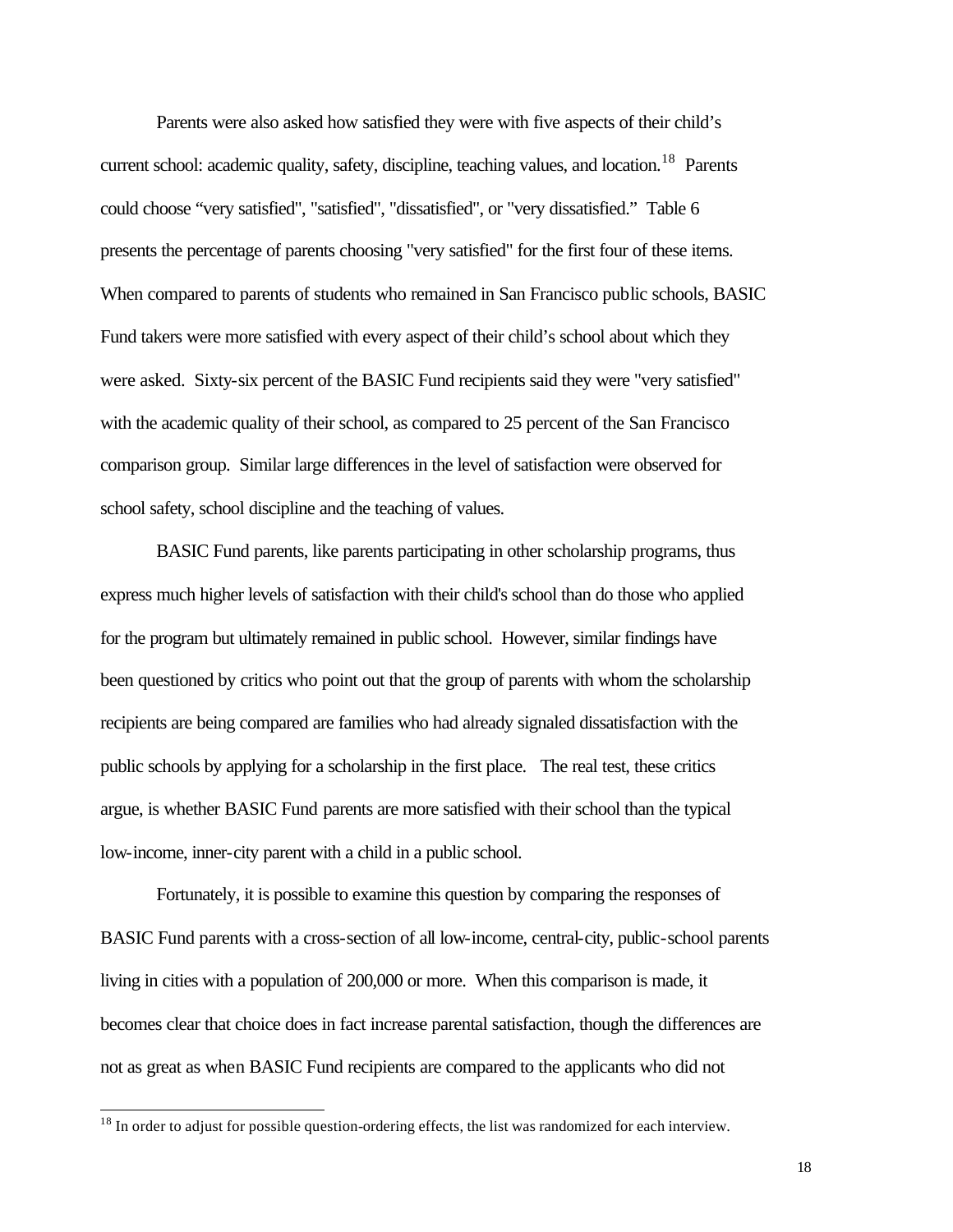receive the scholarship. Table 5 shows that only 26 percent of the national group of lowincome families with children in public school gave their school an "A", less than half the percentage of BASIC Fund parents who gave this response. Converted into GPA, the average scores assigned to their schools by Basic Fund parents and the national sample were 3.4 and 2.9, respectively. Meanwhile, Table 6 reveals that only 47 percent of all low-income parents are very satisfied with the academic quality of their central-city public school, as compared to 65 percent of the BASIC Fund parents. The patterns are essentially the same for school safety, school discipline and the teaching of school values.

The difference narrowed somewhat when parents were asked about school location. As can be seen in Table 7, 57 percent of the BASIC Fund scholarship parents were "very satisfied" with the location of their child's school, but so were 40 percent of those remaining in San Francisco public schools. When parents nationally were asked about school location, 52 percent said they were very satisfied, a response not materially different from the one provided by BASIC Fund parents. The time it took for students to get to school was actually lower for inner-city families nationwide than for the BASIC Fund students. 70 percent of all low-income families said their child could get to school in ten minutes or less, whereas this was true for only 47 percent of the BASIC Fund students and 36 percent of those remaining in San Francisco public schools. Apparently, schools are not as conveniently located for families in San Francisco as elsewhere in the country.

Both parents and students were also asked about the pride they felt in their school. The wording varied slightly, as parents were asked the extent to which they felt pride in their child's school, while the youths were asked whether students in general are proud to go to their school. As can be seen in Table 6, the percentage of BASIC Fund parents who say they feel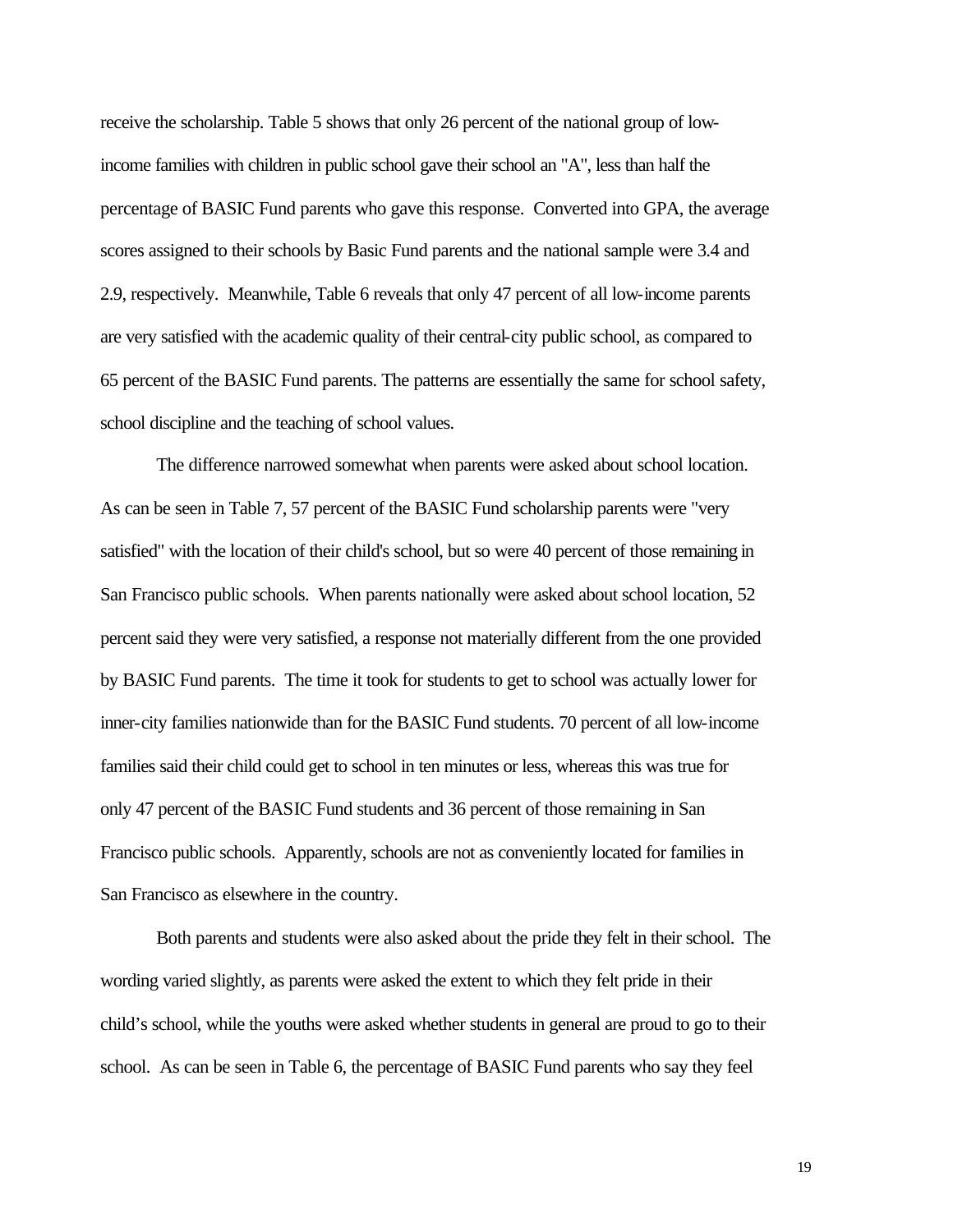"very proud" of their child's school is nearly double the percentage of inner-city parents who give this response (58 percent, as compared to 31 percent). Only 21 percent of the parents with children in San Francisco public schools gave this response.

Similar results were obtained when students were asked if they agreed that "students are proud" to go to their school. As shown in Table 6, 68 percent of BASIC Fund students said students were proud to go to their school, while 37 percent of those remaining in San Francisco public schools, and only 10 percent of inner-city students nationwide gave this response.

#### **School Discipline**

Parents were also asked whether they thought the following problems are "very serious", "somewhat serious", or "not serious" at their child's school: fighting, cheating, stealing, gangs, racial conflict, guns, and drugs. $19$  Table 8 displays the percentage of parents reporting that each problem is either very or somewhat serious. Far more of the San Francisco public-school parents than BASIC Fund parents feel that fighting, cheating, stealing, racial conflict, and guns are serious problems in their child's school. Forty-one percent of the public-school parents in San Francisco said fighting was a serious or very serious problem, but only 17 percent of the BASIC Fund parents gave one of these responses. For cheating the percentages for the two groups were 24 percent and 8 percent, respectively. Thirty-one percent of San Francisco public-school parents felt racial conflict was a problem, as compared to 15 percent reported by the BASIC Fund parents. The same percentages for stealing were 30 percent and 10 percent. However, the two groups did not report significant differences in the severity of gang, guns, and drug problems.

l

<sup>&</sup>lt;sup>19</sup> Once again, to adjust for possible question-ordering effects, this list was randomized for each interview.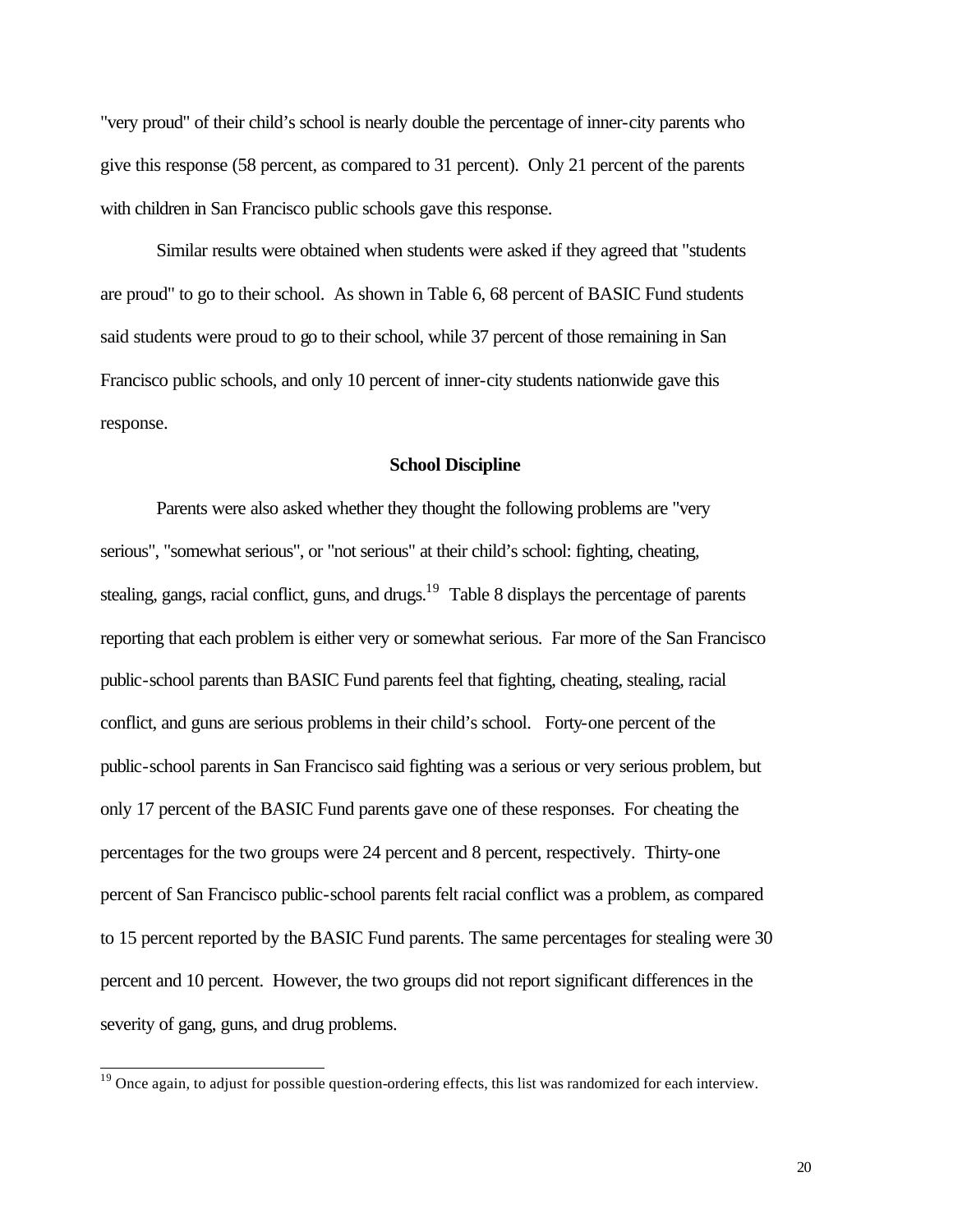When the experiences reported by BASIC Fund parents are compared to all inner-city families nationwide, similar patterns emerge. Thirty-one percent of the low-income families in cities nationwide report that fighting is a serious problem at their child's school, as compared to 17 percent of BASIC Fund parents. Stealing is a serious problem for 28 percent of publicschool families nationwide, but just 15 percent for BASIC Fund families. Racial conflict is a serious problem in their child's school, say 21 percent of the parents nationwide, as compared to 15 percent of BASIC Fund parents. Inner-city, low-income parents nationwide also are more likely to say that cheating, gangs, guns and drugs are serious problems at their child's school.

Student responses concerning the state of discipline in their schools are generally consistent with their parents' impressions. When asked whether other students "often disrupt class", only 57 percent of Basic Fund recipients respond affirmatively, as compared with 93 percent of the students remaining in San Francisco and 87 percent of students in inner-city public schools nationwide. Students in San Francisco public schools are also more likely to say that "teachers ignore cheating", with 41 percent giving this response, as compared to just 15 percent of the BASIC Fund students. The average number of the student's four best friends who "get in trouble with their teachers" is smaller for Basic Fund recipients than for the national comparison group and also smaller than for San Francisco public-school students, although the latter difference was not statistically significant. However, there are no significant differences between the three groups with respect to the percentage of students who "do not feel safe at school"—less than 10 percent of the students in each of the three groups give this response.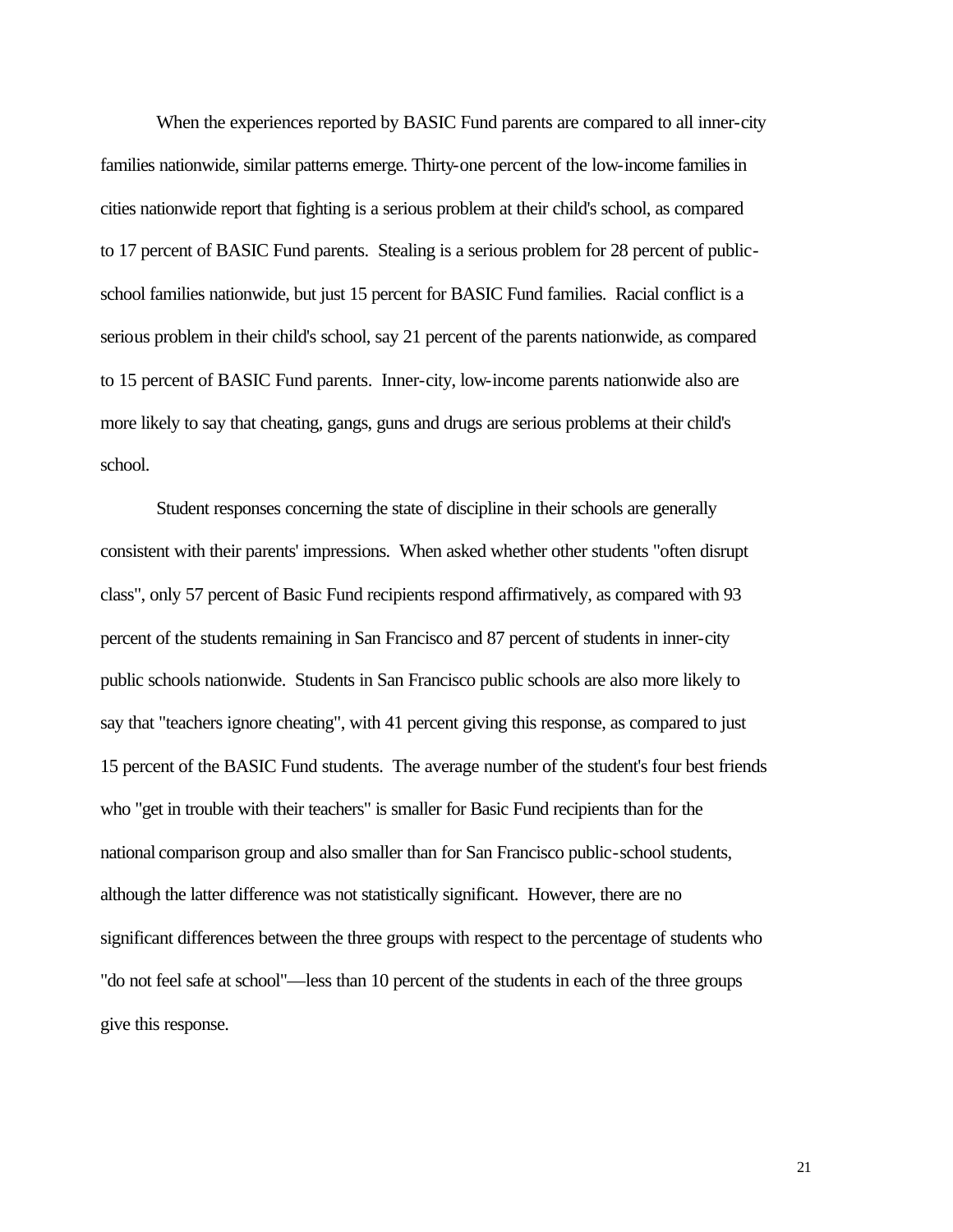In sum, the BASIC Fund scholarship gives low-income families an opportunity to avoid many of the most serious problems young people are likely to encounter when they go to school in the inner city. Both when compared to applicant families who remained in San Francisco public schools, and when compared to similar public-school families nationwide, the incidence of serious disturbances at school as perceived by parents and students alike is substantially reduced.

#### **School Facilities and Programs**

The enhanced satisfaction and improved atmosphere at the schools attended by BASIC Fund students is not due to better facilities or extensive special programs. On the contrary, the private schools attended by BASIC Fund families are less likely to have many of the material resources common in the public schools of San Francisco and other central-city public school systems. Table 9 shows that private schools attended by BASIC Fund students are less likely to have a nurse's office, a cafeteria, special programs for advanced learners, special programs for students with learning problems, and a guidance counselor. As compared to inner city schools nationwide, they are also less likely to have a music program or individual tutors. In short, the programs and facilities available to BASIC Fund students lag behind those available in most inner-city schools.

Our data suggest that these facilities and programs are not the criteria parents use when assessing their satisfaction with their children's schools. As noted previously, BASIC Fund parents are more satisfied with their schools than low-income parents in inner-city public schools, despite the more limited facilities and programs available to their children.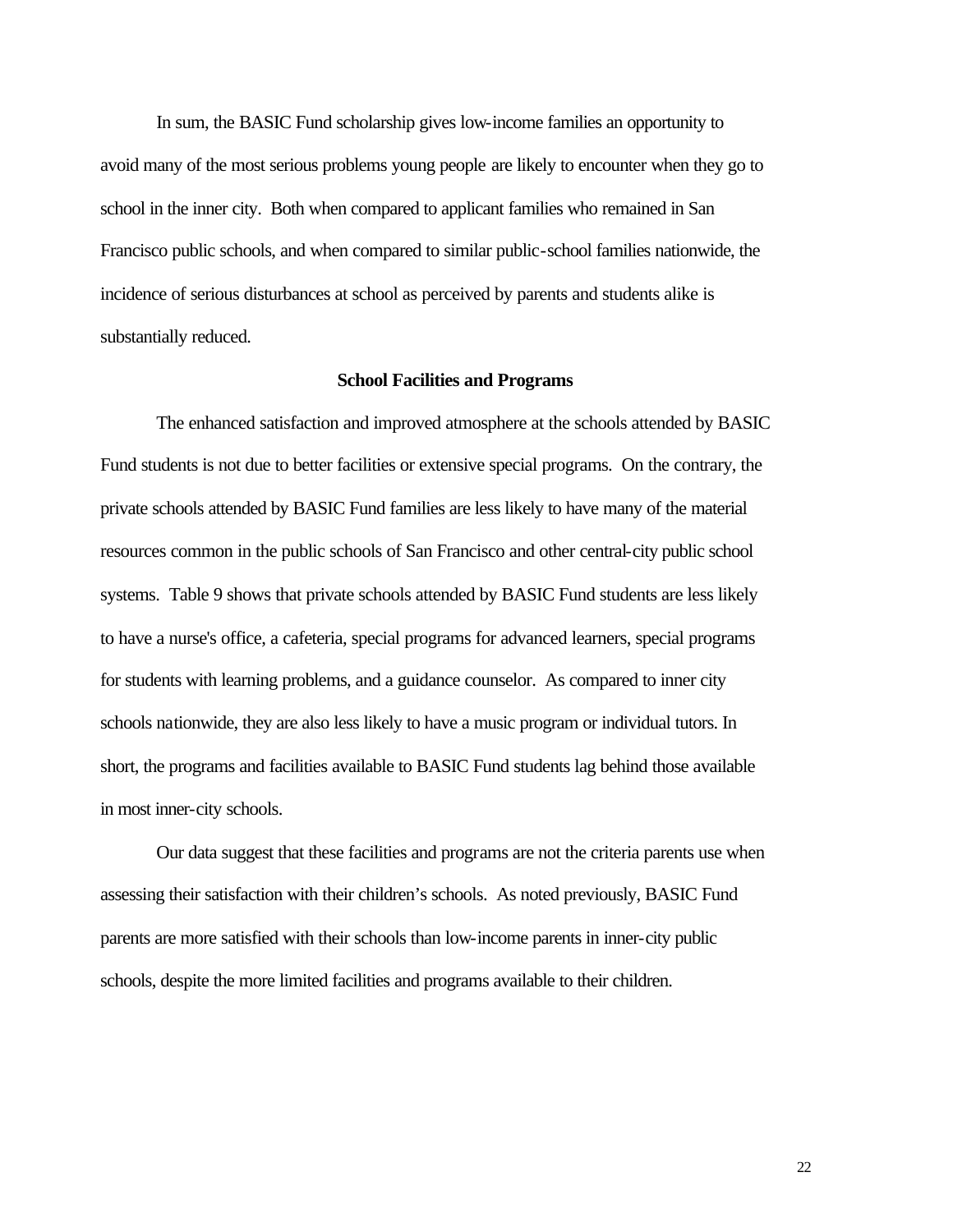#### **Special Education**

In the debate over school choice, special education has received a good deal of attention. Critics of school choice say that private schools ignore the needs of students with physical and mental disabilities. For example, Laura Rothstein says that "choice programs often operate in a way that is either directly or indirectly exclusionary" of those with disabilities.<sup>20</sup> Defenders of school choice often claim that many of those diagnosed as disabled can learn in regular classrooms and that special arrangements can be made for others.

Because only a small percentage of families who applied for scholarships had special education needs, we cannot address this issue in a definitive way. However, there is no evidence that Bay area private schools excluded students from their schools because they had a learning disability. As shown in Table 1, as many as 13 percent of those who accepted the BASIC Fund scholarship and made use of it said their child had a learning disability. This did not differ significantly from the percentage of parents who applied for a scholarship but who remained in San Francisco public schools. In central cities nationwide, only 9 percent of lowincome families say their child has a learning disability. In other words, it appears as if the BASIC Fund program was as likely to attract applications from families with a child with a learning disability as from families without such a child.

Parents in all groups who reported that their child did have a learning disability were then asked whether the school attended to their child's particular learning needs "very well", "adequately", or "poorly". Nationwide, 56 percent of low-income families said their child's inner city school was attending to the learning disability adequately or very well (Table 9). By comparison, 74 percent of BASIC Fund parents gave this response, an indication that private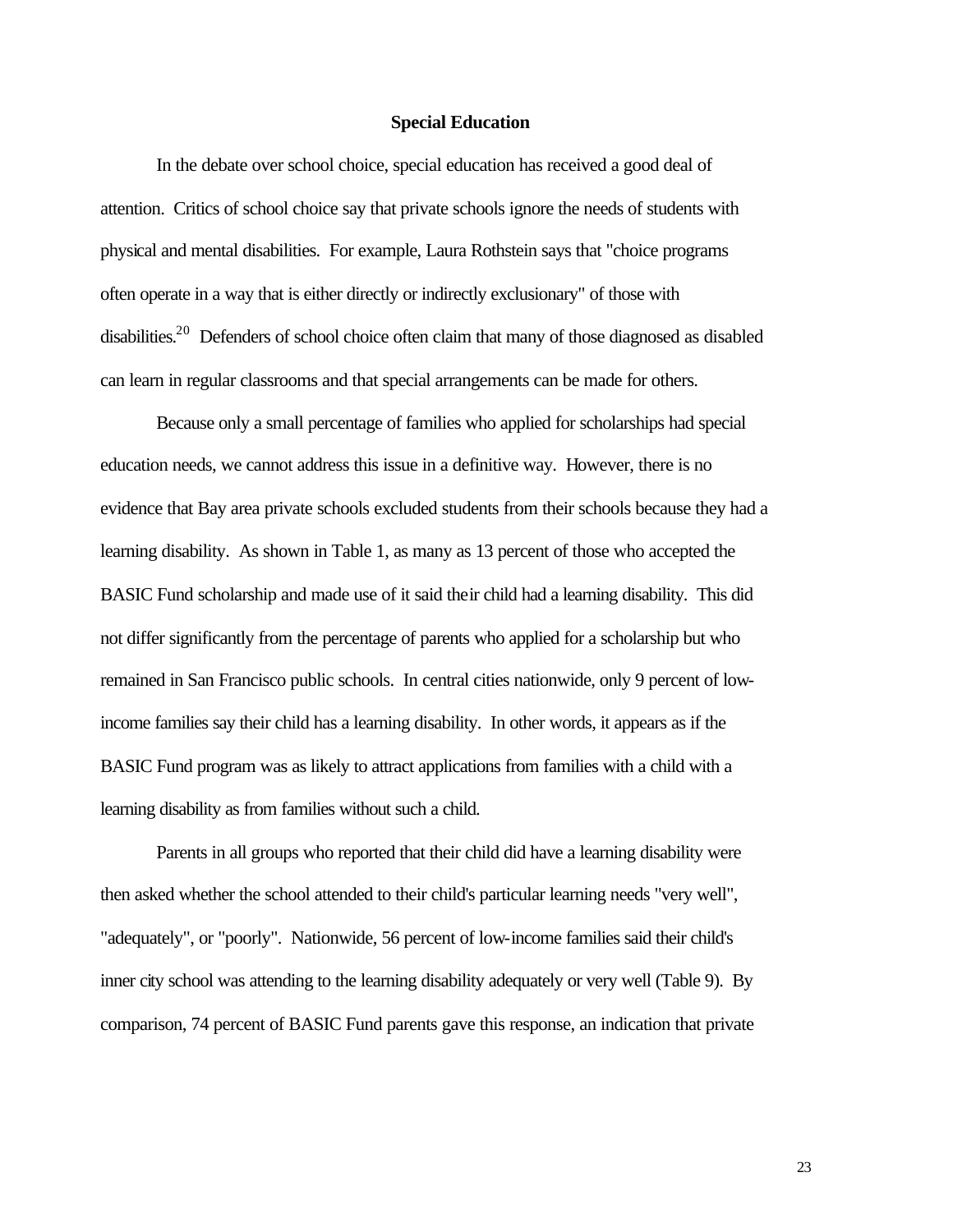schools are organized in such a way that they can address the needs of many children with learning disabilities more adequately than the public schools—despite the fact that they are less likely to have formal programs particularly designed for this purpose. This finding must be considered tentative, however, because of the small number of families in the sample with learning disabilities.

#### **Class and School Size**

One explanation, perhaps, for the high rating parents give the private schools attended by BASIC Fund students is their relatively small size (Table 10). According to parents, the average size of these schools was just short of 300 students, as compared to an average size of 445 students of the schools attended by those who remained in San Francisco public schools, and an average size of nearly 500 students of those schools attended by low-income students in central cities nationwide. In other words, BASIC Fund schools were, on average, just threefifths the size of public schools.

Much attention has been given to class size in recent discussion of alternative ways to reform urban education. It is thus of interest that the average class size reported by parents of BASIC Fund students did not differ significantly from the average class size of those students who remained in public school in San Francisco; for both groups, the typical class had just under 23 students (Table 11). Nationwide, the average class size attended by low-income students living in central cities was just one student more. Therefore, parents are also considering factors other than class size when reporting much higher level of satisfaction with BASIC Fund schools than with the public schools in San Francisco.

<sup>&</sup>lt;sup>20</sup> Laura F. Rothstein, "School Choice and Students with Disabilities," in Stephen D. Sugarman and Frank R. Kemerer, eds., *School Choice and Social Controversy*, (Washington, D. C.: Brookings Institution Press, 1999) p.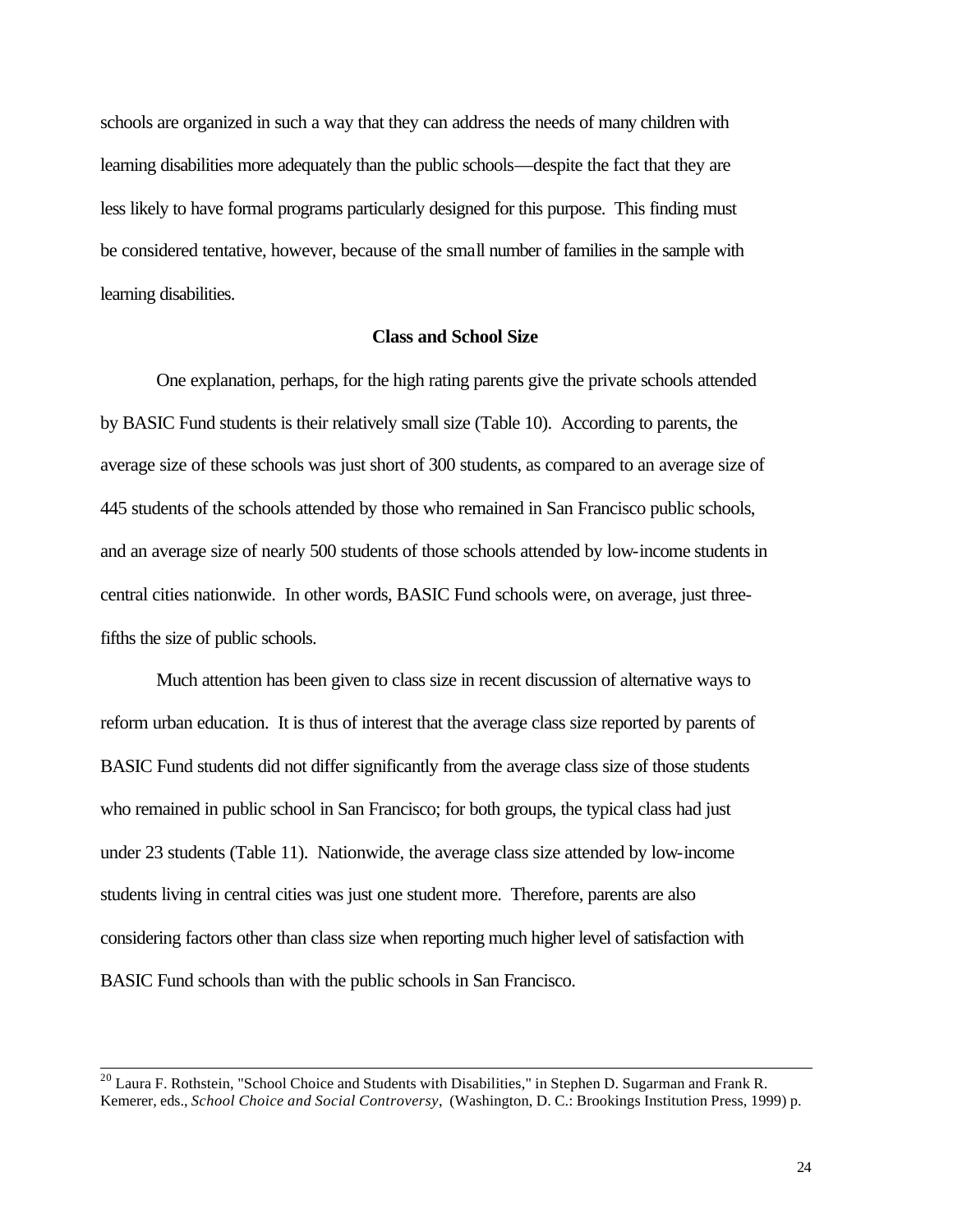#### **Relationships with Teachers**

Little is known about the relationships between teachers, pupils, and parents in innercity public and private schools. Some have argued that private schools are snobbish and exclusive. Others have argued that public school teachers are more concerned about rights and prerogatives than communicating with students and families. To find out if student-teacher and parent-teacher relationships differed between public and private schools, a variety of questions exploring this topic were asked of both parents and students.

Parents were asked how often their child's principal and teachers showed respect for them: always, most of the time, some of the time, or never. As reported in Table 12, 84 percent of BASIC Fund parents said teachers and principals always showed respect, as compared to 74 percent of all inner-city, public-school parents and 66 percent of parents in San Francisco public-school parents.

BASIC Fund students also make strongly positive statements concerning their relationships with their teachers. Table 12 also shows that nearly 95 percent of them report that "teachers really listen" to what they have to say, as compared to 78 percent of the national sample of students attending inner-city public schools. However, the response of those remaining in San Francisco schools does not differ significantly from the response of the BASIC Fund students. Fourteen percent of Basic Fund students say that in class they often feel "put down" by their teachers, as compared to 24 percent of the students who remained in San Francisco public schools, although this difference is not large enough to achieve statistical significance. Only 13 percent of the national sample report feeling "put down" in class.

But if BASIC Fund students are comfortable with their teachers, it is not because they are given an easy pass. Over half say the rules at their school are strict, as compared to 33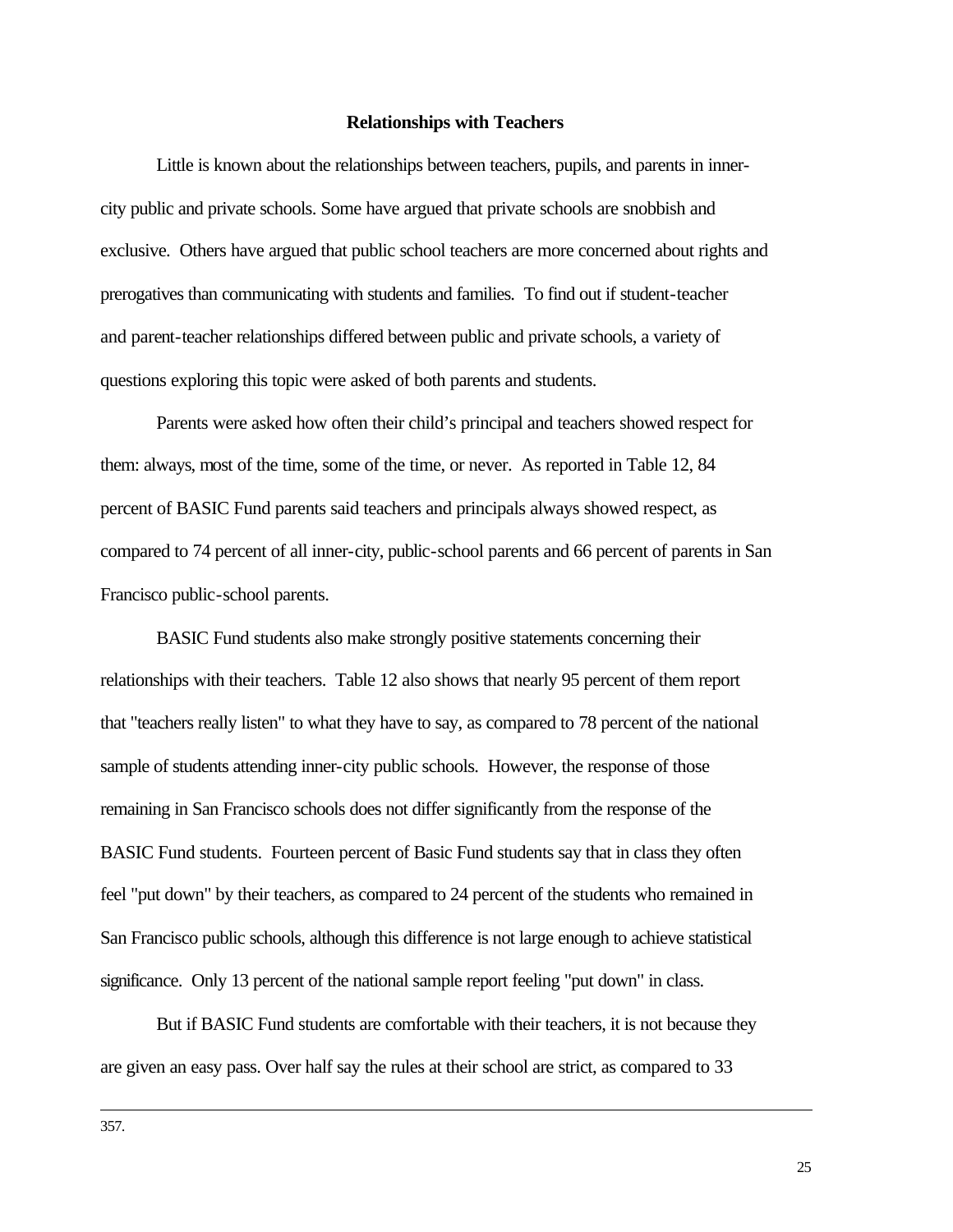percent of those who remained in San Francisco public schools and 14 percent of inner-city, low-income students nationwide.

#### **Ethnic Integration**

One concern raised by critics of school choice is that expanding school choice will ultimately lead to increased ethnic and racial segregation in education.<sup>21</sup> Although the BASIC Fund program does seem to have marginally reduced the degree of ethnic integration in the schools attended by those students receiving scholarships, the evidence is not conclusive. On the one hand, Basic Fund students attend schools that are less racially integrated than those remaining in San Francisco public schools. As can be seen in Table 13, 21 percent of BASIC Fund students are reported by parents to be in schools that were predominantly (over 90 percent) minority; only 9 percent of those who remained in San Francisco public schools were. On the other hand, BASIC Fund students were no more likely to be attending predominantly white schools (90 percent or more white) than were the students remaining in San Francisco schools.

When compared to inner-city parents nationwide, BASIC Fund students were slightly less likely to be in a predominantly minority school. Twenty-one percent of the BASIC Fund students attended predominantly minority schools, while 26 percent of all low-income, publicschool students in central cities nationwide report attending such schools. On the other hand, 32 percent of the BASIC Fund students were in predominantly white schools, as compared to 22 percent of the national sample.

Student reports on ethnic integration are fairly consistent with those provided by the parents. When students were asked whether they ate lunch with children of other races all or most of the time, 72 percent of BASIC Fund students said that they did, but 77 percent of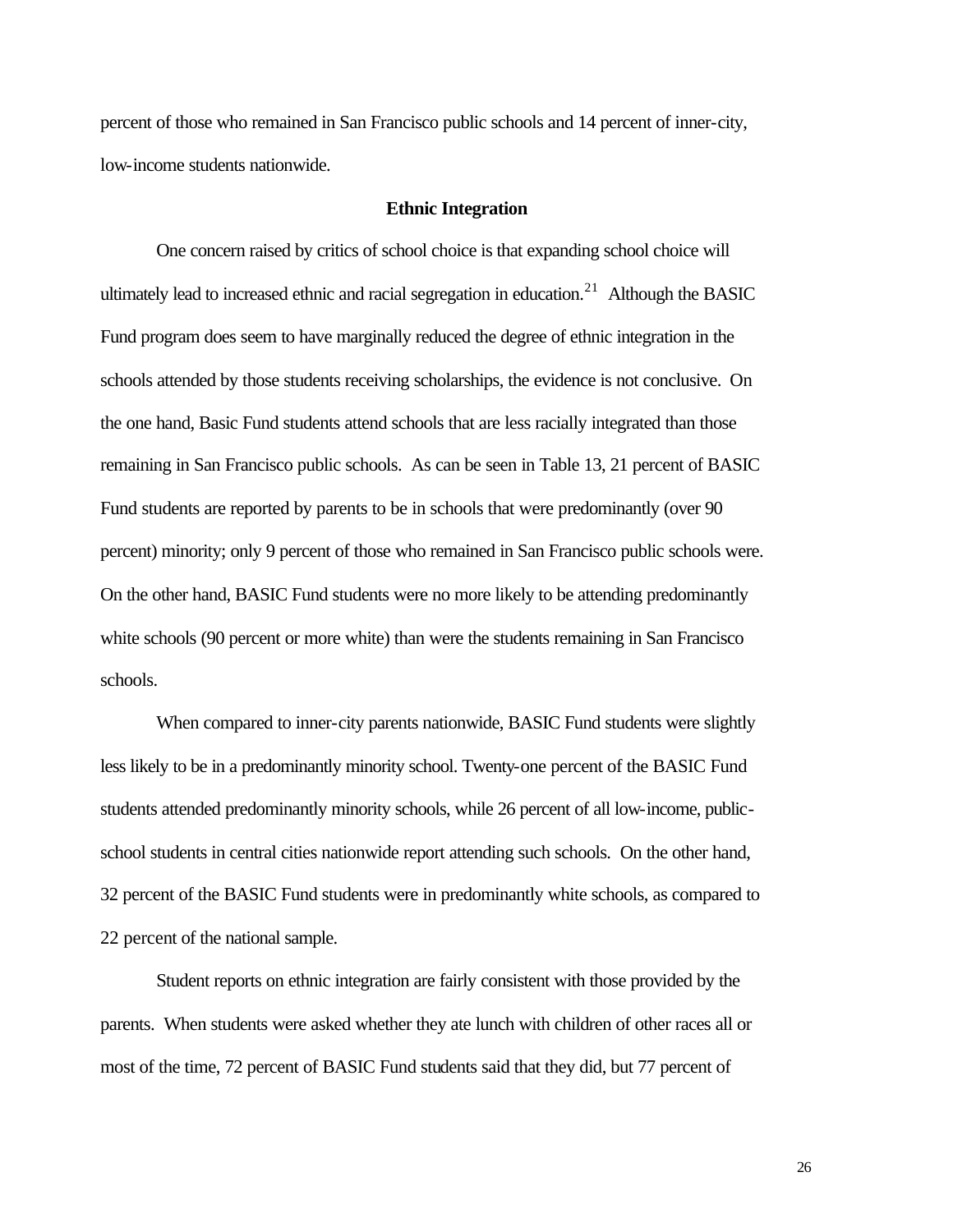those remaining in San Francisco public schools and 96 percent of inner-city, public school children nationwide gave this response. BASIC Fund students also reported having the same number of close friends of a different race as those remaining in San Francisco public schools, but slightly fewer close friends of a different race than inner-city students nationwide—an average of 1.7 friends as compared to 1.8 friends.

In short, the BASIC Fund scholarship program seems to have had a marginally adverse effect on the degree of ethnic integration in school. In some comparisons, no significant differences are observed, but where significant differences are observed BASIC Fund students seem to be in a somewhat less integrated environment.

#### **Homework, Classwork, and Television**

Students using BASIC Fund scholarships have more homework assigned to them than students who remained in San Francisco public schools. As displayed in Table 14, 61 percent of BASIC Fund students indicated that their children do at least one to two hours of homework per night, as compared to 39 percent of those remaining in public schools in both San Francisco and 41 percent in central-city schools nationwide. Clearly, private schools are expecting children from low-income families to work on their school assignments outside school more frequently than are public schools. BASIC Fund students confirm parental reports about the amount of homework they are asked to do. Two-thirds of the BASIC Fund students say they do one to two hours of homework each night, as compared to about 30 percent of those remaining in San Francisco public schools, and about 50 percent of those in inner-city schools nationwide.

Of particular interest is the fact that BASIC Fund students report that they receive enough help in class to do a good job on their homework. As compared to inner-city students

<sup>21</sup> Michael Kelly, "Dangerous Minds," *New Republic*, December 20, 1996.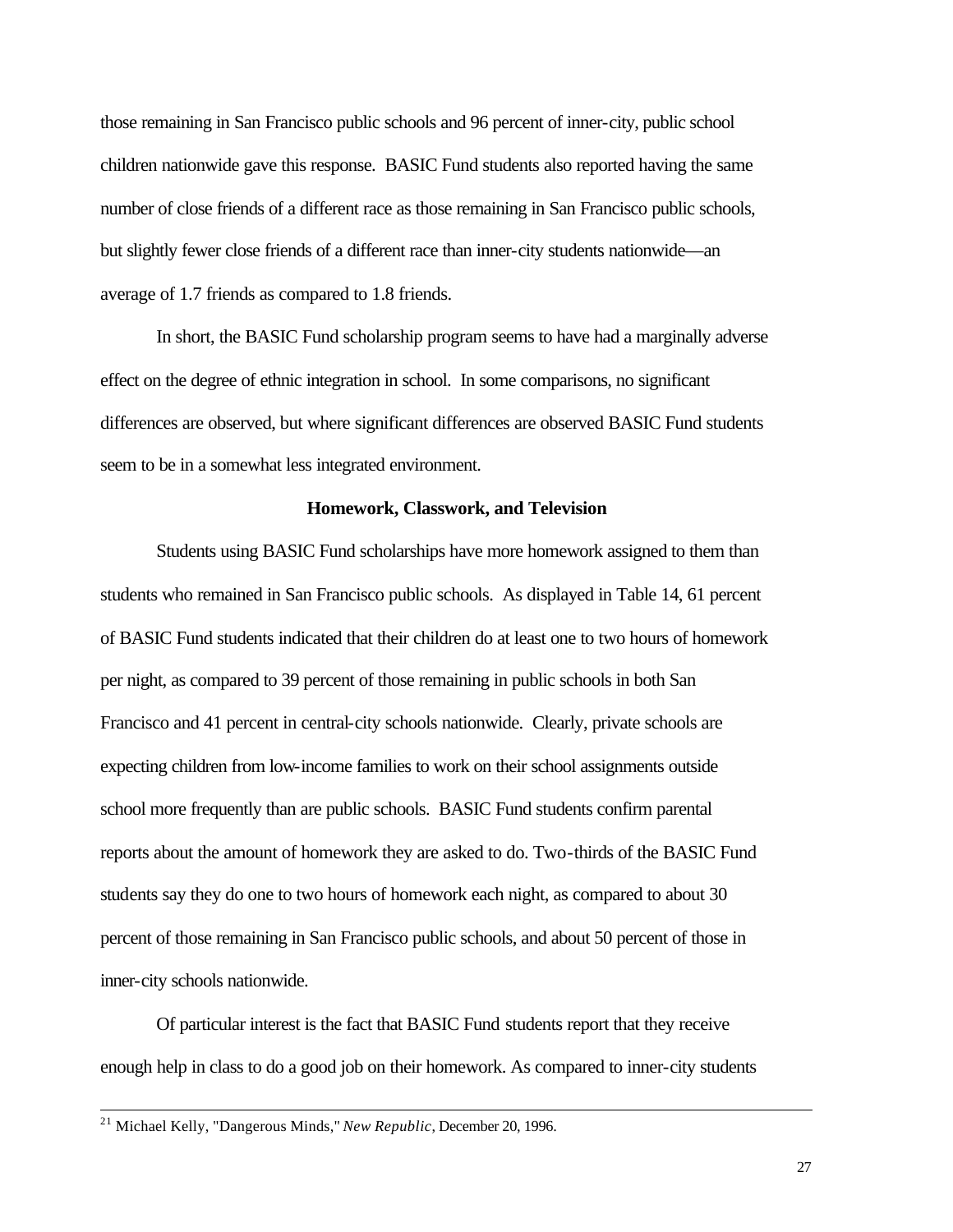nationwide, BASIC Fund students were less likely to say that "class work was hard to learn," that they "had trouble keeping up with the homework," and that they "would read much better if I had more help." Similar differences distinguish BASIC Fund students from those remaining in San Francisco public schools, but the small size of the samples prevents these differences from reaching conventional levels of statistical significance. Nonetheless, BASIC Fund students seem to be saying that their heavy homework assignments are well supported by classroom instruction.

Because of the long-standing suspicion that increased television viewing leads to decreased academic achievement, PEPG asked students to report the amount of time they spend per day watching TV or videos or playing video games. Basic Fund students said they watched about one less hour a day of television than did the national sample of inner-city students, 2.3 hours instead of 3.3 hours (see table 14). However, the students remaining in San Francisco public schools reported about the same amount of television watching as the BASIC Fund students.

#### **Parental Involvement in Child's Education**

School choice proponents often claim that private schools, dependent on continuing parental support for their long-term financial survival, will make greater efforts to establish close connections with parents. Survey information is consistent with these claims. When BASIC Fund families were asked a series of questions that sought to determine the amount of communication between school and family, BASIC Fund parents were more likely than innercity parents nationwide to be involved with their school. As can be seen in Table 15, 71 percent of the BASIC Fund parents said they attended three or more parent-teacher conferences during the past year, as compared to 55 percent of inner-city parents nationwide.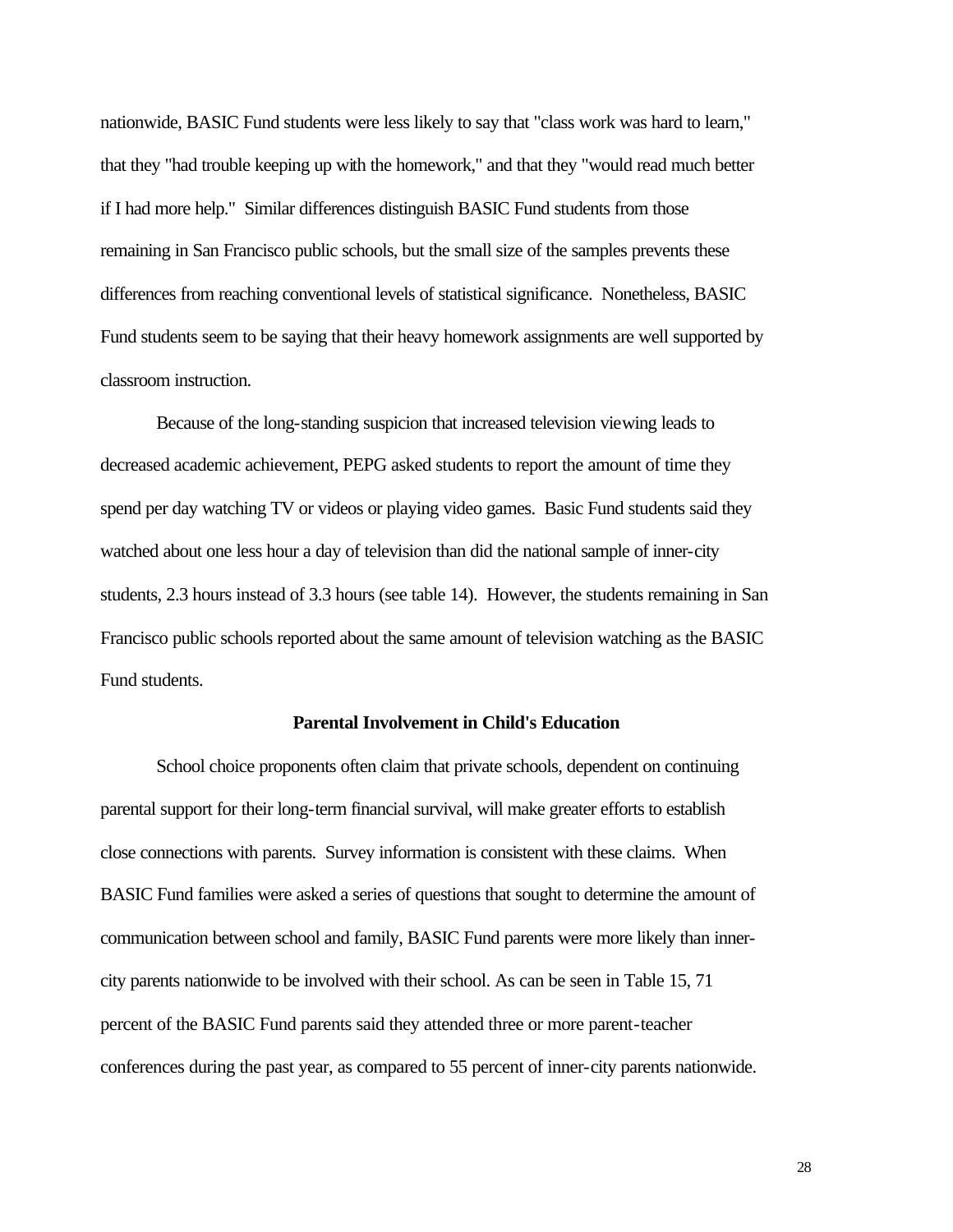Similar differences were observed when parents were asked if they had volunteered for at least one hour a week at their child's school, if they talked often with other families about the school, and also if they had spoken with their child's teacher or principal five times or more in the past year.

Some of these differences between the two families may be due to the fact that applicants for BASIC Fund scholarships were a particularly engaged group of parents. When BASIC Fund recipients were compared to those parents who applied for a BASIC Fund scholarship but who remained in a San Francisco public school, the difference between the two groups was significant only in the case of volunteering at school.

Student responses suggest that BASIC Fund parents are more informed about their child's experiences in school than are parents of students remaining in public schools. As can be seen in Table 14, 95 percent of BASIC Fund students say their parents know a lot about school, whereas only about 75 percent of public-school parents, both nationally and in San Francisco, give this response. Similarly, BASIC Fund students are more likely than the other two groups of students to say that they "talk to their parents almost every day" about school matters.

#### **Suspension Rates**

Many critics of scholarship programs have raised questions about the readiness of private schools to expel students who do not "fit in."<sup>22</sup> But other empirical studies have found that students from low-income families who have received a scholarship are actually more

<sup>22</sup> Murphy, Nelson, and Rosenberg, *The Cleveland Voucher Program: Who Chooses? Who Gets Chosen? Who Pays?*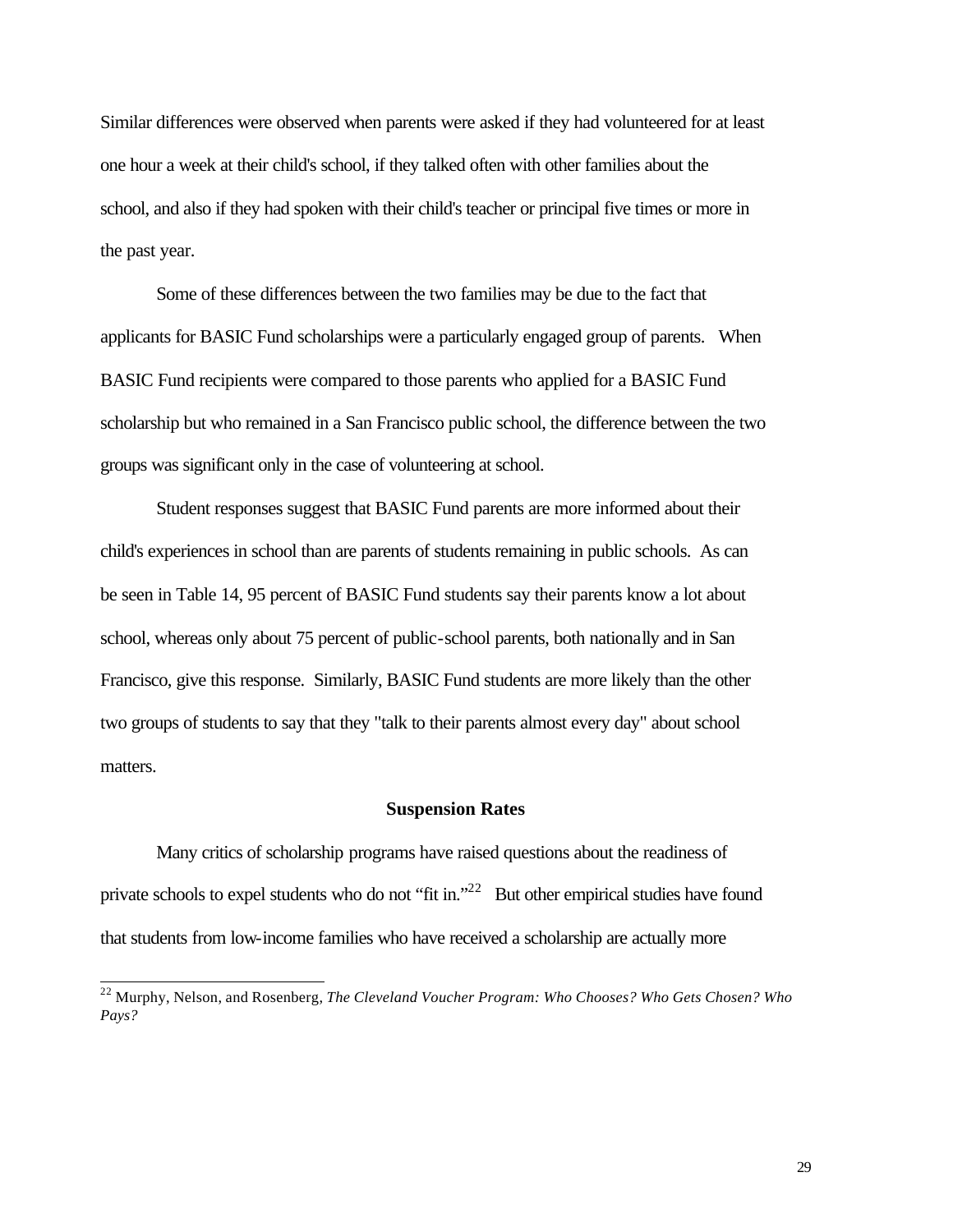likely than public school students to remain in the same school throughout the school year and from one year to the next.<sup>23</sup>

In the case of the BASIC Fund program, we find little evidence that scholarship recipients entering private schools face an increased risk of expulsion. As can be seen in Table 16, 6 percent of the students in the program had been suspended during the first year, significantly less than the 12 percent of low-income students suspended in inner city public schools, and also less than the 11 percent of those who remained in San Francisco public schools—though the latter difference is once again not statistically significant due to the size of the two groups.

#### **Educational Expectations**

Many educators feel that performance in school is enhanced if students can imagine themselves completing college and obtaining a post-graduate professional degree. If this is so, then the different responses of students to questions about their future education are among the most interesting to emerge from the student survey. As can be seen in Table 17, nearly 40 percent of BASIC Fund students are more likely to imagine themselves completing college and obtaining further education, as compared to 20 percent of inner-city public-school students nationwide, and 20 percent of the students of the students remaining in San Francisco public schools.<sup>24</sup> While we are hesitant to attribute these differences to attending a private school alone, we do note that this difference appears in spite of controlling for the level of mother's

<sup>&</sup>lt;sup>23</sup> Jay P. Greene, William G. Howell, and Paul E. Peterson, "Lessons from the Cleveland Scholarship Program," in Peterson and Hassel, eds., *Learning from School Choice*, pp. 376-80.

<sup>&</sup>lt;sup>24</sup> The vast majority of students in all three groups indicate that they plan to graduate from college; meaningful variation occurs only regarding expectations for post-graduate education. Due to the small number of cases, the percentage with post-graduate ambitions reported for San Francisco public-school students is not significantly different in statistical terms from the percentage reported by BASIC Fund students. Nevertheless, the similarity between the results for this group and for students in public schools nationwide is striking.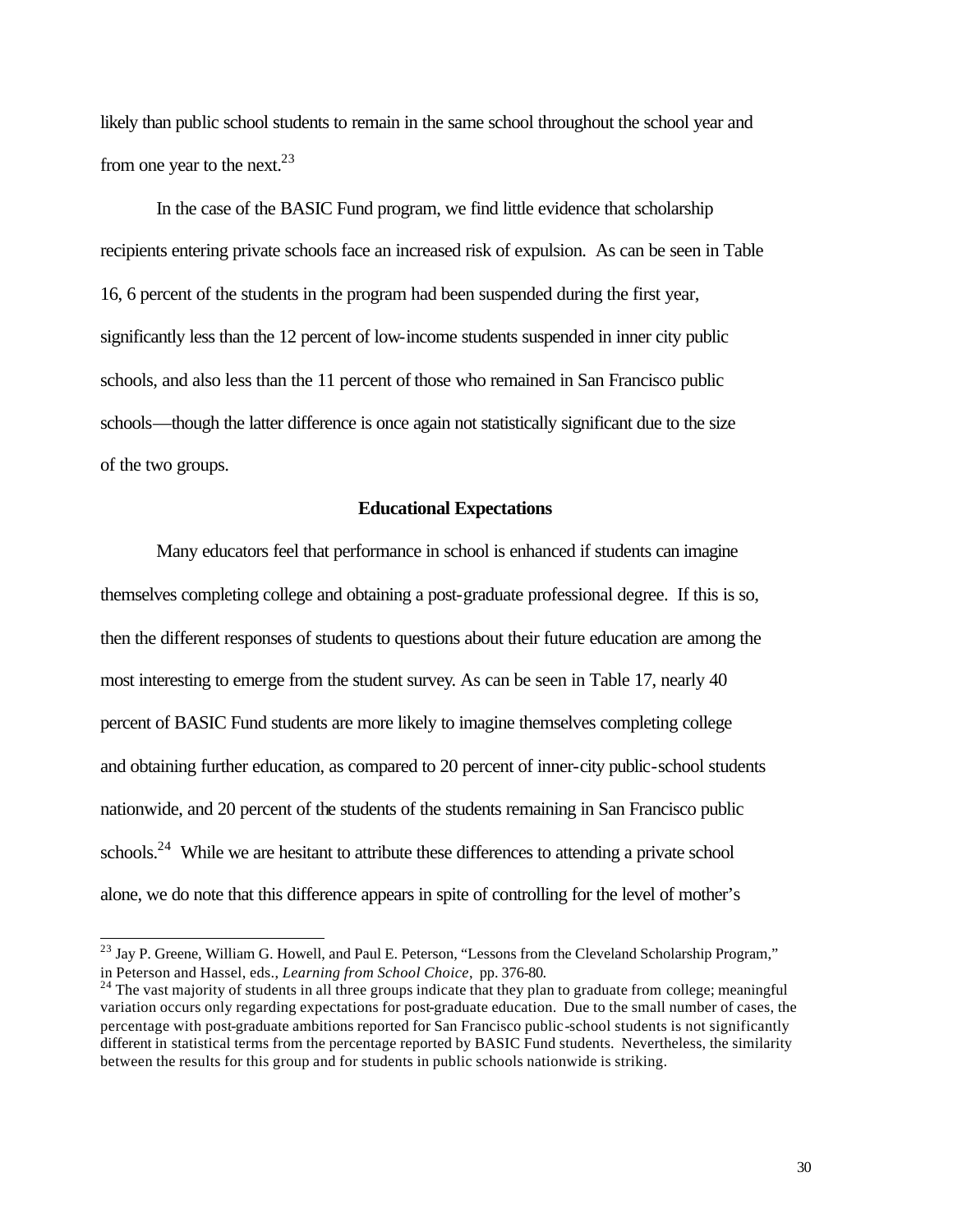education and family income, two factors contributing to the likelihood that a child will attend college.

#### **Peer Group Relations**

Adjusting socially to the environment of a new school can be very difficult for some students.<sup>25</sup> Since the BASIC Fund students included in this evaluation moved from a public to a private school during the school year prior to the survey, a period of adjustment might be expected. Somewhat surprisingly, we found little evidence of this. As indicated in Table 18, 90 percent of BASIC Fund students said that students in their school "get along well with others", as compared to approximately 75 percent of the students in the public schools, both nationwide and in San Francisco. When asked whether other students "made fun of" them, 27 percent of BASIC Fund students gave a positive response, less than the 34 percent of the national inner-city students who gave this response and 46 percent of the San Francisco students remaining in public school.

#### **Religious and other Group Activity**

BASIC Fund students are much more likely to attend church and participate in religious youth groups than students attending public schools, either nationwide or in San Francisco. Table 19 shows that about two-thirds of the BASIC Fund students say they attend church regularly, whereas less than 20 percent of the students in public-school give this response. About half the BASIC Fund students say they participate in youth groups that have a religious affiliation, whereas less than 10 percent of the other two groups of students give this response. BASIC Fund students are also more likely than the national sample of innercity students to participate in team sports but less likely to participate in scouting.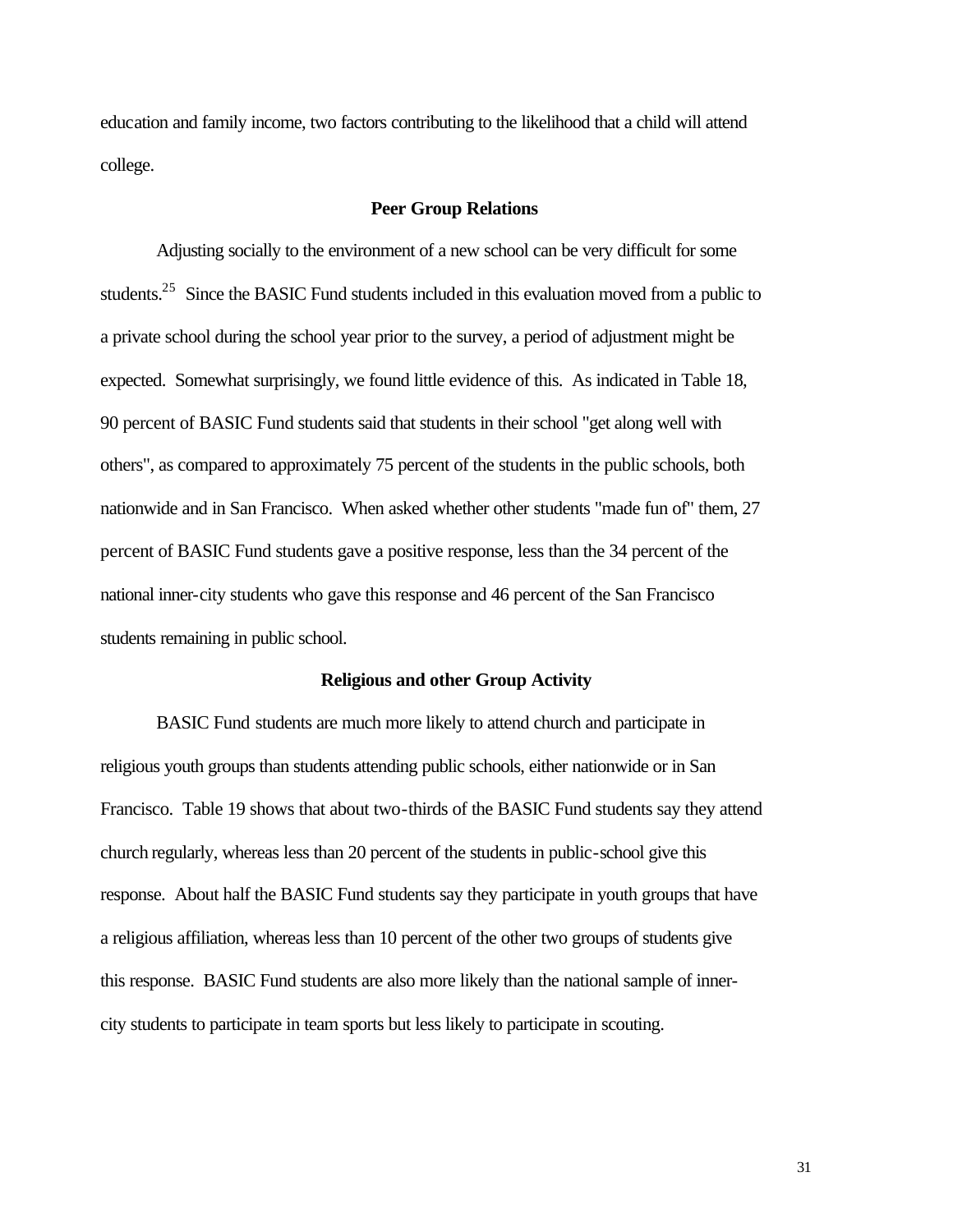#### **Political Tolerance**

A major concern of critics of increased school choice involves its potential impact on civil society. Even if students learn to read, write, and calculate more effectively by means of a scholarship program, these gains will be more than offset, it is argued, by the polarization and balkanization of our society that necessarily accompany greater parental choice in education. In the words of commentator Michael Kelley, "public money is shared money, and it is to be used for the furtherance of shared values, in the interests of *e pluribus unum*. Charter schools and their like . . . take from the *pluribus* to destroy the *unum*."<sup>26</sup> Amy Gutmann, the Princeton political theorist, makes much the same argument, if in less colorful prose: "Public, not private, schooling is . . . the primary means by which citizens can morally educate future citizens."<sup>27</sup>

Given the concern that private schools serve to fragment America's sense of civic community, PEPG also asked students three questions modeled on a battery of items social scientists have long used to gauge political tolerance:

- *1. Some people have views that you oppose very strongly. Do you think these people should be able to come to your school and give a speech? Yes, no, or maybe.*
- *2. Should these people be allowed to live in your neighborhood? Yes, no, or maybe.*
- *3. Should these people be allowed to run for president? Yes, no, or maybe.*

On the whole, BASIC Fund students, when responding to these questions, gave answers that were just as tolerant as the answers provided by those remaining in San Francisco public schools and more tolerant than the students in the national sample. As can be seen in table 20,

<sup>&</sup>lt;sup>25</sup> Patrick J. Wolf, William G. Howell, and Paul E. Peterson, "School Choice in Washington, D. C.: An Evaluation After One Year," Report 00-08, Program on Education Policy and Governance, Harvard University, February 2000.

<sup>26</sup> Michael Kelly, "Dangerous Minds," *New Republic,* December 20, 1996.

<sup>&</sup>lt;sup>27</sup> Amy Gutmann, *Democratic Education* (Princeton, N. J.: Princeton University Press, 1987), p. 70.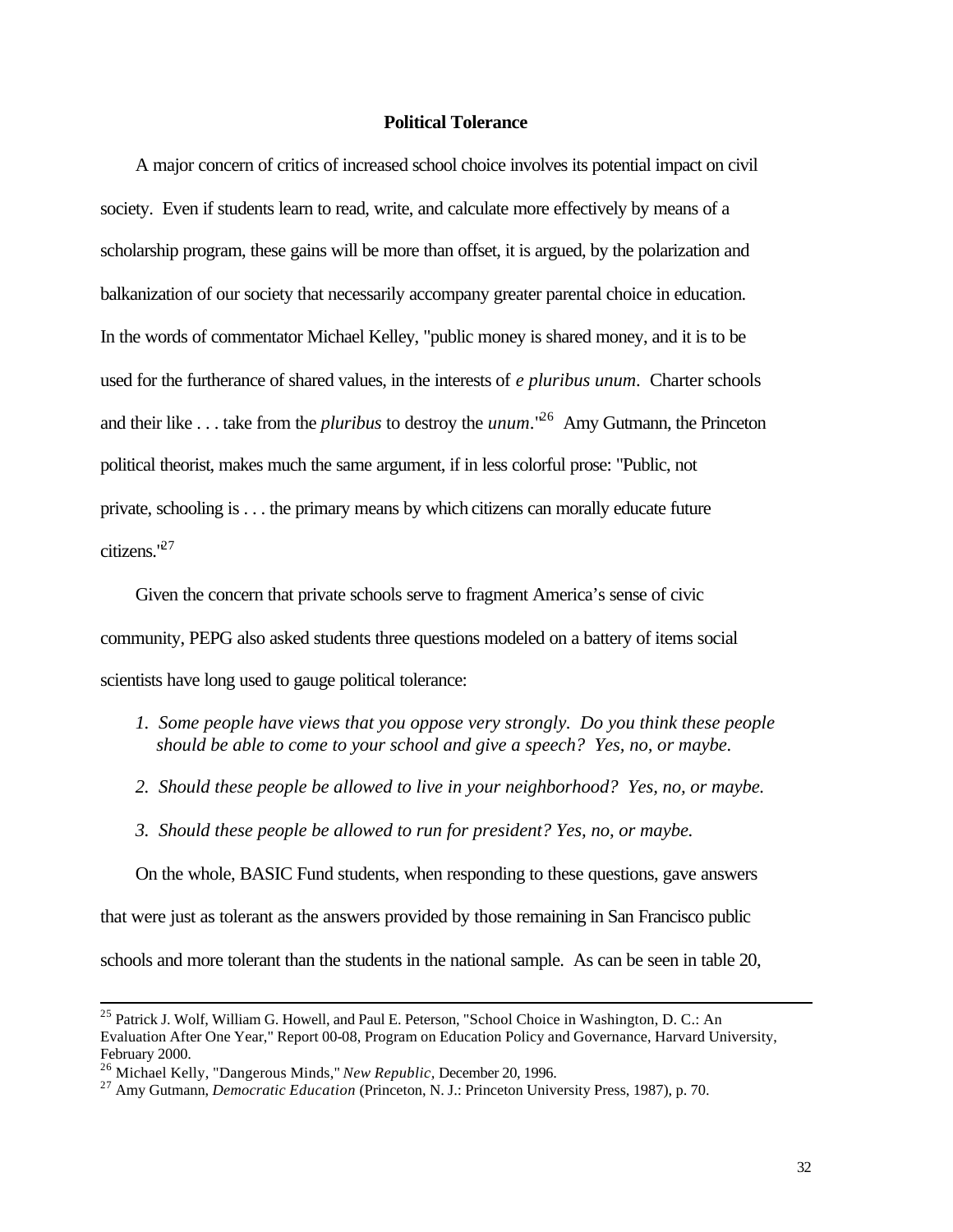nearly 80 percent of BASIC Fund students would allow someone they disagree with to live in their neighborhood, but only about 40 percent of the national sample said they would. The percentages willing to let such a person run for president were 65 percent and 36 percent for the two groups, respectively.

#### **Conclusion**

We must warn the reader that we should be cautious in attributing any differences reported here, statistically significant or not, to the "effect" of attending a private school. Other research methodologies, preferably a randomized experiment, would be required to make such a causal inference. However, we must also note that there are many similarities between these results and the data collected in evaluations of randomized experiments with scholarships.

It is also important to emphasize that the results from a small, privately-funded scholarship program may or may not be an indication of what would happen under a more extensive system of school choice. We therefore urge caution in extrapolating these findings to large-scale voucher interventions.

Notwithstanding these caveats, the data we have collected to evaluate the BASIC Fund scholarship program certainly suggest that both parents and students who have received scholarships have benefited in a number of ways. Only time will tell if these benefits persist although there is no reason to think that they won't. And only further research into the use of school scholarships will tell if these results would hold in different contexts—although results from this study are remarkably consistent with those obtained from evaluations of other, similar programs.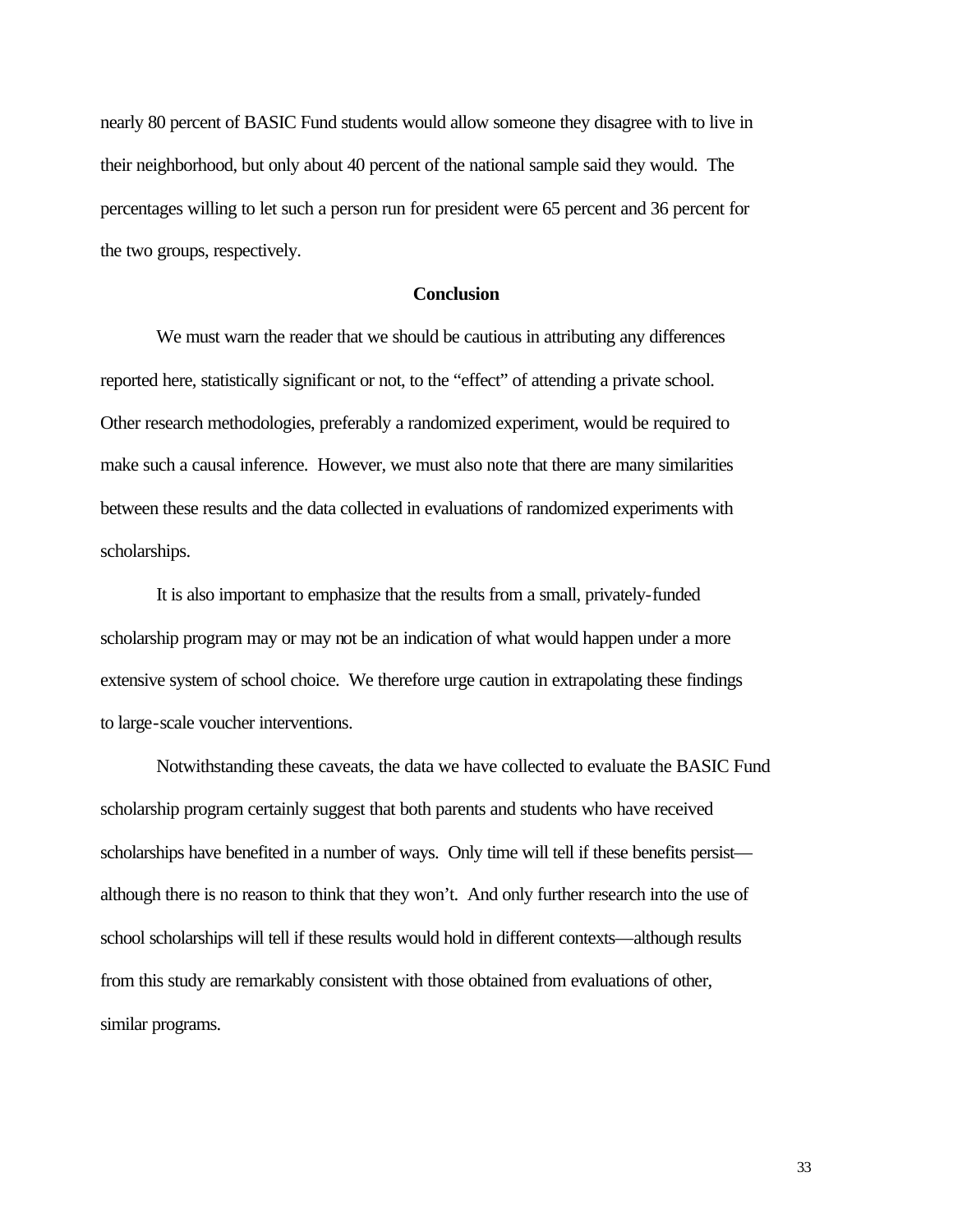|                                                     | <b>Basic Fund</b><br>Scholarship<br><b>Recipients</b> | <b>Basic Fund</b><br><b>Applicants</b><br><b>Who Remained</b> | Low-Income,<br><b>Central-City</b><br><b>Families in</b> |
|-----------------------------------------------------|-------------------------------------------------------|---------------------------------------------------------------|----------------------------------------------------------|
|                                                     |                                                       | in Public<br><b>Schools</b>                                   | <b>Public Schools</b><br><b>Nationwide</b>               |
|                                                     | (1)                                                   | (2)                                                           | (3)                                                      |
| Percent of mothers who:                             |                                                       |                                                               |                                                          |
| Have a college degree                               | 29                                                    | $17**$                                                        | 8***                                                     |
| Attend church at least once a week                  | 71                                                    | 44 ***                                                        | $36***$                                                  |
| Work full time                                      | 64                                                    | 65                                                            | $52**$                                                   |
| Average household income                            | \$30,300                                              | \$31,800                                                      | \$22,700***                                              |
| Mother's age                                        | 37.3                                                  | 37.2                                                          | $35.5*$                                                  |
| Mother's years at current residence                 | 3.8                                                   | 3.9                                                           | $3.5***$                                                 |
| <b>Mother's Ethnicity:</b>                          |                                                       |                                                               |                                                          |
| Percent African-American                            | 31                                                    | 26                                                            | 23                                                       |
| Percent Hispanic                                    | 33                                                    | 39                                                            | 28**                                                     |
| Percent living in two parent, married<br>households | 38                                                    | 36                                                            | 40                                                       |
| <b>Mother's Religious Affiliation:</b>              |                                                       |                                                               |                                                          |
| Percent Catholic                                    | 58                                                    | 48                                                            | $30***$                                                  |
| Percent "Born Again" Christian                      | 19                                                    | 18                                                            | $6***$                                                   |
| Percent students with learning disabilities         | 13                                                    | 18                                                            | 11                                                       |
| (N)                                                 | 78-85                                                 | 72-84                                                         | 375-422                                                  |

# **Table 1 - Demographic Characteristics**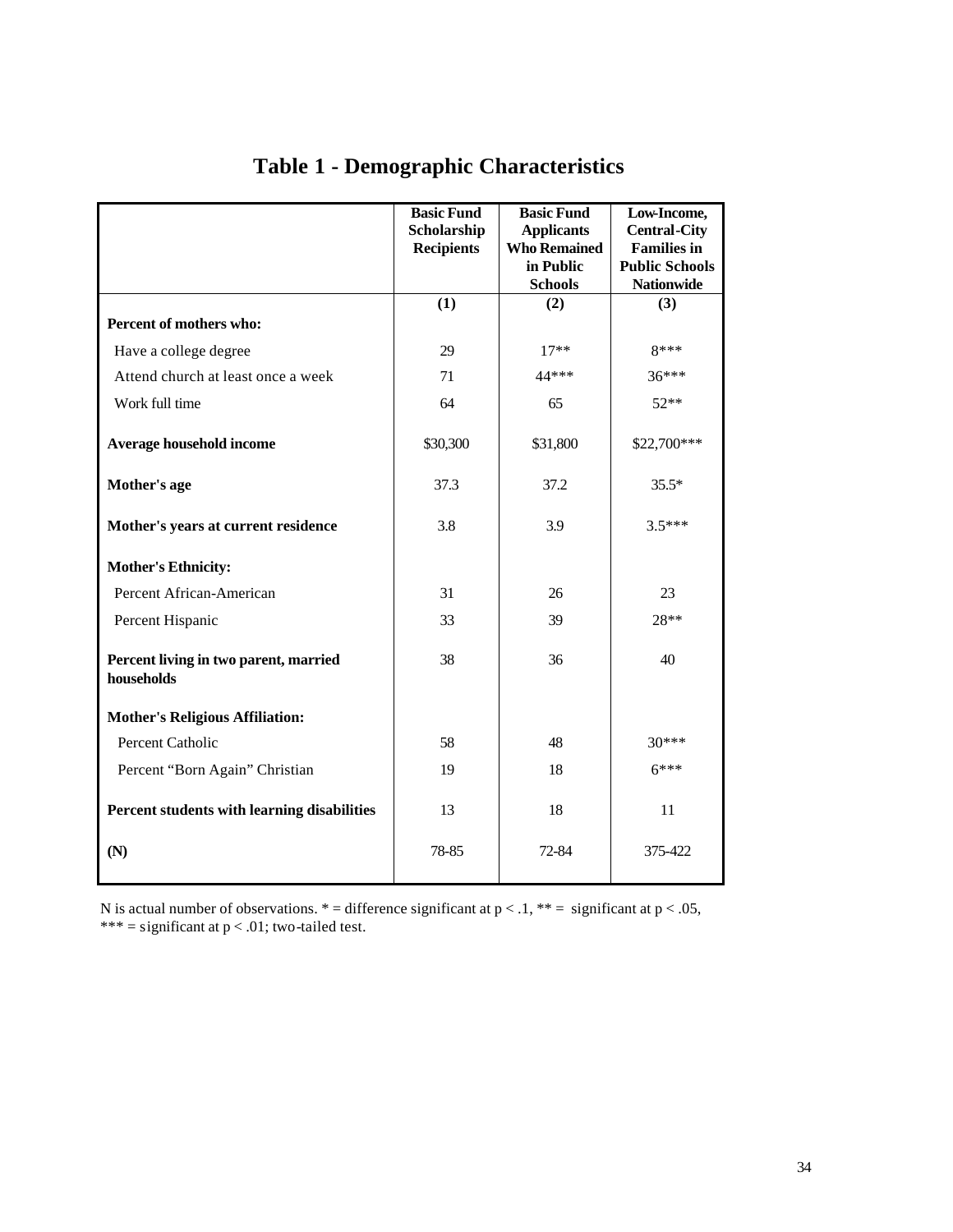| People have different reasons for choosing<br>a school. What was the most important<br>reason for choosing the school your child<br>attends now? | <b>Basic Fund</b><br>Scholarship<br><b>Recipients</b> | <b>Basic Fund</b><br><b>Applicants</b><br><b>Who Remained</b><br>in Public<br><b>Schools</b> | Low-Income,<br><b>Central-City</b><br><b>Families in</b><br><b>Public Schools</b><br><b>Nationwide</b> |
|--------------------------------------------------------------------------------------------------------------------------------------------------|-------------------------------------------------------|----------------------------------------------------------------------------------------------|--------------------------------------------------------------------------------------------------------|
| Cited as the single most important reasons<br>why parent chose school <sup>1</sup> :                                                             | (1)                                                   | (2)                                                                                          | (3)                                                                                                    |
| Academic quality                                                                                                                                 | 59%                                                   | 26%***                                                                                       | $17\%$ ***                                                                                             |
| Location                                                                                                                                         | 5                                                     | $37***$                                                                                      | 55***                                                                                                  |
| Only choice                                                                                                                                      | $\overline{2}$                                        | $26***$                                                                                      | 19***                                                                                                  |
| Religion                                                                                                                                         | $19^{2}$                                              | $0***$                                                                                       | $0***$                                                                                                 |
| Discipline                                                                                                                                       | 3                                                     | 1                                                                                            | $<$ 1***                                                                                               |
| Safety                                                                                                                                           | 3                                                     | $\overline{2}$                                                                               | $1***$                                                                                                 |
| Other                                                                                                                                            | 6                                                     | $2*$                                                                                         | $7***$                                                                                                 |
| (N)                                                                                                                                              | 78                                                    | 74                                                                                           | 383                                                                                                    |

### **Table 2 – School Selection**

<sup>&</sup>lt;sup>1</sup> Figures do not total to 100% due to statistical adjustment.<br><sup>2</sup> Because only recipients selected this category, this figure is unadjusted.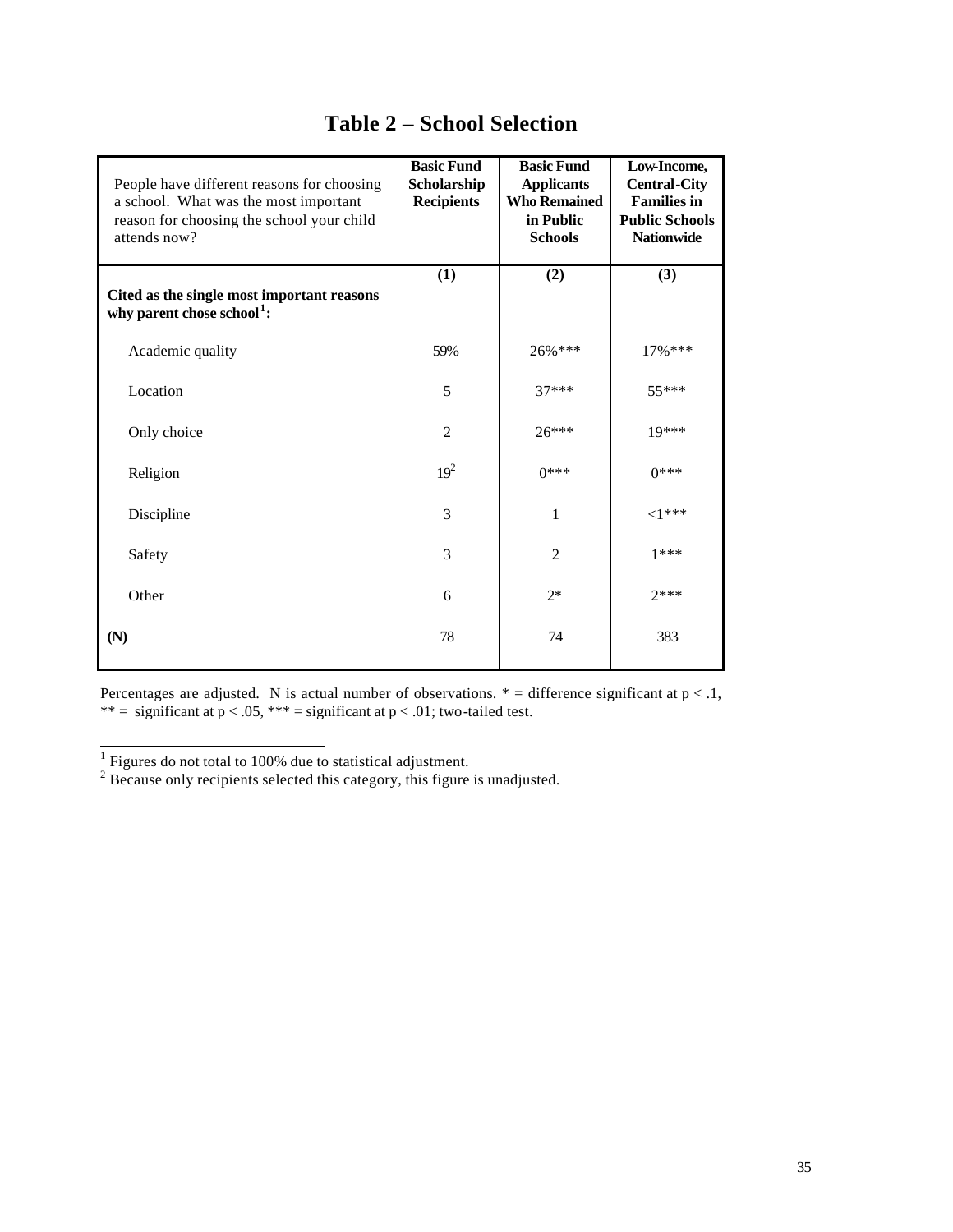|                                                  | <b>Basic Fund</b><br><b>Scholarship Recipients</b> |
|--------------------------------------------------|----------------------------------------------------|
|                                                  | (1)                                                |
| <b>Percent attending Catholic schools</b>        | 66                                                 |
| Percent attending non-Catholic religious schools | 19                                                 |
| Percent attending non-religious schools          | 15                                                 |
| <b>Total</b>                                     | 100%                                               |
| (N)                                              | 78                                                 |

# **Table 3 – Religious Affiliation of Recipients' Schools**

N is actual number of observations.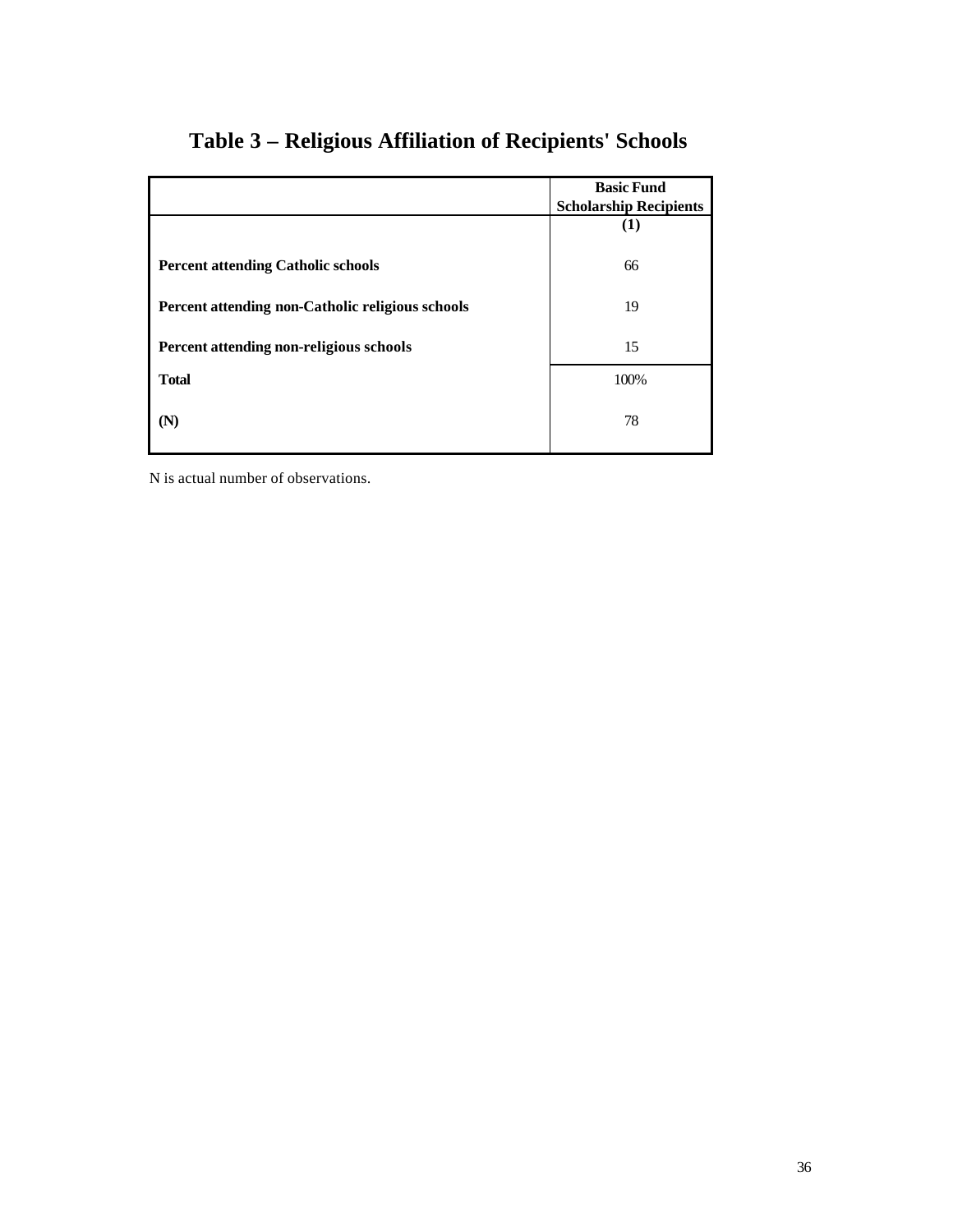| For the 1999-2000 school year, did your child<br>gain admission to the school you wanted<br>him/her to attend? | <b>Basic Fund</b><br>Scholarship<br><b>Recipients</b> | <b>Basic Fund Applicants</b><br><b>Who Remained in</b><br><b>Public Schools</b> |
|----------------------------------------------------------------------------------------------------------------|-------------------------------------------------------|---------------------------------------------------------------------------------|
|                                                                                                                | (1)                                                   | (2)                                                                             |
| Percent who gained admission to their<br>preferred school                                                      | 92                                                    | $61***$                                                                         |
| (N)                                                                                                            | 85                                                    | 84                                                                              |
| Reasons why child did not gain admission<br>to preferred school (decliners only): <sup>3</sup>                 |                                                       |                                                                                 |
| Could not afford the cost of school                                                                            |                                                       | 30%                                                                             |
| Admissions test                                                                                                |                                                       | 30                                                                              |
| No more space available at the school                                                                          |                                                       | 24                                                                              |
| Had to attend neighborhood school                                                                              |                                                       | 9                                                                               |
| Family moved away from school                                                                                  |                                                       | 3                                                                               |
| Other reason                                                                                                   |                                                       | 27                                                                              |
| (N)                                                                                                            |                                                       | 33                                                                              |

# **Table 4 – Attending a Preferred School**

Percentages are adjusted. N is actual number of observations.  $*$  = difference significant at  $p < 0.1$ , \*\* = significant at  $p < .05$ , \*\*\* = significant at  $p < .01$ ; two-tailed test.

<sup>3</sup> Respondents were allowed to give multiple responses. As only seven respondents in the recipient group did not gain admission to a preferred school, responses are reported only for applicants who remained in public schools.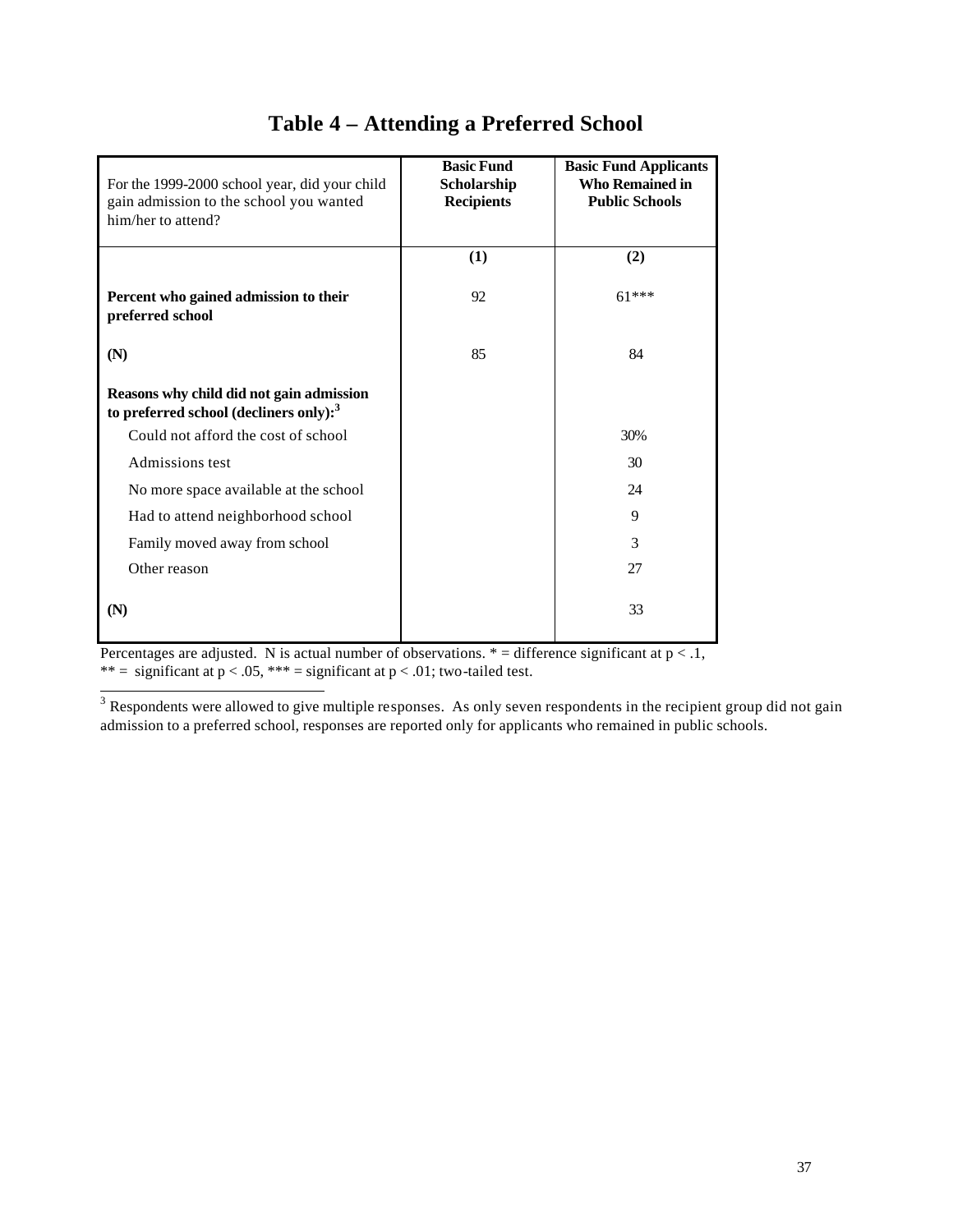| Schools give their students grades from A to<br>F. What overall grade would you give your<br>child's current school, an A, B, C, D, or F? | <b>Basic Fund</b><br>Scholarship<br><b>Recipients</b> | <b>Basic Fund</b><br><b>Applicants</b><br><b>Who Remained</b><br>in Public | Low-Income,<br><b>Central-City</b><br><b>Families</b> in<br><b>Public Schools</b> |
|-------------------------------------------------------------------------------------------------------------------------------------------|-------------------------------------------------------|----------------------------------------------------------------------------|-----------------------------------------------------------------------------------|
|                                                                                                                                           |                                                       | <b>Schools</b>                                                             | <b>Nationwide</b>                                                                 |
|                                                                                                                                           | (1)                                                   | (2)                                                                        | (3)                                                                               |
| Overall grade parents give their school <sup>4</sup> :                                                                                    |                                                       |                                                                            |                                                                                   |
| A                                                                                                                                         | 58%                                                   | 16%***                                                                     | 26%***                                                                            |
| B                                                                                                                                         | 31                                                    | 44                                                                         | 48***                                                                             |
| $\overline{C}$                                                                                                                            | 10                                                    | 28**                                                                       | $17***$                                                                           |
| D                                                                                                                                         | $\boldsymbol{0}$                                      | $4***$                                                                     | $6***$                                                                            |
| $\mathbf{F}$                                                                                                                              | $\overline{4}$                                        | 14                                                                         | $1***$                                                                            |
| Average grade parents give their school <sup>5</sup>                                                                                      | 3.4                                                   | $2.6***$                                                                   | 2.9***                                                                            |
| (N)                                                                                                                                       | 78                                                    | 73                                                                         | 386                                                                               |
| Overall grade students give their school:                                                                                                 |                                                       |                                                                            |                                                                                   |
| A                                                                                                                                         | 62%                                                   | $37\%*$                                                                    | $12\%$ ***                                                                        |
| B                                                                                                                                         | 28                                                    | 39                                                                         | 49***                                                                             |
| $\mathsf{C}$                                                                                                                              | $\tau$                                                | 18                                                                         | 28**                                                                              |
| D                                                                                                                                         | $\theta$                                              | $\Omega$                                                                   | $3***$                                                                            |
| F                                                                                                                                         | $\theta$                                              | 3 <sup>6</sup>                                                             | 8***                                                                              |
| Average grade students give their school                                                                                                  | 3.5                                                   | $3.1**$                                                                    | $2.6***$                                                                          |
| Percent of students who "like school a lot"                                                                                               | 58                                                    | 54                                                                         | $22***$                                                                           |
| (N)                                                                                                                                       | 33                                                    | 30                                                                         | 210                                                                               |

### **Table 5 – Parent and Student Grades for School**

Percentages are adjusted. N is actual number of observations.  $*$  = difference significant at  $p < .1$ , \*\* = significant at  $p < .05$ , \*\*\* = significant at  $p < .01$ ; two-tailed test.

 $= 3.0, C = 2.0, D = 1.0, F = 0.$ <br>
<sup>6</sup> This figure is unadjusted.

<sup>&</sup>lt;sup>4</sup> Overall grades do not sum to 100% due to statistical adjustment.<br><sup>5</sup> Average grades estimated using Ordinary Least Squares regression (OLS) and a standard GPA scale (A = 4.0, B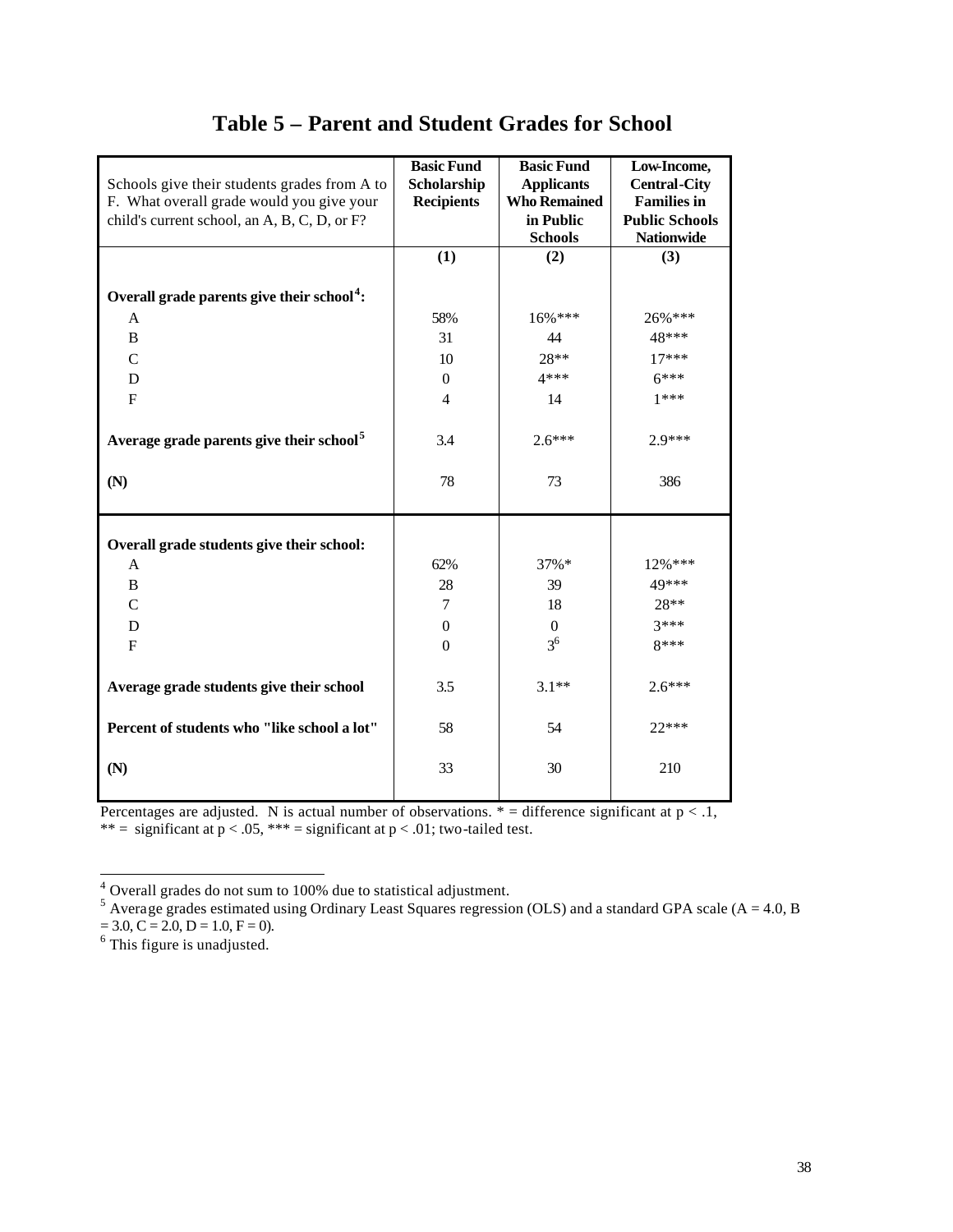|                                                                              | <b>Basic Fund</b><br>Scholarship<br><b>Recipients</b> | <b>Basic Fund</b><br><b>Applicants</b><br><b>Who Remained</b><br>in Public<br><b>Schools</b> | Low-Income,<br><b>Central-City</b><br><b>Families</b> in<br><b>Public Schools</b><br><b>Nationwide</b> |
|------------------------------------------------------------------------------|-------------------------------------------------------|----------------------------------------------------------------------------------------------|--------------------------------------------------------------------------------------------------------|
| Percent of parents "very satisfied" with:                                    | (1)                                                   | (2)                                                                                          | (3)                                                                                                    |
| Academic Quality                                                             | 66                                                    | $25***$                                                                                      | $47**$                                                                                                 |
| Safety                                                                       | 58                                                    | $21***$                                                                                      | 48***                                                                                                  |
| Discipline                                                                   | 57                                                    | $15***$                                                                                      | 43***                                                                                                  |
| <b>Teaching Values</b>                                                       | 68                                                    | $27***$                                                                                      | 42***                                                                                                  |
| Percent of parents who feel "very proud"<br>of child's school                | 58                                                    | $21***$                                                                                      | $31***$                                                                                                |
| (N)                                                                          | 78                                                    | 72-74                                                                                        | 381-382                                                                                                |
| Percent of students who agree "students<br>are proud" to attend their school | 68                                                    | $37**$                                                                                       | $10***$                                                                                                |
| (N)                                                                          | 33                                                    | 30                                                                                           | 209                                                                                                    |

# **Table 6 – Satisfaction with School**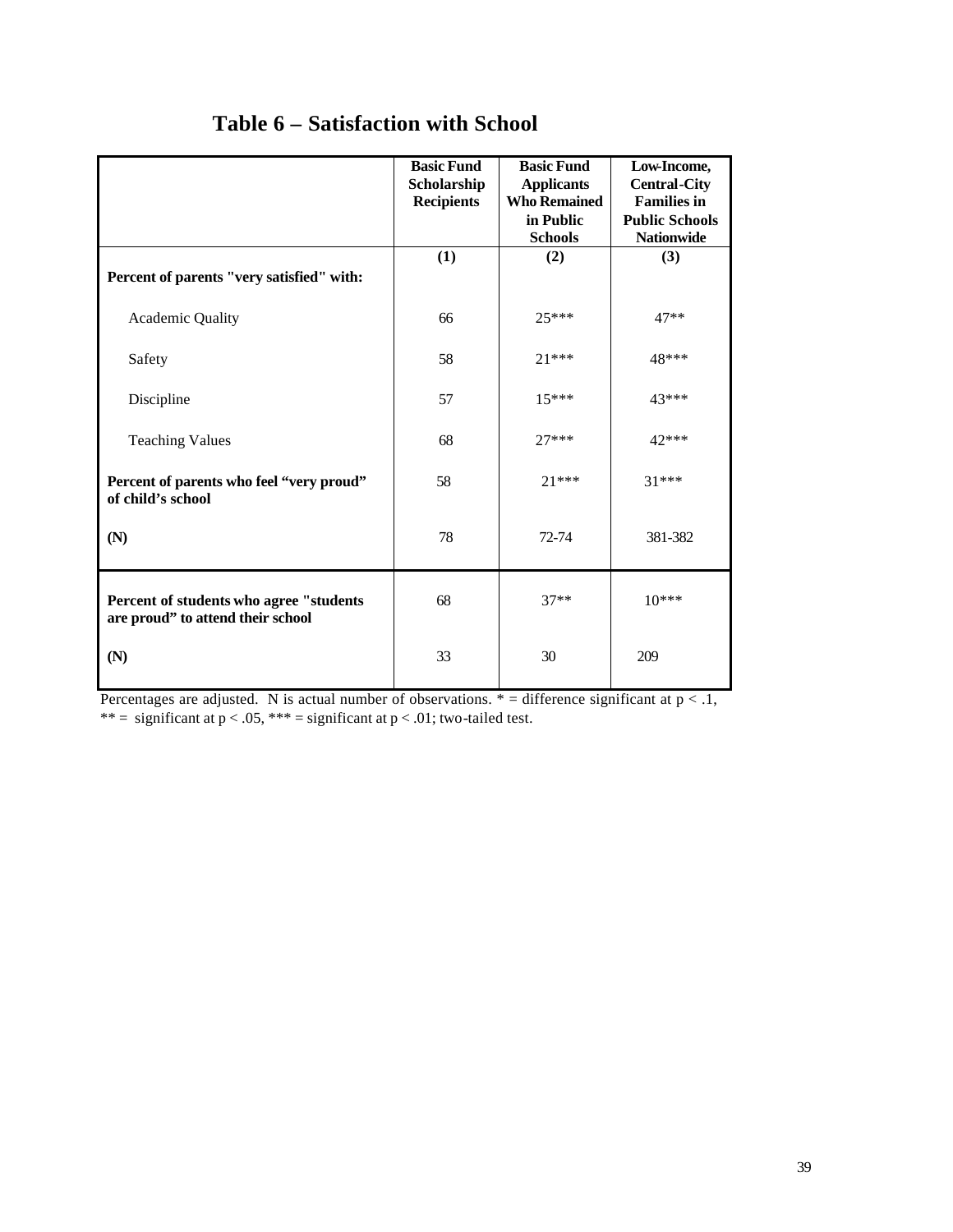|                                                                                                                    | <b>Basic Fund</b><br>Scholarship<br><b>Recipients</b> | <b>Basic Fund</b><br><b>Applicants</b><br><b>Who Remained</b><br>in Public<br><b>Schools</b> | Low-Income,<br><b>Central-City</b><br><b>Families in</b><br><b>Public Schools</b><br><b>Nationwide</b> |
|--------------------------------------------------------------------------------------------------------------------|-------------------------------------------------------|----------------------------------------------------------------------------------------------|--------------------------------------------------------------------------------------------------------|
|                                                                                                                    | (1)                                                   | (2)                                                                                          | (3)                                                                                                    |
| Percent of parents "very satisfied" with<br>the location of their child's school                                   | 57                                                    | $40*$                                                                                        | $52**$                                                                                                 |
| Percent of students who get from home to<br>school each morning in ten minutes or less<br>(as reported by parents) | 47                                                    | 36                                                                                           | $70***$                                                                                                |
| (N)                                                                                                                | 78                                                    | 72-74                                                                                        | 381-382                                                                                                |

## **Table 7 – School Location**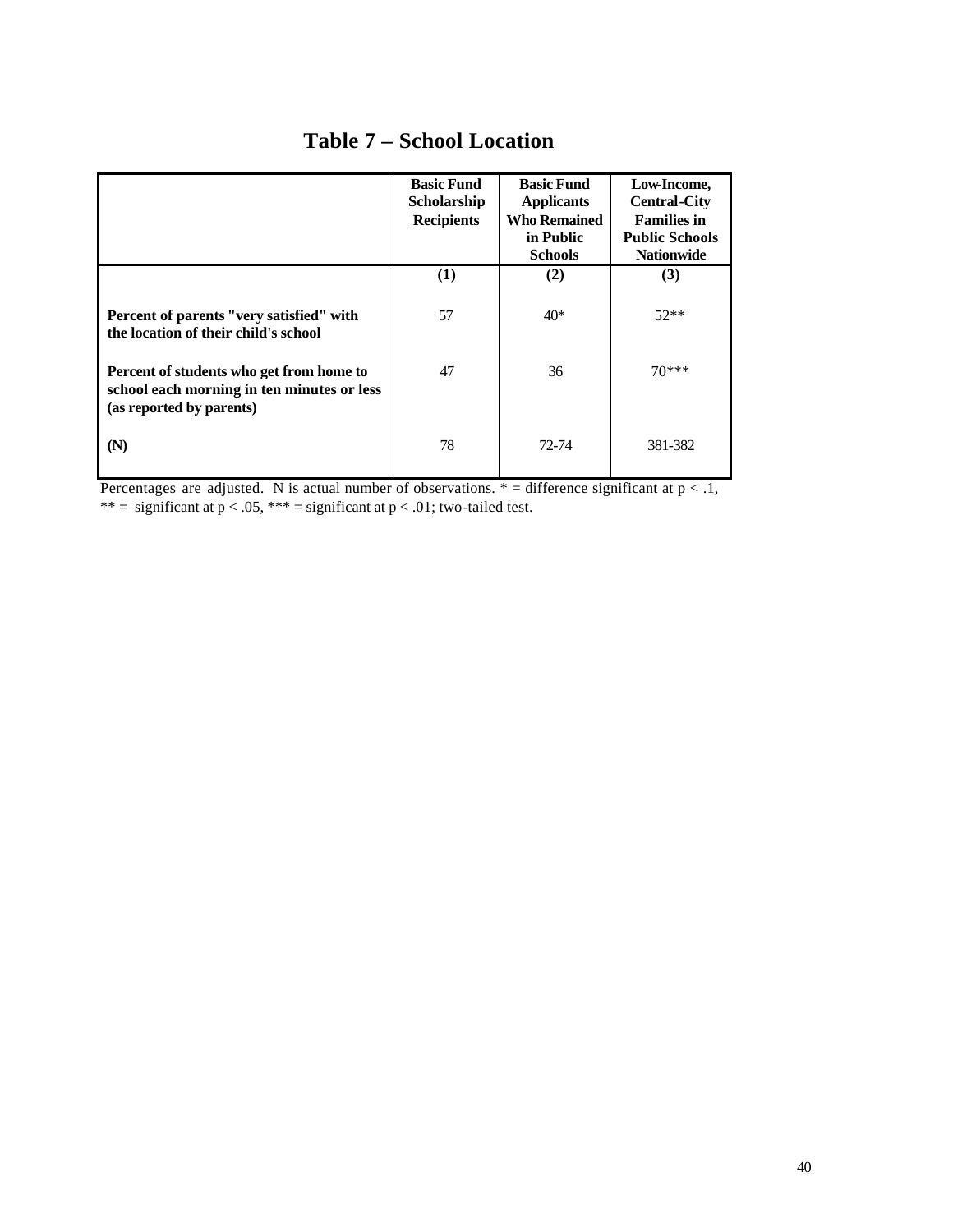| How serious are the following problems as<br>your child's school? Very serious,<br>somewhat serious, or not serious? | <b>Basic Fund</b><br>Scholarship<br><b>Recipients</b> | <b>Basic Fund</b><br><b>Applicants</b><br><b>Who Remained</b><br>in Public<br><b>Schools</b> | Low-Income,<br><b>Central-City</b><br><b>Families in</b><br><b>Public Schools</b><br><b>Nationwide</b> |
|----------------------------------------------------------------------------------------------------------------------|-------------------------------------------------------|----------------------------------------------------------------------------------------------|--------------------------------------------------------------------------------------------------------|
| Percent of parents rating the following<br>problem as "somewhat" or "very<br>serious":                               | (1)                                                   | (2)                                                                                          | (3)                                                                                                    |
| Fighting                                                                                                             | 17                                                    | 41***                                                                                        | $31***$                                                                                                |
| Cheating                                                                                                             | 8                                                     | $24***$                                                                                      | $15***$                                                                                                |
| Stealing                                                                                                             | 10                                                    | $30***$                                                                                      | 28***                                                                                                  |
| Gangs                                                                                                                | $\tau$                                                | 12.1                                                                                         | $14.1***$                                                                                              |
| Racial Conflict                                                                                                      | 15                                                    | $31**$                                                                                       | $21***$                                                                                                |
| Guns                                                                                                                 | 7                                                     | 12                                                                                           | $15***$                                                                                                |
| Drugs                                                                                                                | 6                                                     | 8                                                                                            | 19***                                                                                                  |
| (N)                                                                                                                  | 75-78                                                 | 60-74                                                                                        | 269-359                                                                                                |
| Percent of students who "agree" or<br>"strongly agree" with the following<br>statements about their school:          |                                                       |                                                                                              |                                                                                                        |
| "Other students often disrupt class."                                                                                | 57                                                    | 93***                                                                                        | 87***                                                                                                  |
| "Some teachers ignore cheating when they<br>see it."                                                                 | 15                                                    | $41**$                                                                                       | $13***$                                                                                                |
| "I do not feel safe at school"                                                                                       | 8                                                     | 5                                                                                            | 9                                                                                                      |
| Average number of student's four best<br>friends who "get in trouble with their<br>teachers"7                        | .76                                                   | 1.0                                                                                          | $.83***$                                                                                               |
| (N)                                                                                                                  | 33                                                    | 29-31                                                                                        | 209                                                                                                    |

# **Table 8 – School Discipline**

 7 Calculated using OLS.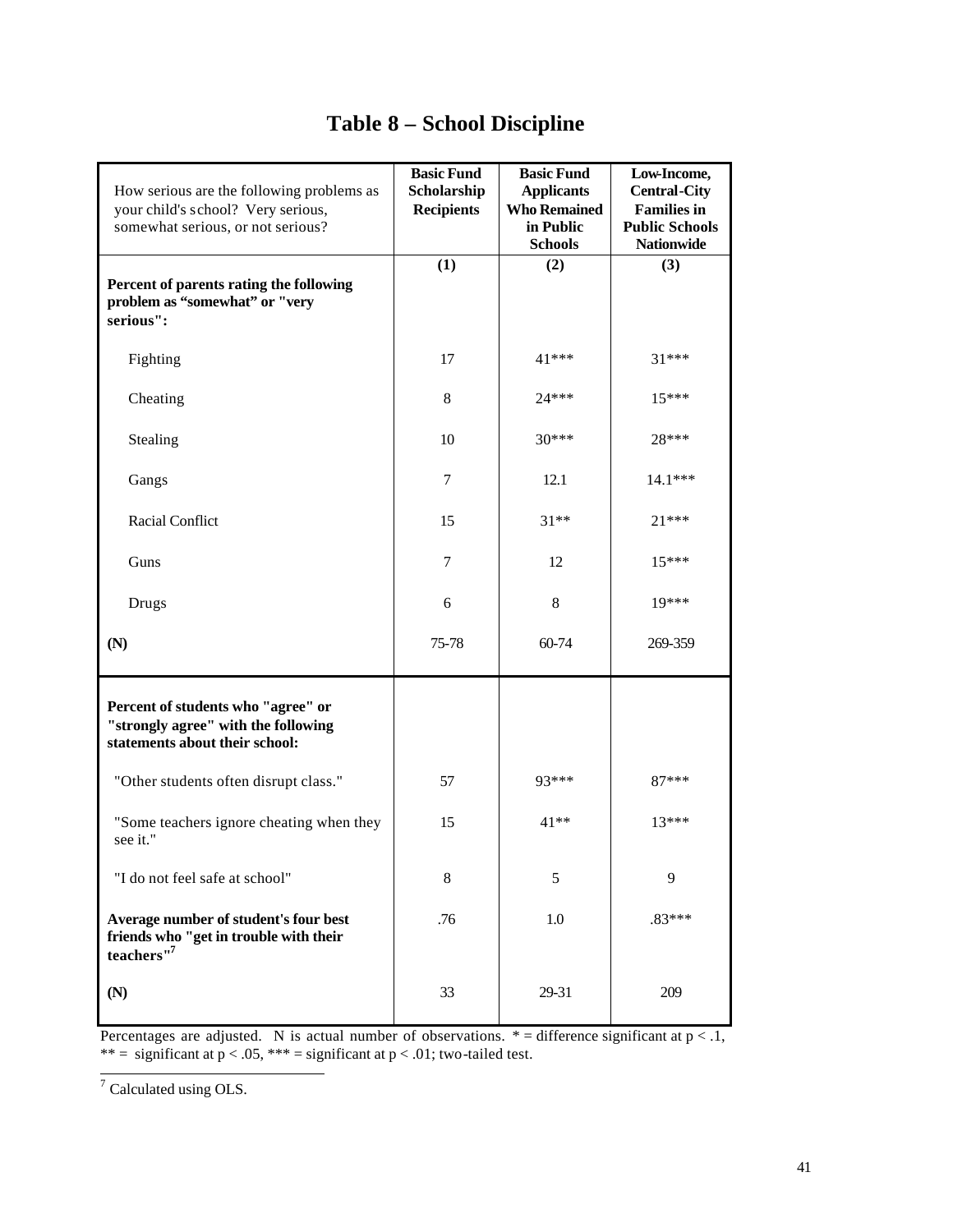| At the school your child attends, which of the<br>following programs or facilities are available<br>to students?                                                                     | <b>Basic Fund</b><br>Scholarship<br><b>Recipients</b> | <b>Basic Fund</b><br><b>Applicants</b><br><b>Who Remained</b><br>in Public<br><b>Schools</b> | Low-Income,<br><b>Central-City</b><br><b>Families in</b><br><b>Public Schools</b><br><b>Nationwide</b> |
|--------------------------------------------------------------------------------------------------------------------------------------------------------------------------------------|-------------------------------------------------------|----------------------------------------------------------------------------------------------|--------------------------------------------------------------------------------------------------------|
| Percent of percents reporting the following<br>resources at their child's school:                                                                                                    | (1)                                                   | (2)                                                                                          | (3)                                                                                                    |
| Nurse's Office                                                                                                                                                                       | 44                                                    | $71***$                                                                                      | 95***                                                                                                  |
| Cafeteria                                                                                                                                                                            | 61                                                    | 82                                                                                           | 99***                                                                                                  |
| Special programs for advanced learners                                                                                                                                               | 53                                                    | 61                                                                                           | 91 ***                                                                                                 |
| Special programs for students with<br>learning problems                                                                                                                              | 57                                                    | 93***                                                                                        | 93***                                                                                                  |
| Guidance counselor                                                                                                                                                                   | 75                                                    | 73                                                                                           | 95***                                                                                                  |
| Music program                                                                                                                                                                        | 77                                                    | 74                                                                                           | 93***                                                                                                  |
| Individual tutors                                                                                                                                                                    | 58                                                    | $40*$                                                                                        | $73***$                                                                                                |
| After-school program                                                                                                                                                                 | 83                                                    | 76                                                                                           | 92***                                                                                                  |
| (N)                                                                                                                                                                                  | 64-77                                                 | $62 - 73$                                                                                    | 275-381                                                                                                |
| Of parents of students with learning<br>disabilities:<br>Percent who report that their child's school<br>attends to his/her particular learning needs<br>"adequately" or "very well" | 74                                                    | 47                                                                                           | $56***$                                                                                                |
| (N)                                                                                                                                                                                  | 11                                                    | 15                                                                                           | 60                                                                                                     |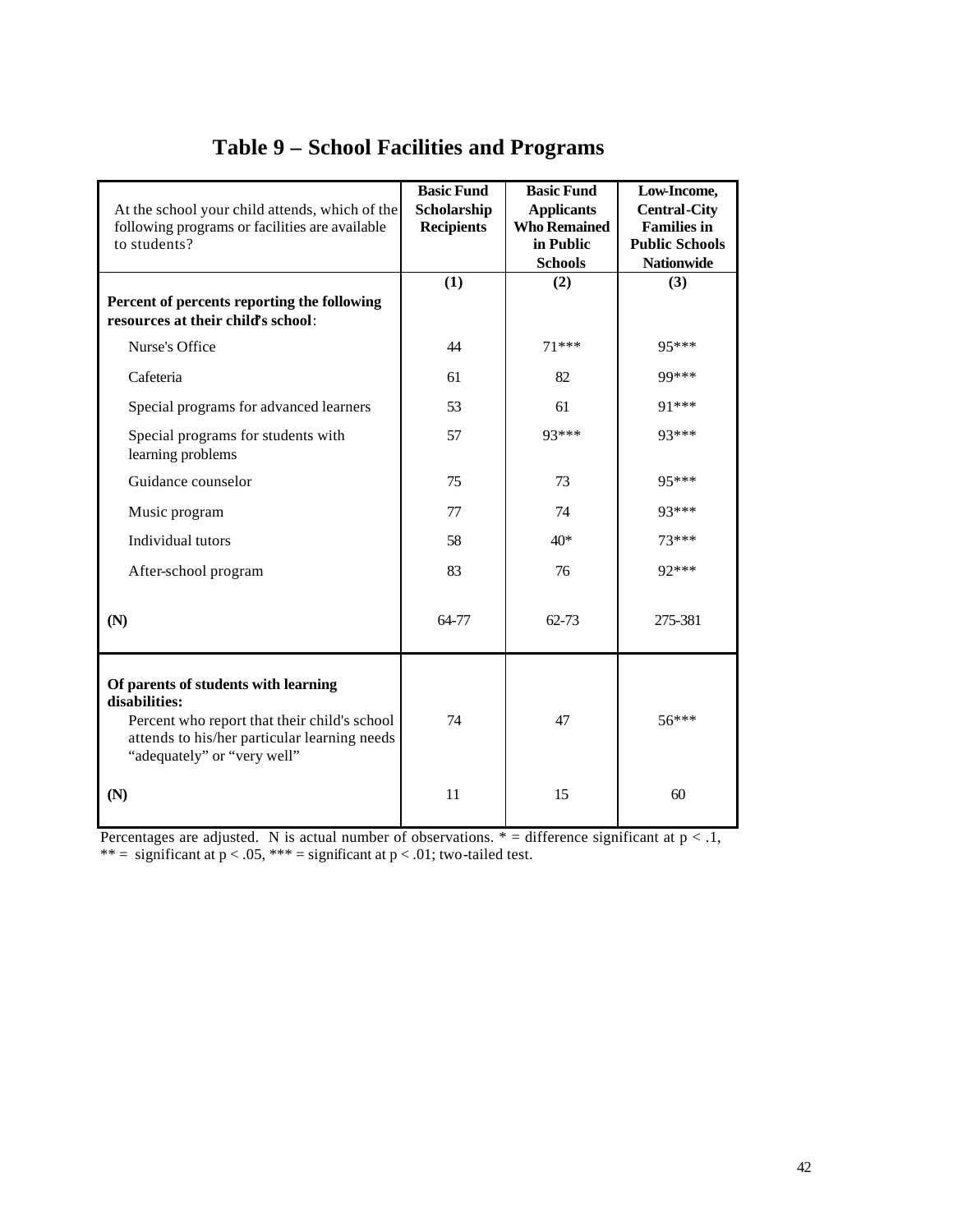| Approximately how many students attend<br>your child's school?  | <b>Basic Fund</b><br>Scholarship<br><b>Recipients</b> | <b>Basic Fund</b><br><b>Applicants</b><br><b>Who Remained</b><br>in Public<br><b>Schools</b> | Low-Income,<br><b>Central-City</b><br><b>Families in</b><br><b>Public Schools</b><br><b>Nationwide</b> |
|-----------------------------------------------------------------|-------------------------------------------------------|----------------------------------------------------------------------------------------------|--------------------------------------------------------------------------------------------------------|
|                                                                 | (1)                                                   | (2)                                                                                          | (3)                                                                                                    |
| Size of school (as reported by parents) $8$ :                   |                                                       |                                                                                              |                                                                                                        |
| 150 or fewer                                                    | 20%                                                   | 2%***                                                                                        | $12\%$ ***                                                                                             |
| 151-300                                                         | 42                                                    | $24*$                                                                                        | $19***$                                                                                                |
| 301-450                                                         | 6                                                     | $24***$                                                                                      | $15***$                                                                                                |
| 451-600                                                         | 12                                                    | $31**$                                                                                       | $21***$                                                                                                |
| Over $600$                                                      | 14                                                    | 19                                                                                           | 41 ***                                                                                                 |
| Average size of school (as reported by<br>parents) <sup>9</sup> | 296                                                   | 445***                                                                                       | 490***                                                                                                 |
| (N)                                                             | 72                                                    | 47                                                                                           | 282                                                                                                    |

### **Table 10 – Size of School**

<sup>&</sup>lt;sup>8</sup><br><sup>8</sup> Figures do not total to 100% due to statistical adjustment.<br><sup>9</sup> Average size of school estimated using OLS with each category coded at its midpoint. Responses in the largest category (over 600) were assigned a value of 675.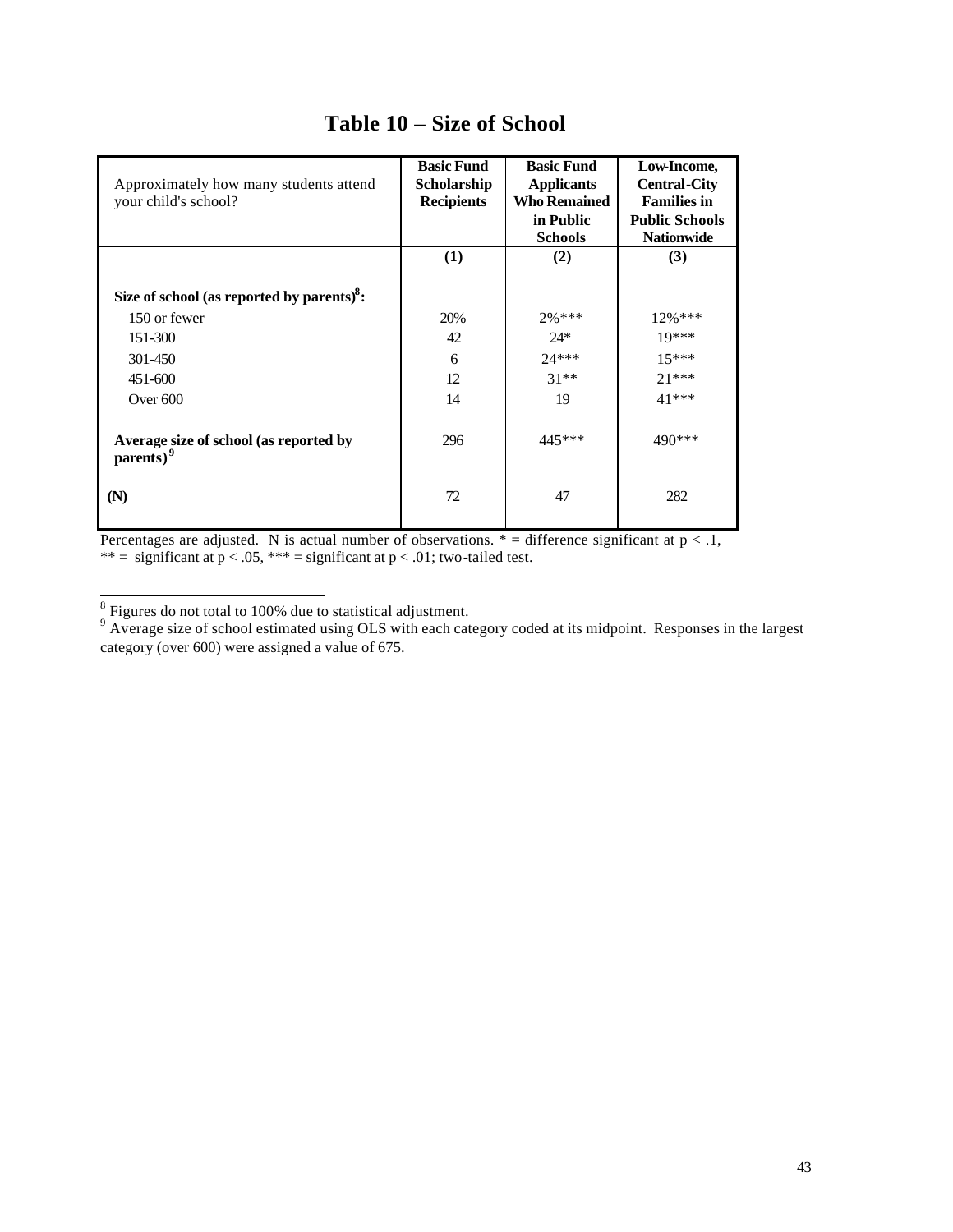| Approximately how many students are in<br>your child's classroom?   | <b>Basic Fund</b><br>Scholarship<br><b>Recipients</b> | <b>Basic Fund</b><br><b>Applicants</b><br><b>Who Remained</b><br>in Public<br><b>Schools</b> | Low-Income,<br><b>Central-City</b><br><b>Families in</b><br><b>Public Schools</b><br><b>Nationwide</b> |
|---------------------------------------------------------------------|-------------------------------------------------------|----------------------------------------------------------------------------------------------|--------------------------------------------------------------------------------------------------------|
|                                                                     | (1)                                                   | (2)                                                                                          | (3)                                                                                                    |
| Class size (as reported by parents) <sup>10</sup> :                 |                                                       |                                                                                              |                                                                                                        |
| 15 or fewer                                                         | 11%                                                   | $3\%***$                                                                                     | $5\%***$                                                                                               |
| $16-25$                                                             | 48                                                    | 61                                                                                           | $47***$                                                                                                |
| Over $25$                                                           | 33                                                    | 34                                                                                           | $46***$                                                                                                |
| <b>Average Class Size (as reported by</b><br>parents) <sup>11</sup> | 22.5                                                  | 22.6                                                                                         | $23.8***$                                                                                              |
| (N)                                                                 | 77                                                    | 73                                                                                           | 370                                                                                                    |

# **Table 11 – Class Size**

Percentages are adjusted. N is actual number of observations.  $* =$  difference significant at  $p < 0.1$ , \*\* = significant at  $p < .05$ , \*\*\* = significant at  $p < .01$ ; two-tailed test.

 $10$  Figures do not total to 100% due to statistical adjustment.

 $11$  Average class size estimated using OLS with each category coded at its midpoint. Responses in the highest category (over 40) were assigned a value of 43.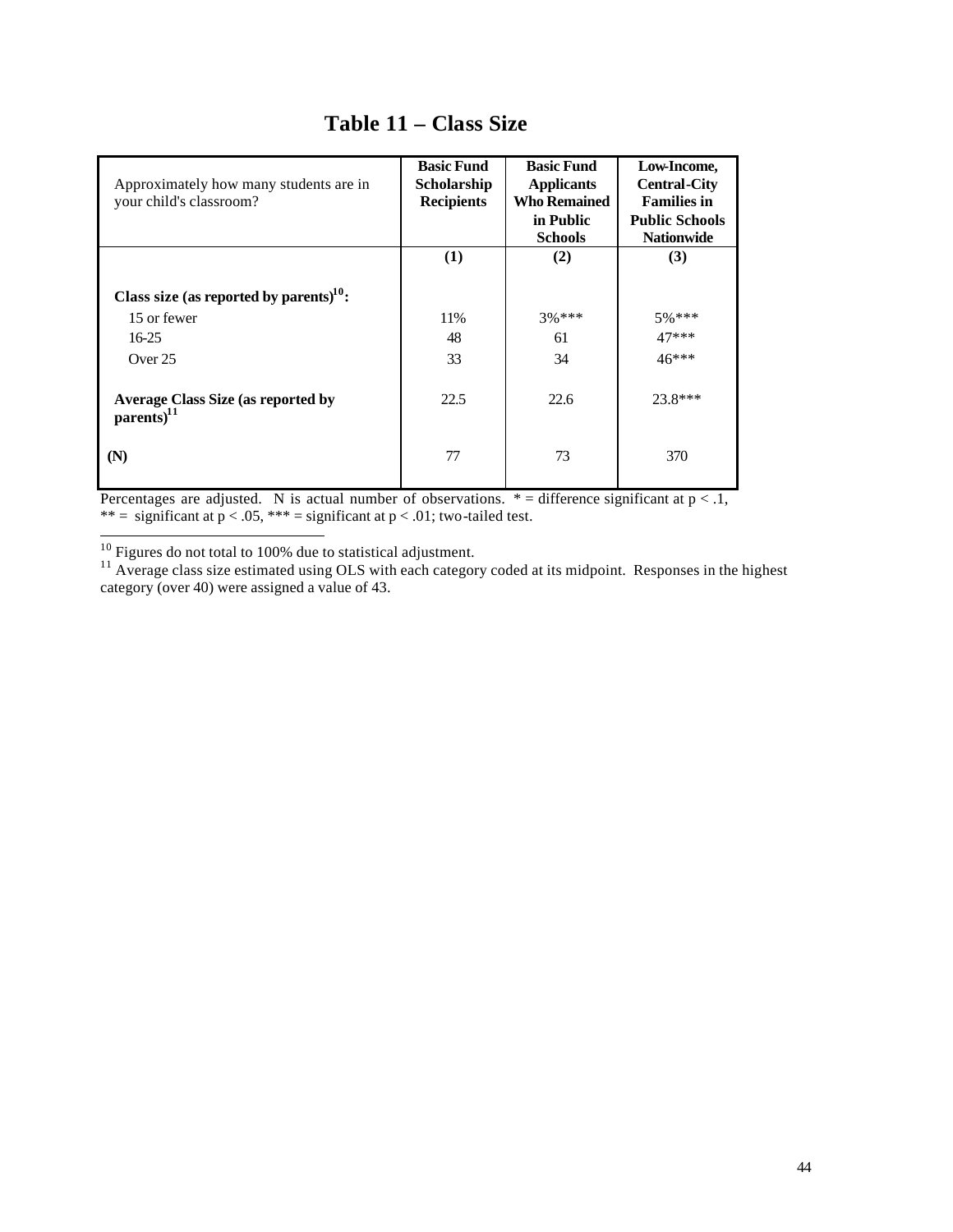|                                                                                          | <b>Basic Fund</b><br>Scholarship<br><b>Recipients</b> | <b>Basic Fund</b><br><b>Applicants</b><br><b>Who Remained</b><br>in Public<br><b>Schools</b> | Low-Income,<br><b>Central-City</b><br><b>Families in</b><br><b>Public Schools</b><br><b>Nationwide</b> |
|------------------------------------------------------------------------------------------|-------------------------------------------------------|----------------------------------------------------------------------------------------------|--------------------------------------------------------------------------------------------------------|
|                                                                                          | (1)                                                   | (2)                                                                                          | (3)                                                                                                    |
| Percent of parents reporting teachers<br>"always" show them respect                      | 84                                                    | 66**                                                                                         | 74 ***                                                                                                 |
| (N)                                                                                      | 77                                                    | 73                                                                                           | 384                                                                                                    |
| Percent of students who "agree" or<br>"strongly agree" with the following<br>statements: |                                                       |                                                                                              |                                                                                                        |
| "Most of my teachers really listen to what I<br>have to say." $12$                       | 94                                                    | 88                                                                                           | 78**                                                                                                   |
| "In class, I often feel 'put down' by my<br>teachers."                                   | 14                                                    | 24                                                                                           | $13*$                                                                                                  |
| "Rules for behavior at my school are strict."                                            | 52                                                    | 33                                                                                           | $14***$                                                                                                |
| (N)                                                                                      | $33 - 34$                                             | 29-32                                                                                        | 208-209                                                                                                |

# **Table 12 – Relationships with Teachers**

Percentages are adjusted. N is actual number of observations.  $* =$  difference significant at  $p < 0.1$ , \*\* = significant at  $p < .05$ , \*\*\* = significant at  $p < .01$ ; two-tailed test.

 $12$  Because all Catholics and Hispanics in the sample reported that their teachers listen to what they say, it is impossible to use these characteristics for a statistical adjustment. Therefore, figures for this question are unadjusted.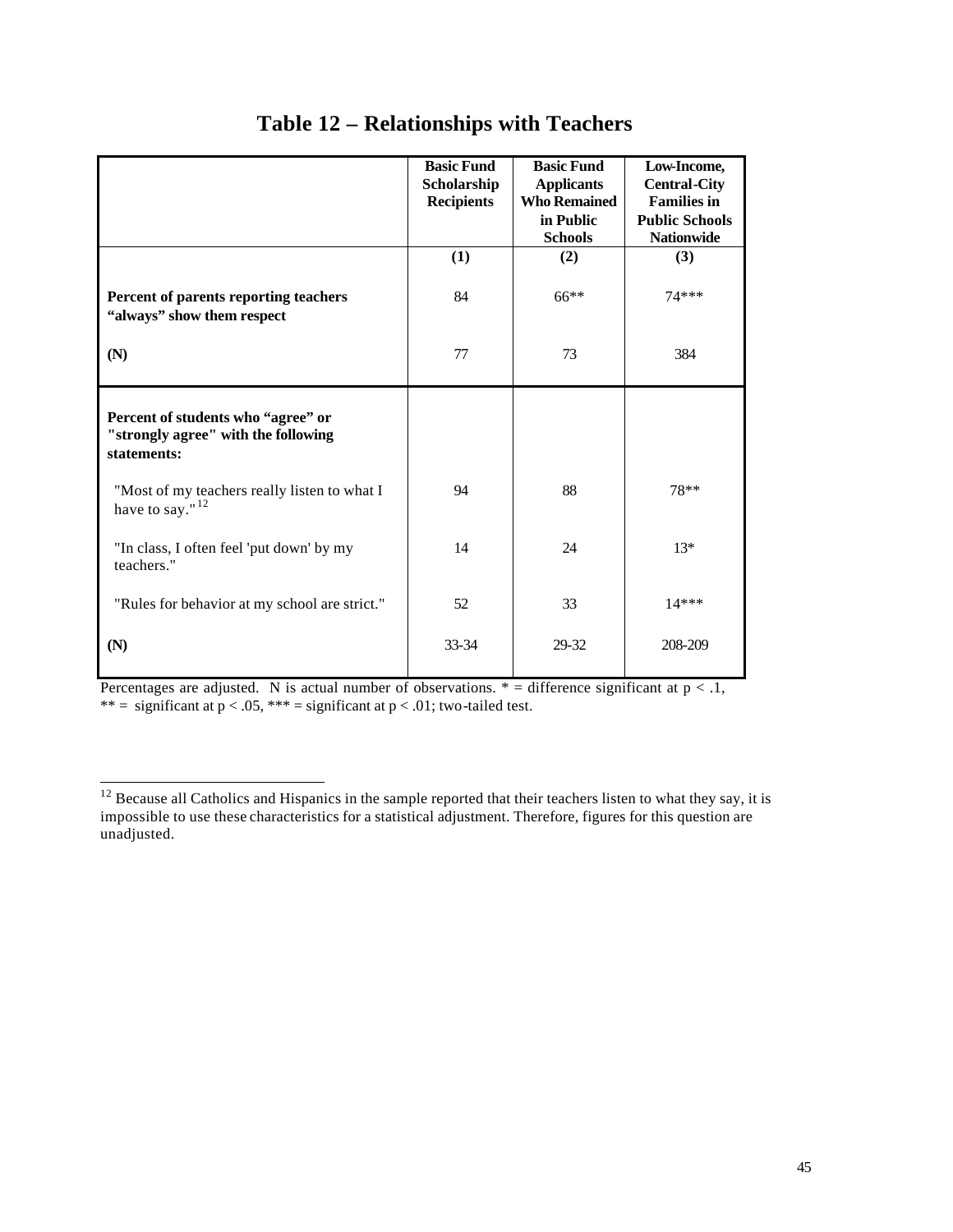|                                                                                                                        | <b>Basic Fund</b><br>Scholarship<br><b>Recipients</b> | <b>Basic Fund</b><br><b>Applicants</b><br><b>Who Remained</b><br>in Public<br><b>Schools</b> | Low-Income,<br><b>Central-City</b><br><b>Families in</b><br><b>Public Schools</b><br><b>Nationwide</b> |
|------------------------------------------------------------------------------------------------------------------------|-------------------------------------------------------|----------------------------------------------------------------------------------------------|--------------------------------------------------------------------------------------------------------|
| Percent of students attending schools with<br>the following percentage of minorities (as<br>reported by parents):      | (1)                                                   | (2)                                                                                          | (3)                                                                                                    |
| Under 10%                                                                                                              | 32                                                    | 31                                                                                           | $22***$                                                                                                |
| 10% to 50%                                                                                                             | 24                                                    | 19                                                                                           | $23***$                                                                                                |
| 50% to 90%                                                                                                             | 21                                                    | 42**                                                                                         | $23***$                                                                                                |
| Over 90%                                                                                                               | 21                                                    | $9**$                                                                                        | $26***$                                                                                                |
| (N)                                                                                                                    | 75                                                    | 70                                                                                           | 342                                                                                                    |
| Percent of students who report eating lunch<br>with students of other races "all of the time"<br>or "most of the time" | 72                                                    | 77                                                                                           | 96***                                                                                                  |
| Average number of four best friends who<br>are of a different race (as reported by<br>students) $^{13}$                | 1.7                                                   | 1.6                                                                                          | $1.8***$                                                                                               |
| (N)                                                                                                                    | $32 - 33$                                             | 26-29                                                                                        | 209                                                                                                    |

# **Table 13 – Ethnic Integration**

Percentages are adjusted. N is actual number of observations.  $* =$  difference significant at  $p < 1$ , \*\* = significant at  $p < .05$ , \*\*\* = significant at  $p < .01$ ; two-tailed test.

 $13$  Estimated using OLS.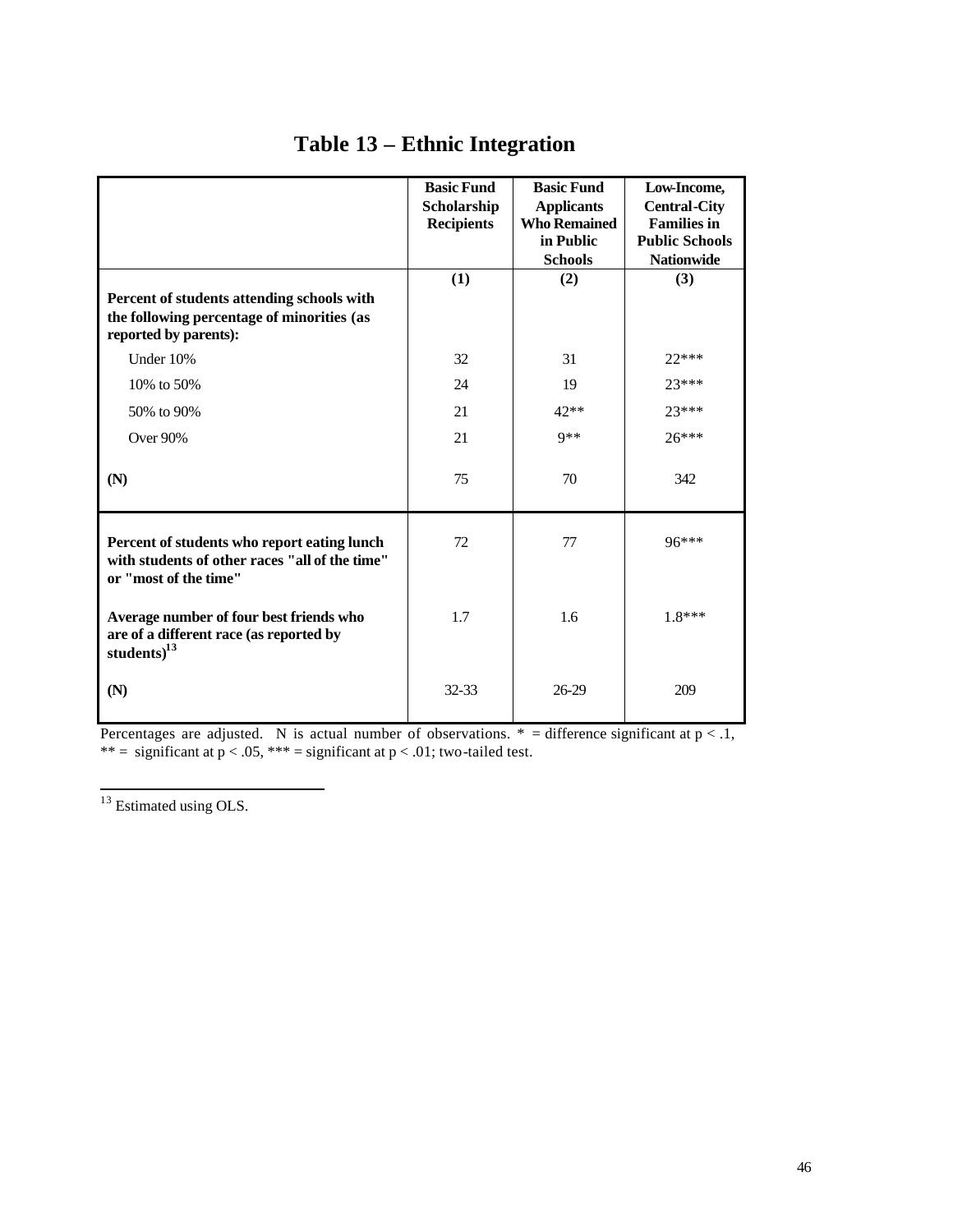|                                                                                                   | <b>Basic Fund</b><br>Scholarship<br><b>Recipients</b> | <b>Basic Fund</b><br><b>Applicants</b><br><b>Who Remained</b><br>in Public<br><b>Schools</b> | Low-Income,<br><b>Central-City</b><br><b>Families in</b><br><b>Public Schools</b><br><b>Nationwide</b> |
|---------------------------------------------------------------------------------------------------|-------------------------------------------------------|----------------------------------------------------------------------------------------------|--------------------------------------------------------------------------------------------------------|
|                                                                                                   | (1)                                                   | (2)                                                                                          | (3)                                                                                                    |
| Percent of parents reporting child does " one<br>to two hours" or more of homework each<br>night: | 61                                                    | 39***                                                                                        | 41***                                                                                                  |
| (N)                                                                                               | 78                                                    | 74                                                                                           | 380                                                                                                    |
| Percent of students reporting they do "one<br>to two hours" or more of homework each<br>night     | 67                                                    | 29***                                                                                        | 47***                                                                                                  |
| Percent of students who agree with the<br>following statements about their work:                  |                                                       |                                                                                              |                                                                                                        |
| "Class work is hard to learn"                                                                     | 28                                                    | 41                                                                                           | $37***$                                                                                                |
| "I had trouble keeping up with the work"                                                          | 26                                                    | 34                                                                                           | $31***$                                                                                                |
| "I would do much better if I had more help"                                                       | 42.                                                   | 58                                                                                           | 47***                                                                                                  |
| Average hours each day spent watching TV<br>or videos or playing video games <sup>14</sup>        | 2.3                                                   | 2.4                                                                                          | $3.3***$                                                                                               |
| (N)                                                                                               | 33                                                    | 29-32                                                                                        | 210-211                                                                                                |

### **Table 14 – Homework, Classwork, and Television**

Percentages are adjusted. N is actual number of observations.  $* =$  difference significant at  $p < 0.1$ , \*\* = significant at  $p < .05$ , \*\*\* = significant at  $p < .01$ ; two-tailed test.

 $14$  Estimated using OLS with each category coded at its midpoint. Responses in the highest category (over 5) were assigned a value of 5.5.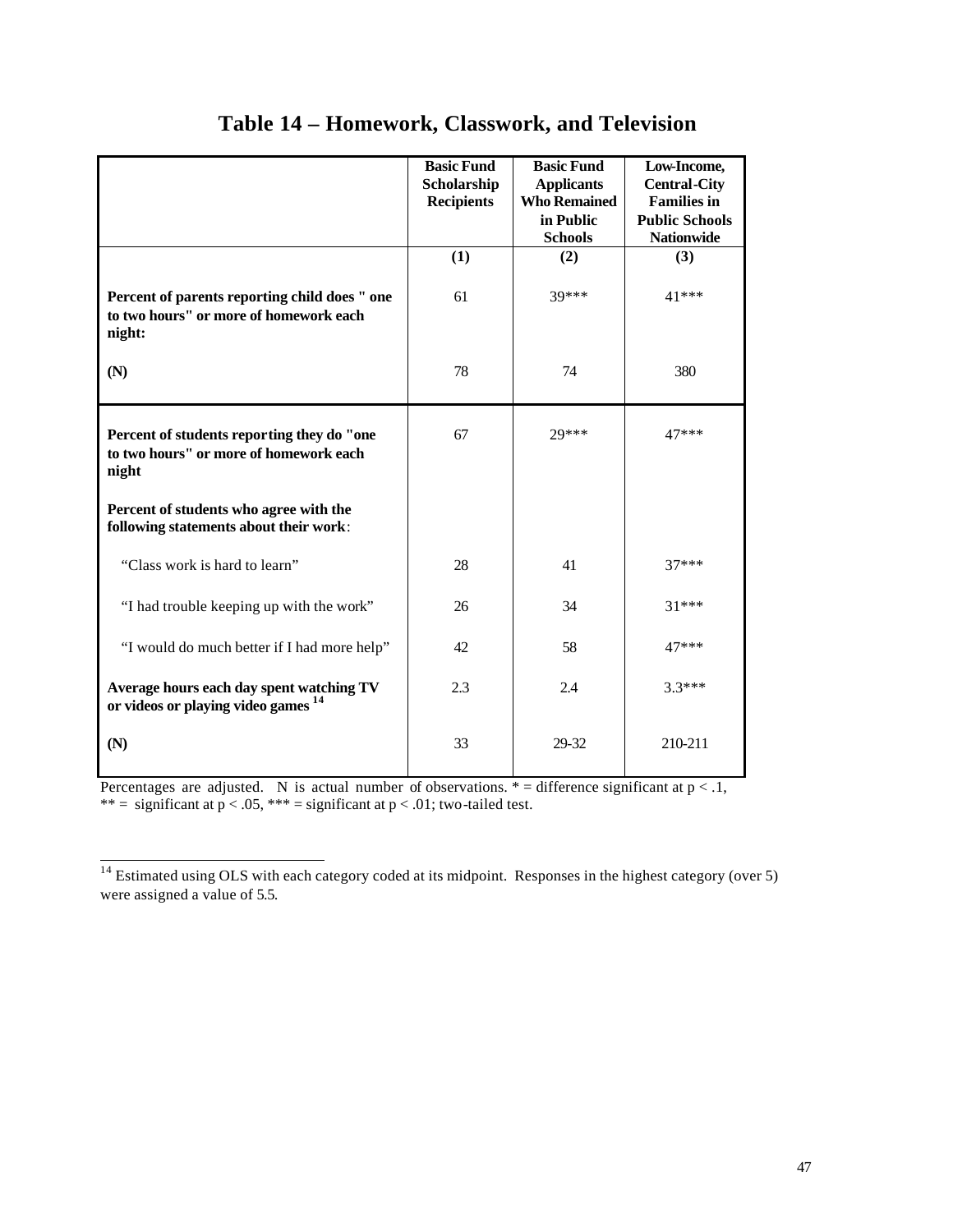|                                                                                          | <b>Basic Fund</b><br>Scholarship<br><b>Recipients</b> | <b>Basic Fund</b><br><b>Applicants</b><br><b>Who Remained</b><br>in Public<br><b>Schools</b> | Low-Income,<br><b>Central-City</b><br><b>Families in</b><br><b>Public Schools</b><br><b>Nationwide</b> |
|------------------------------------------------------------------------------------------|-------------------------------------------------------|----------------------------------------------------------------------------------------------|--------------------------------------------------------------------------------------------------------|
| Percent of parents who report that they or<br>someone else in the child's family:        | (1)                                                   | (2)                                                                                          | (3)                                                                                                    |
| Attended 3 or more parent-teacher<br>conferences in the child's school this year         | 71                                                    | 69                                                                                           | $55***$                                                                                                |
| Volunteered at least one hour in the child's<br>school in the past month                 | 72                                                    | 47***                                                                                        | 33***                                                                                                  |
| Talks with other parents of children in the<br>same school "often" or "very often"       | 75                                                    | 66                                                                                           | 58***                                                                                                  |
| Spoke with the child's teacher or principal on<br>the phone five or more times this year | 34                                                    | 42                                                                                           | $15***$                                                                                                |
| (N)                                                                                      | 77-78                                                 | 73-74                                                                                        | 384                                                                                                    |
| Percent of students reporting that:                                                      |                                                       |                                                                                              |                                                                                                        |
| Their parents "know a lot" about their school                                            | 95                                                    | $76***$                                                                                      | 74 ***                                                                                                 |
| They talk to their parents about school<br>"almost every day"                            | 82                                                    | 59*                                                                                          | $69***$                                                                                                |
| Average number of student's four best<br>friends his or her parent knows <sup>15</sup>   | 3.3                                                   | 3.3                                                                                          | $2.8***$                                                                                               |
| (N)                                                                                      | 33                                                    | 29-31                                                                                        | 208                                                                                                    |

## **Table 15 – Parental Involvement**

Percentages are adjusted. N is actual number of observations.  $* =$  difference significant at  $p < 1$ ,

\*\* = significant at  $p < .05$ , \*\*\* = significant at  $p < .01$ ; two-tailed test.

<sup>&</sup>lt;sup>15</sup> Calculated using OLS.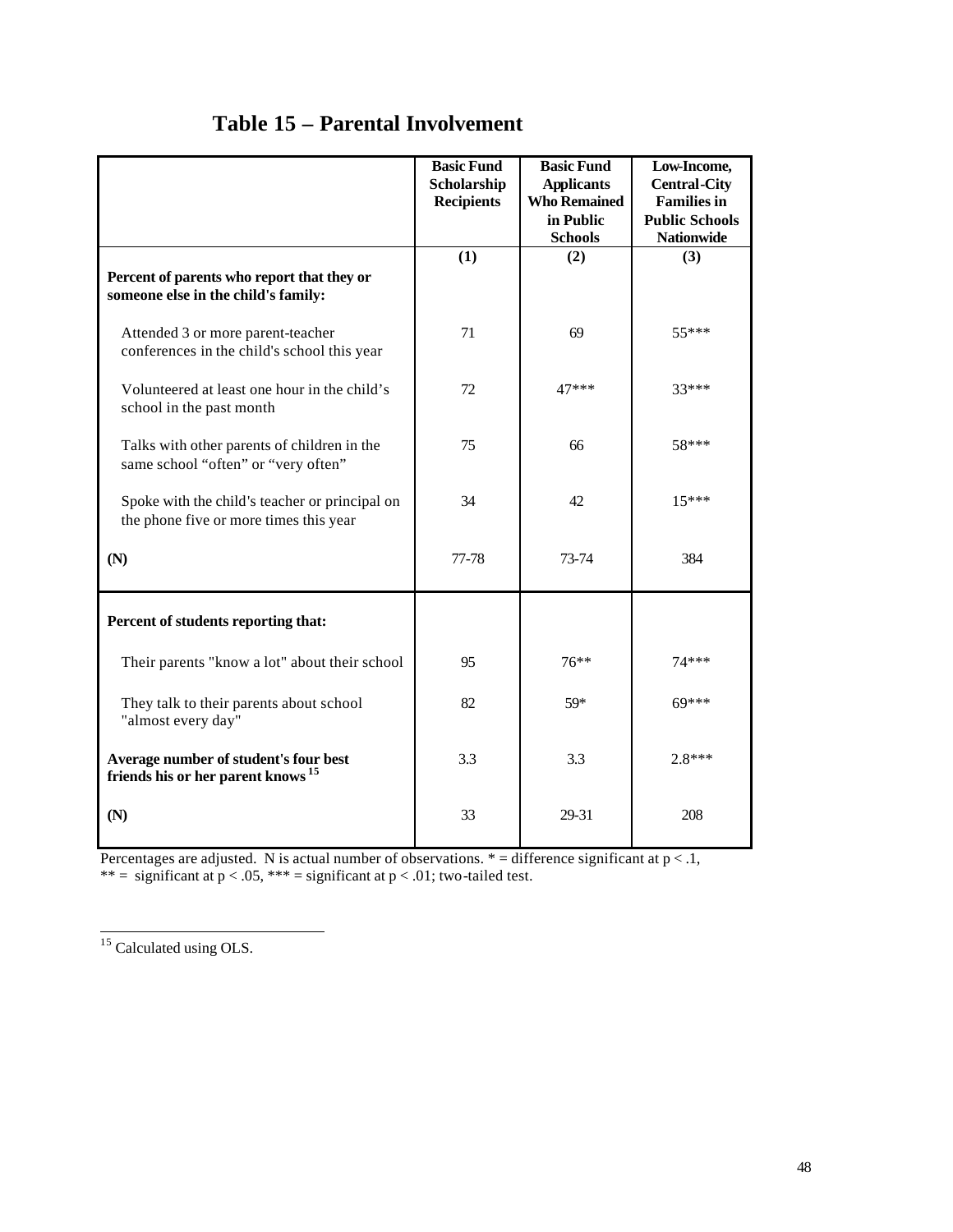| During this past year, was your child ever<br>suspended for disciplinary reasons? | <b>Basic Fund</b><br><b>Scholarship</b><br><b>Recipients</b> | <b>Basic Fund</b><br><b>Applicants</b><br><b>Who Remained</b><br>in Public<br><b>Schools</b> | Low-Income,<br><b>Central-City</b><br><b>Families in</b><br><b>Public Schools</b><br><b>Nationwide</b> |
|-----------------------------------------------------------------------------------|--------------------------------------------------------------|----------------------------------------------------------------------------------------------|--------------------------------------------------------------------------------------------------------|
|                                                                                   | (1)                                                          | (2)                                                                                          | (3)                                                                                                    |
| Percent of students suspended                                                     | 6                                                            | 11                                                                                           | $12***$                                                                                                |
| (N)                                                                               | 78                                                           | 73                                                                                           | 383                                                                                                    |

# **Table 16 – Suspension Rates**

Percentages are adjusted. N is actual number of observations.  $* =$  difference significant at  $p < 1$ , \*\* = significant at  $p < .05$ , \*\*\* = significant at  $p < .01$ ; two-tailed test.

| How far in school do you intend to go:<br>probably won't graduate from college, will<br>graduate from high school, will go to college<br>but might not graduate, will go to more<br>school after college? | <b>Basic Fund</b><br><b>Scholarship</b><br><b>Recipients</b> | <b>Basic Fund</b><br><b>Applicants</b><br><b>Who Remained</b><br>in Public<br><b>Schools</b> | Low-Income,<br><b>Central-City</b><br><b>Families in</b><br><b>Public Schools</b><br><b>Nationwide</b> |
|-----------------------------------------------------------------------------------------------------------------------------------------------------------------------------------------------------------|--------------------------------------------------------------|----------------------------------------------------------------------------------------------|--------------------------------------------------------------------------------------------------------|
|                                                                                                                                                                                                           | (1)                                                          | (2)                                                                                          | (3)                                                                                                    |
| Percent of students who expect to attend<br>more school after college                                                                                                                                     | 39                                                           | 20                                                                                           | $20**$                                                                                                 |
| (N)                                                                                                                                                                                                       | 33                                                           | 29                                                                                           | 194                                                                                                    |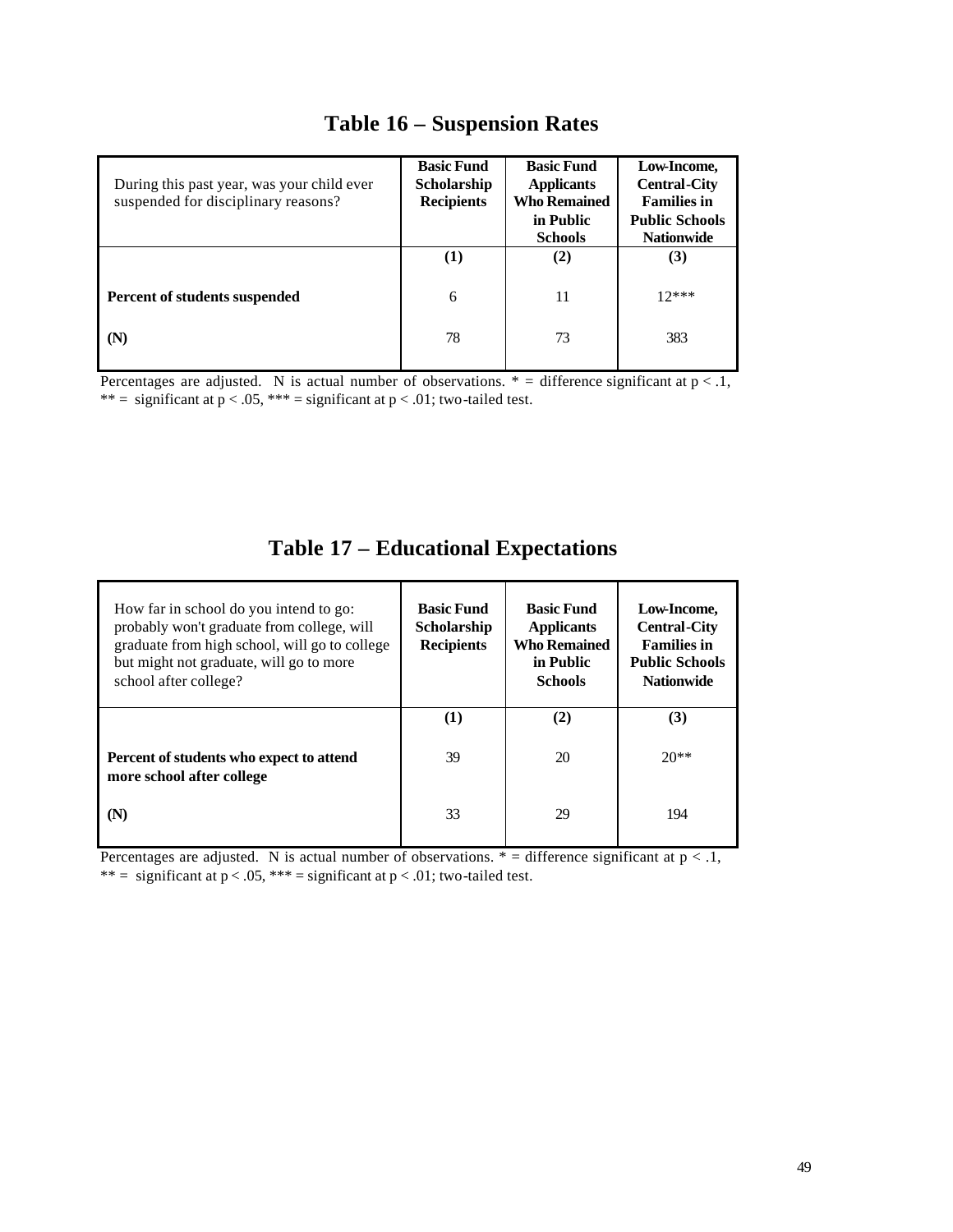|                                                                              | <b>Basic Fund</b><br><b>Scholarship</b><br><b>Recipients</b> | <b>Basic Fund</b><br><b>Applicants</b><br><b>Who Remained</b><br>in Public | Low-Income,<br><b>Central-City</b><br><b>Families in</b><br><b>Public Schools</b> |
|------------------------------------------------------------------------------|--------------------------------------------------------------|----------------------------------------------------------------------------|-----------------------------------------------------------------------------------|
|                                                                              |                                                              | <b>Schools</b>                                                             | <b>Nationwide</b>                                                                 |
| Percent of students who "agree" or<br>"strongly agree" that in their school: | (1)                                                          | (2)                                                                        | (3)                                                                               |
| "Students get along well with others"                                        | 90                                                           | $75*$                                                                      | $74***$                                                                           |
| "Other students make fun of me"                                              | 27                                                           | 46                                                                         | $34***$                                                                           |
| (N)                                                                          | 32-33                                                        | 29                                                                         | 208-209                                                                           |

# **Table 18 – Peer Group Relations**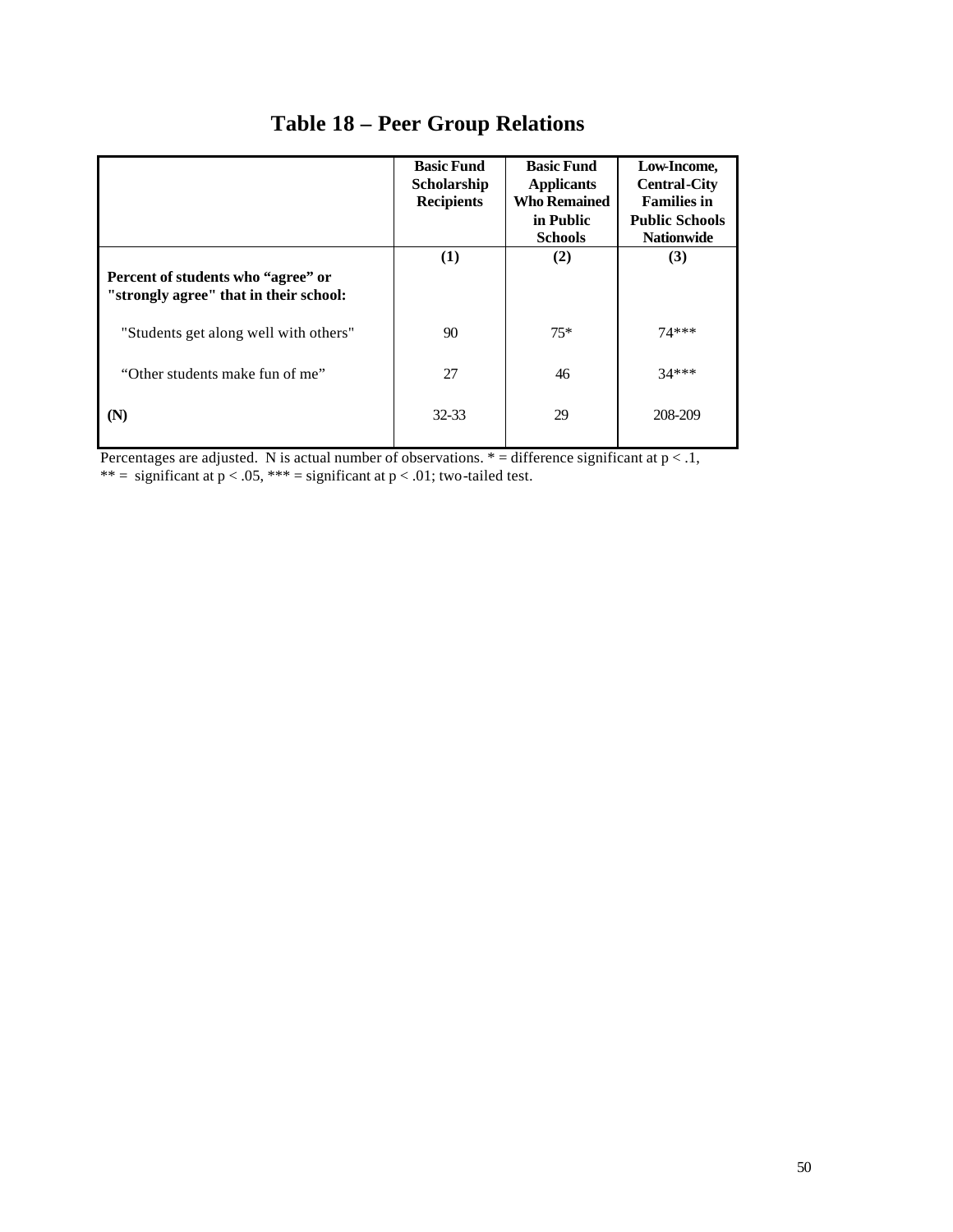|                                                                           | <b>Basic Fund</b><br>Scholarship<br><b>Recipients</b> | <b>Basic Fund</b><br><b>Applicants</b><br><b>Who Remained</b><br>in Public<br><b>Schools</b> | Low-Income,<br><b>Central-City</b><br><b>Families in</b><br><b>Public Schools</b><br><b>Nationwide</b> |
|---------------------------------------------------------------------------|-------------------------------------------------------|----------------------------------------------------------------------------------------------|--------------------------------------------------------------------------------------------------------|
|                                                                           | (1)                                                   | (2)                                                                                          | (3)                                                                                                    |
| Percent of students who report doing the<br>following activities "a lot": |                                                       |                                                                                              |                                                                                                        |
| "Attend church or religious services"<br>outside of school"               | 65                                                    | $17***$                                                                                      | 19***                                                                                                  |
| "Participate in church or religious youth<br>groups"                      | 48                                                    | $5***$                                                                                       | Q***                                                                                                   |
| "Participate in scouting (Cub Scouts,<br>Brownies)"                       | 3                                                     | 3                                                                                            | $7***$                                                                                                 |
| "Play team sports (like Little League)"                                   | 65                                                    | 58                                                                                           | $32***$                                                                                                |
| (N)                                                                       | 33                                                    | 30                                                                                           | 208-210                                                                                                |

## **Table 19 – Student Activities**